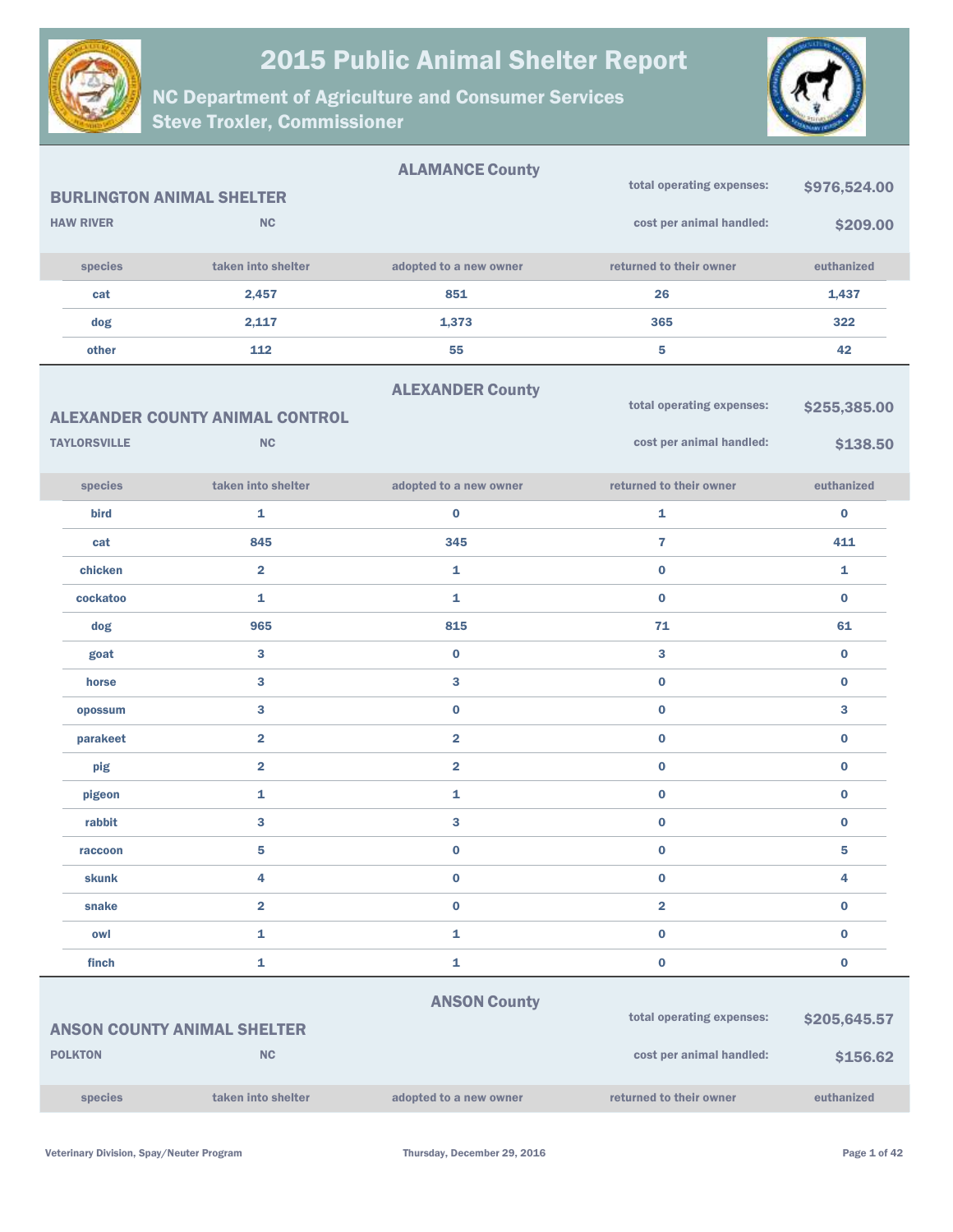



|                 |                                    | <b>ANSON County</b>     |                           |                         |
|-----------------|------------------------------------|-------------------------|---------------------------|-------------------------|
|                 | <b>ANSON COUNTY ANIMAL SHELTER</b> |                         | total operating expenses: | \$205,645.57            |
| <b>POLKTON</b>  | <b>NC</b>                          |                         | cost per animal handled:  | \$156.62                |
| species         | taken into shelter                 | adopted to a new owner  | returned to their owner   | euthanized              |
| bat             | 1                                  | 0                       | $\bf{0}$                  | 1                       |
| cat             | 441                                | 18                      | $\bf{0}$                  | 423                     |
| dog             | 872                                | 271                     | 35                        | 541                     |
| fox             | 1                                  | $\bf{0}$                | $\bf{0}$                  | 1                       |
| raccoon         | 1                                  | $\pmb{0}$               | $\bf{0}$                  | 1                       |
|                 |                                    | <b>ASHE County</b>      |                           |                         |
|                 | <b>ASHE COUNTY ANIMAL SHELTER</b>  |                         | total operating expenses: | \$229,334.00            |
| <b>CRUMPLER</b> | <b>NC</b>                          |                         | cost per animal handled:  | \$332.85                |
| species         | taken into shelter                 | adopted to a new owner  | returned to their owner   | euthanized              |
| bat             | 11                                 | 0                       | $\bf{0}$                  | 11                      |
| cat             | 374                                | 25                      | 6                         | 343                     |
| deer            | $\overline{\mathbf{2}}$            | $\bf{0}$                | $\bf{0}$                  | $\overline{2}$          |
| dog             | 288                                | 179                     | 53                        | 56                      |
| fox             | 1                                  | $\bf{0}$                | $\bf{0}$                  | 1                       |
| opossum         | 1                                  | $\bf{0}$                | $\bf{0}$                  | $\mathbf{1}$            |
| pot belly pig   | 3                                  | $\bf{0}$                | $\overline{\mathbf{2}}$   | 1                       |
| raccoon         | $\overline{7}$                     | $\bf{0}$                | $\bf{0}$                  | $\overline{7}$          |
| skunk           | $\overline{\mathbf{2}}$            | $\pmb{0}$               | $\pmb{0}$                 | $\overline{\mathbf{2}}$ |
|                 |                                    | <b>AVERY County</b>     |                           |                         |
|                 | <b>AVERY COUNTY HUMANE SOCIETY</b> |                         | total operating expenses: | \$648,590.00            |
| <b>NEWLAND</b>  | <b>NC</b>                          |                         | cost per animal handled:  | \$430.00                |
| species         | taken into shelter                 | adopted to a new owner  | returned to their owner   | euthanized              |
| cat             | 278                                | 193                     | $\overline{\mathbf{2}}$   | 67                      |
| dog             | 507                                | 432                     | 38                        | 28                      |
| guinea pig      | 4                                  | 4                       | $\pmb{0}$                 | $\bf{0}$                |
| pig             | $\overline{\mathbf{2}}$            | $\overline{\mathbf{2}}$ | $\bf{0}$                  | $\mathbf 0$             |
| rabbit          | 4                                  | 4                       | $\pmb{0}$                 | $\bf{0}$                |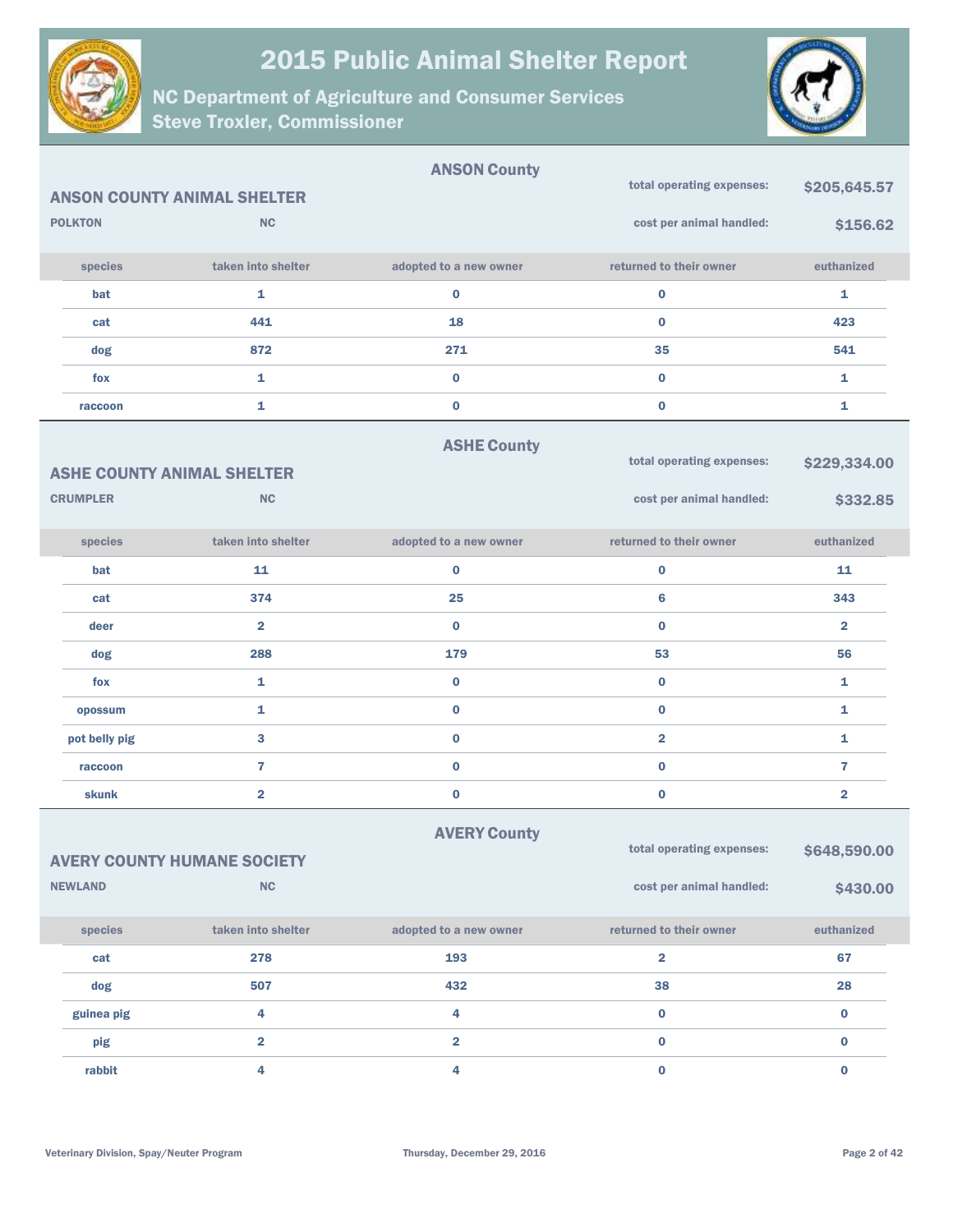



| <b>BEAUFORT County</b> |                        |                                                |                         | total operating expenses: |              |
|------------------------|------------------------|------------------------------------------------|-------------------------|---------------------------|--------------|
|                        |                        | <b>BETSY BAILEY NELSON ANIMAL CONTROL FAC.</b> |                         |                           | \$309,382.00 |
|                        | <b>WASHINGTON</b>      | <b>NC</b>                                      |                         | cost per animal handled:  | \$146.07     |
|                        | species                | taken into shelter                             | adopted to a new owner  | returned to their owner   | euthanized   |
|                        | bat                    | $\overline{7}$                                 | $\bf{0}$                | $\bf{0}$                  | 7            |
|                        | cat                    | 1,188                                          | 620                     | 12                        | 530          |
|                        | dog                    | 916                                            | 675                     | 126                       | 116          |
|                        | goat                   | $\mathbf{3}$                                   | 3                       | $\bf{0}$                  | $\bf{0}$     |
|                        | pig                    | $\overline{\mathbf{2}}$                        | $\overline{\mathbf{2}}$ | $\bf{0}$                  | $\bf{0}$     |
|                        | rabbit                 | $\mathbf{1}$                                   | $\mathbf{1}$            | $\bf{0}$                  | $\bf{0}$     |
|                        | raccoon                | $\mathbf{1}$                                   | $\bf{0}$                | $\bf{0}$                  | 1            |
|                        |                        | <b>BERTIE COUNTY ANIMAL SHELTER</b>            | <b>BERTIE County</b>    | total operating expenses: | \$124,400.00 |
| <b>WINDSOR</b>         |                        | <b>NC</b>                                      |                         | cost per animal handled:  | \$138.37     |
|                        | species                | taken into shelter                             | adopted to a new owner  | returned to their owner   | euthanized   |
|                        | cat                    | 510                                            | 134                     | 6                         | 370          |
|                        |                        |                                                |                         |                           |              |
|                        | dog                    | 389                                            | 232                     | 11                        | 146          |
|                        | <b>TOWN OF WINDSOR</b> |                                                | <b>BERTIE County</b>    | total operating expenses: | \$11,700.60  |
| <b>WINDSOR</b>         |                        | NC                                             |                         | cost per animal handled:  | \$316.24     |
|                        | species                | taken into shelter                             | adopted to a new owner  | returned to their owner   | euthanized   |
|                        | cat                    | 19                                             | 1                       | 1                         | 17           |
|                        | dog                    | 18                                             | 6                       | 4                         | 8            |
|                        | opossum                | $\overline{7}$                                 | $\bf{0}$                | $\overline{7}$            | $\bf{0}$     |
|                        | raccoon                | 3                                              | $\bf{0}$                | 3                         | $\bf{0}$     |
|                        |                        | <b>BLADEN COUNTY ANIMAL SHELTER</b>            | <b>BLADEN County</b>    | total operating expenses: | \$249,362.79 |
|                        | <b>ELIZABETHTOWN</b>   | <b>NC</b>                                      |                         | cost per animal handled:  | \$156.05     |
|                        | species                | taken into shelter                             | adopted to a new owner  | returned to their owner   | euthanized   |
|                        | cat                    | 641                                            | 386                     | 4                         | 209          |
|                        | dog                    | 956                                            | 825                     | 83                        | 48           |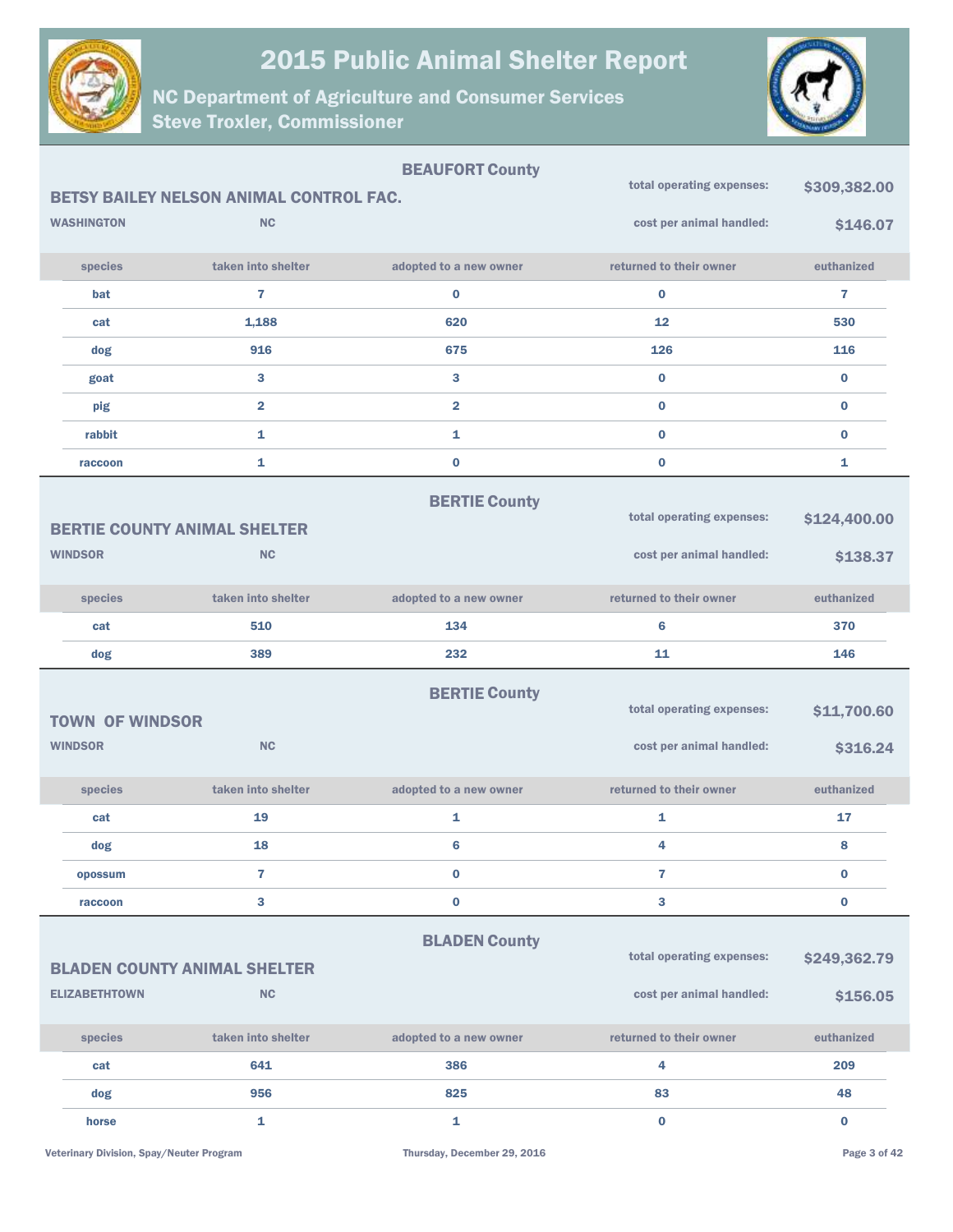

NC Department of Agriculture and Consumer Services Steve Troxler, Commissioner



#### BRUNSWICK County

|                                                                               | <b>BRUNSWICK COUNTY ANIMAL SHELTER</b> |                         | total operating expenses: | \$1,013,442.00          |
|-------------------------------------------------------------------------------|----------------------------------------|-------------------------|---------------------------|-------------------------|
| <b>SUPPLY</b>                                                                 | NC                                     |                         | cost per animal handled:  | \$205.52                |
| species                                                                       | taken into shelter                     | adopted to a new owner  | returned to their owner   | euthanized              |
| alligator                                                                     | $\mathbf{1}$                           | $\pmb{0}$               | $\pmb{0}$                 | $\pmb{0}$               |
| bat                                                                           | $\bf{3}$                               | $\pmb{0}$               | $\pmb{0}$                 | 3                       |
| bird                                                                          | 14                                     | 4                       | $\mathbf 0$               | $\mathbf{1}$            |
| cat                                                                           | 2,515                                  | 705                     | 141                       | 1,630                   |
| chicken                                                                       | 8                                      | $\bf{6}$                | $\overline{\mathbf{2}}$   | $\bf{0}$                |
| coyote                                                                        | $\mathbf{1}$                           | $\pmb{0}$               | $\pmb{0}$                 | $\mathbf{1}$            |
| deer                                                                          | $\overline{\mathbf{4}}$                | $\pmb{0}$               | $\pmb{0}$                 | 3                       |
| dog                                                                           | 2,029                                  | 919                     | 305                       | 722                     |
| fox                                                                           | 96                                     | $\pmb{0}$               | $\pmb{0}$                 | 96                      |
| goat                                                                          | $\overline{9}$                         | $\overline{\mathbf{2}}$ | $\bf{6}$                  | $\pmb{0}$               |
| guinea pig                                                                    | $\overline{2}$                         | $\overline{\mathbf{2}}$ | $\pmb{0}$                 | $\pmb{0}$               |
| horse                                                                         | $6\phantom{1}6$                        | $\overline{\mathbf{2}}$ | $\mathbf{1}$              | 1                       |
| <b>lizard</b>                                                                 | $\mathbf{1}$                           | $\pmb{0}$               | $\pmb{0}$                 | 1                       |
| opossum                                                                       | 22                                     | $\pmb{0}$               | $\pmb{0}$                 | $\mathbf{1}$            |
| pig                                                                           | 4                                      | $\mathbf 1$             | $\mathbf{3}$              | $\pmb{0}$               |
| rabbit                                                                        | 17                                     | 16                      | $\pmb{0}$                 | $\mathbf{1}$            |
| raccoon                                                                       | 194                                    | $\pmb{0}$               | $\pmb{0}$                 | 194                     |
| snake                                                                         | $\bar{\mathbf{1}}$                     | $\pmb{0}$               | $\pmb{0}$                 | $\pmb{0}$               |
| squirrel                                                                      | $\overline{\mathbf{3}}$                | $\pmb{0}$               | $\pmb{0}$                 | $\overline{\mathbf{2}}$ |
|                                                                               |                                        | <b>BRUNSWICK County</b> |                           |                         |
| total operating expenses:<br>\$0.00<br><b>TOWN OF CALABASH ANIMAL SHELTER</b> |                                        |                         |                           |                         |
| <b>CALABASH</b>                                                               | <b>NC</b>                              |                         | cost per animal handled:  | \$0.00                  |

| <b>species</b> | taken into shelter | adopted to a new owner | returned to their owner | euthanized |
|----------------|--------------------|------------------------|-------------------------|------------|
| cat            | 32                 |                        |                         |            |
| dog            | 30                 |                        |                         |            |
| raccoon        |                    |                        |                         |            |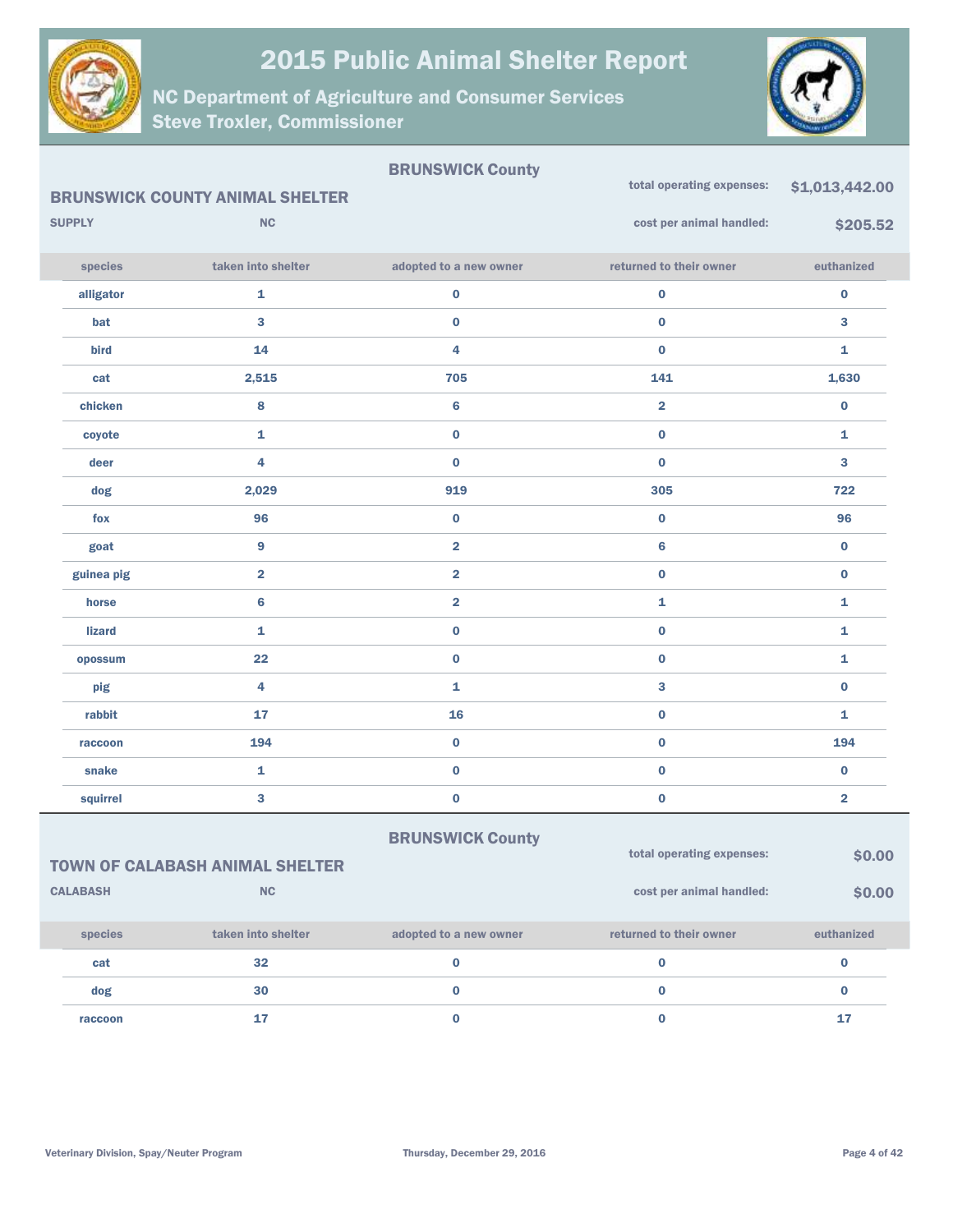



|                             |                         | <b>BRUNSWICK County</b>                                      |                           |                         |
|-----------------------------|-------------------------|--------------------------------------------------------------|---------------------------|-------------------------|
| <b>TOWN OF SUNSET BEACH</b> |                         |                                                              | total operating expenses: | \$500.00                |
| <b>SUNSET BEACH</b>         | NC                      |                                                              | cost per animal handled:  | \$20.00                 |
| species                     | taken into shelter      | adopted to a new owner                                       | returned to their owner   | euthanized              |
| dog                         | $\overline{7}$          | 0                                                            | ${\bf 5}$                 | $\bf{0}$                |
|                             |                         | <b>BUNCOMBE County</b>                                       |                           |                         |
|                             |                         | <b>BUNCOMBE COUNTY ANIMAL SHELTER/ASHEVILLE HUMANE SOCIE</b> | total operating expenses: | \$1,860,670.00          |
| <b>ASHEVILLE</b>            | NC                      |                                                              | cost per animal handled:  | \$293.00                |
|                             |                         |                                                              |                           |                         |
| species                     | taken into shelter      | adopted to a new owner                                       | returned to their owner   | euthanized              |
| bat                         | 35                      | 0                                                            | $\pmb{0}$                 | 27                      |
| bird                        | 63                      | 38                                                           | 4                         | 13                      |
| cat                         | 2,511                   | 1,794                                                        | 135                       | 281                     |
| deer                        | 1                       | $\bf{0}$                                                     | $\bf{0}$                  | 1                       |
| dog                         | 3,285                   | 1,262                                                        | 929                       | 455                     |
| ferret                      | ${\bf 5}$               | 5                                                            | $\bf{0}$                  | $\bf{0}$                |
| fish                        | 5                       | $\overline{\mathbf{2}}$                                      | 1                         | $\bf{0}$                |
| fox                         | 12                      | $\bf{0}$                                                     | $\bf{0}$                  | 10                      |
| gerbil                      | 33                      | 22                                                           | $\pmb{0}$                 | 4                       |
| guinea pig                  | 27                      | 25                                                           | $\pmb{0}$                 | $\overline{\mathbf{2}}$ |
| hamster                     | 3                       | $\overline{\mathbf{2}}$                                      | $\pmb{0}$                 | $\mathbf{1}$            |
| mouse                       | $\overline{7}$          | 4                                                            | $\bf{0}$                  | 3                       |
| opossum                     | 46                      | $\bf{0}$                                                     | $\pmb{0}$                 | 32                      |
| parrot                      | 3                       | $\overline{\mathbf{2}}$                                      | $\bf{0}$                  | $\bf{0}$                |
| pig                         | 13                      | 8                                                            | 3                         | $\bf{0}$                |
| rabbit                      | 57                      | 42                                                           | $\overline{\mathbf{2}}$   | 8                       |
| raccoon                     | 126                     | $\mathbf 0$                                                  | $\pmb{0}$                 | 121                     |
| rat                         | 26                      | 12                                                           | $\overline{\mathbf{2}}$   | $\mathbf 1$             |
| skunk                       | $\mathbf 1$             | $\mathbf 0$                                                  | $\mathbf 0$               | $\mathbf 1$             |
| snake                       | $\overline{\mathbf{5}}$ | 4                                                            | $\pmb{0}$                 | $\mathbf 0$             |
| squirrel                    | 15                      | $\mathbf 0$                                                  | $\mathbf 0$               | $\overline{7}$          |
| turtle                      | $\mathbf 1$             | 1                                                            | $\pmb{0}$                 | $\mathbf 0$             |
| wildlife                    | $\overline{\mathbf{5}}$ | $\pmb{0}$                                                    | $\mathbf{1}$              | $\mathbf{3}$            |
| livestock                   | 12                      | 3                                                            | $\overline{7}$            | $\overline{\mathbf{2}}$ |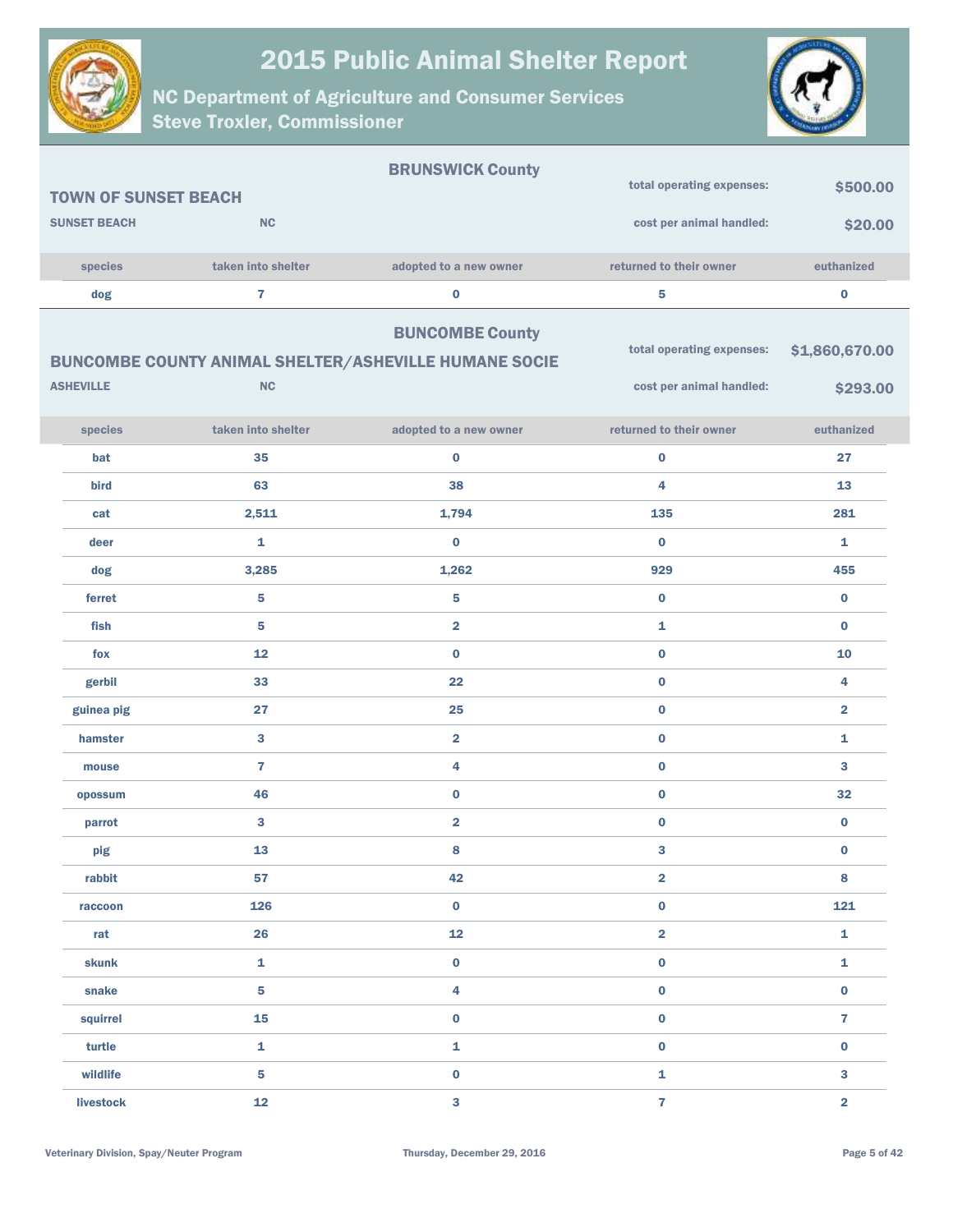



| <b>ASHEVILLE</b><br>species<br>ground hog<br>gecko<br>hedgehog | <b>NC</b><br>taken into shelter<br>10<br>$\overline{2}$<br>3 | <b>BUNCOMBE County</b><br><b>BUNCOMBE COUNTY ANIMAL SHELTER/ASHEVILLE HUMANE SOCIE</b><br>adopted to a new owner<br>$\bf{0}$<br>$\bf{0}$<br>$\mathbf{1}$ | total operating expenses:<br>cost per animal handled:<br>returned to their owner<br>$\pmb{0}$<br>$\overline{\mathbf{2}}$<br>$\bf{0}$ | \$1,860,670.00<br>\$293.00<br>euthanized<br>9<br>$\bf{0}$<br>$\overline{\mathbf{2}}$ |
|----------------------------------------------------------------|--------------------------------------------------------------|----------------------------------------------------------------------------------------------------------------------------------------------------------|--------------------------------------------------------------------------------------------------------------------------------------|--------------------------------------------------------------------------------------|
| equine                                                         | 26                                                           | 13                                                                                                                                                       | 8                                                                                                                                    | 4                                                                                    |
| <b>MORGANTON</b>                                               | <b>BURKE COUNTY ANIMAL SHELTER</b><br><b>NC</b>              | <b>BURKE County</b>                                                                                                                                      | total operating expenses:<br>cost per animal handled:                                                                                | \$295,119.65<br>\$72.21                                                              |
| species                                                        | taken into shelter                                           | adopted to a new owner                                                                                                                                   | returned to their owner                                                                                                              | euthanized                                                                           |
| bat                                                            | 1                                                            | $\bf{0}$                                                                                                                                                 | $\bf{0}$                                                                                                                             | 1                                                                                    |
| cat                                                            | 2,162                                                        | 145                                                                                                                                                      | 19                                                                                                                                   | 1,998                                                                                |
| chicken                                                        | $\mathbf{1}$                                                 | $\bf{0}$                                                                                                                                                 | 1                                                                                                                                    | $\bf{0}$                                                                             |
| dog                                                            | 1,839                                                        | 766                                                                                                                                                      | 229                                                                                                                                  | 844                                                                                  |
| donkey                                                         | $\bf 6$                                                      | $6\phantom{1}6$                                                                                                                                          | $\bf{0}$                                                                                                                             | $\bf{0}$                                                                             |
| duck                                                           | $\overline{2}$                                               | $\mathbf{1}$                                                                                                                                             | 1                                                                                                                                    | $\bf{0}$                                                                             |
| ferret                                                         | $\mathbf{1}$                                                 | 1                                                                                                                                                        | $\bf{0}$                                                                                                                             | $\bf{0}$                                                                             |
| fox                                                            | $\mathbf{1}$                                                 | $\bf{0}$                                                                                                                                                 | $\bf{0}$                                                                                                                             | 1                                                                                    |
| guinea pig                                                     | $\mathbf{3}$                                                 | 3                                                                                                                                                        | $\bf{0}$                                                                                                                             | $\bf{0}$                                                                             |
| hawk                                                           | 1                                                            | $\pmb{0}$                                                                                                                                                | $\pmb{0}$                                                                                                                            | 1                                                                                    |
| horse                                                          | $6\phantom{a}$                                               | $6\phantom{1}6$                                                                                                                                          | $\pmb{0}$                                                                                                                            | $\bf{0}$                                                                             |
| mule                                                           | 1                                                            | 1                                                                                                                                                        | $\bf{0}$                                                                                                                             | $\bf{0}$                                                                             |
| opossum                                                        | 6                                                            | $\mathbf 0$                                                                                                                                              | $\bf 6$                                                                                                                              | $\pmb{0}$                                                                            |
| pig                                                            | $\overline{\mathbf{2}}$                                      | $\overline{\mathbf{2}}$                                                                                                                                  | $\pmb{0}$                                                                                                                            | $\pmb{0}$                                                                            |
| raccoon                                                        | ${\bf 17}$                                                   | $\mathbf 0$                                                                                                                                              | $\mathbf 1$                                                                                                                          | 16                                                                                   |
| rat                                                            | $\mathbf 1$                                                  | $\mathbf 1$                                                                                                                                              | $\pmb{0}$                                                                                                                            | $\mathbf 0$                                                                          |
| snake                                                          | 37                                                           | 37                                                                                                                                                       | $\mathbf 0$                                                                                                                          | $\pmb{0}$                                                                            |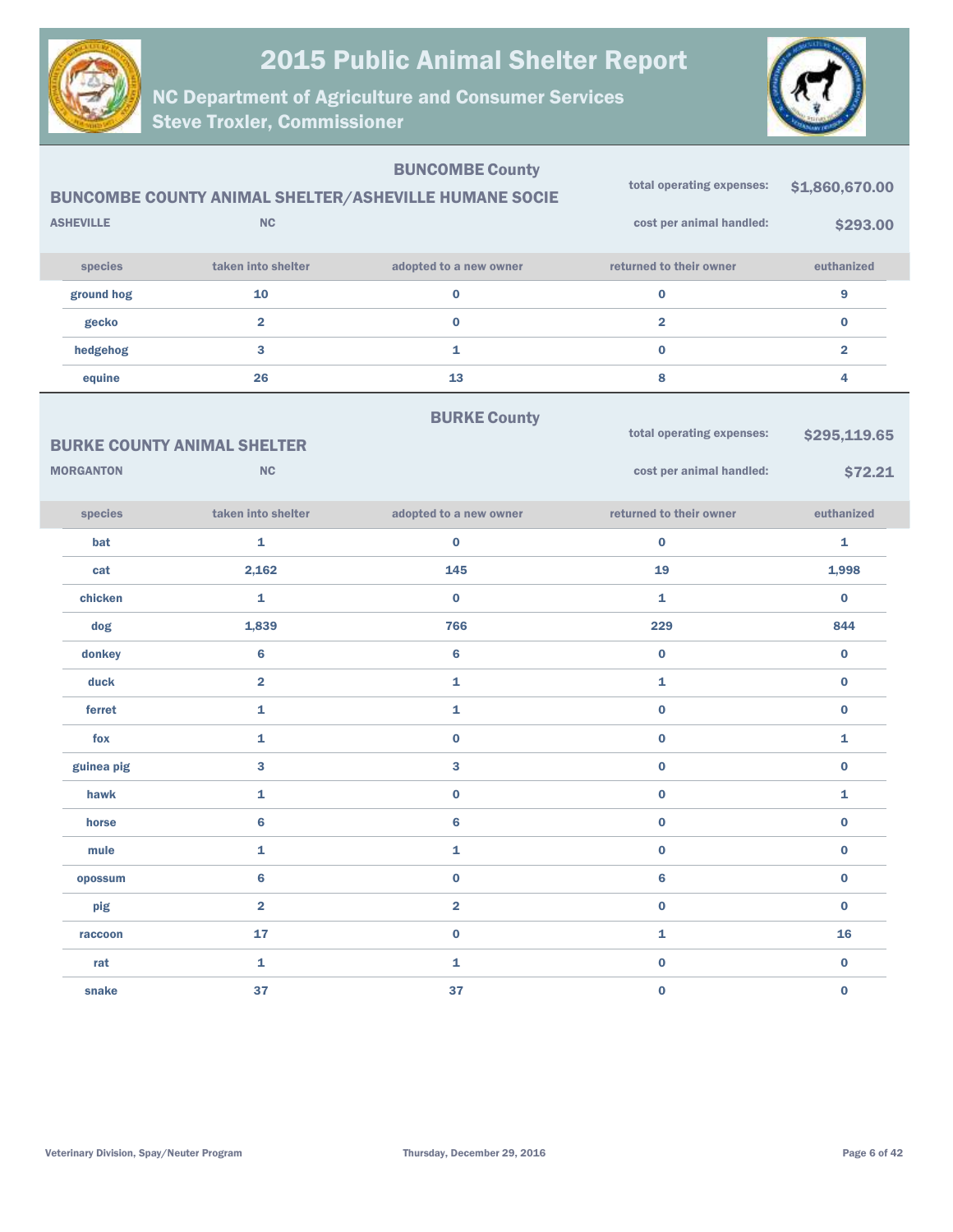

NC Department of Agriculture and Consumer Services Steve Troxler, Commissioner



| <b>CONCORD</b>                                                                                             | <b>CABARRUS COUNTY ANIMAL CONTROL</b><br><b>NC</b> | <b>CABARRUS County</b> | total operating expenses:<br>cost per animal handled: | \$118,628.00<br>\$43.18 |
|------------------------------------------------------------------------------------------------------------|----------------------------------------------------|------------------------|-------------------------------------------------------|-------------------------|
| species                                                                                                    | taken into shelter                                 | adopted to a new owner | returned to their owner                               | euthanized              |
| cat                                                                                                        | 1,330                                              | 925                    | 4                                                     | 401                     |
| dog                                                                                                        | 1,417                                              | 696                    | 321                                                   | 372                     |
| <b>CALDWELL County</b><br>total operating expenses:<br><b>CALDWELL CO. ANIMAL CARE&amp;CONTROL SHELTER</b> |                                                    |                        |                                                       |                         |
| <b>LENIOR</b>                                                                                              | <b>NC</b>                                          |                        | cost per animal handled:                              | \$186.08                |
| species                                                                                                    | taken into shelter                                 | adopted to a new owner | returned to their owner                               | euthanized              |
| bat                                                                                                        | $\overline{\mathbf{2}}$                            | 0                      | 0                                                     | 1                       |
| cat                                                                                                        | 1,343                                              | 62                     | 15                                                    | 1,136                   |
| dog                                                                                                        | 1,699                                              | 190                    | 200                                                   | 660                     |
| donkey                                                                                                     | $\mathbf{1}$                                       | $\mathbf{1}$           | $\bf{0}$                                              | $\bf{0}$                |
| fox                                                                                                        | 3                                                  | $\bf{0}$               | $\bf{0}$                                              | 3                       |
| goat                                                                                                       | $\mathbf{1}$                                       | 1                      | $\mathbf 0$                                           | $\bf{0}$                |
| horse                                                                                                      | 9                                                  | 3                      | 5                                                     | $\bf{0}$                |
| mule                                                                                                       | $\mathbf{1}$                                       | 1                      | $\bf{0}$                                              | $\bf{0}$                |
| pig                                                                                                        | 5                                                  | 3                      | $\overline{\mathbf{2}}$                               | $\bf{0}$                |
| raccoon                                                                                                    | 8                                                  | 0                      | $\mathbf 0$                                           | 8                       |

#### CARTERET County

|                | <b>CARTERET COUNTY HUMANE SOCIETY</b> | total operating expenses: | \$378,876.00             |            |
|----------------|---------------------------------------|---------------------------|--------------------------|------------|
| <b>NEWPORT</b> | NC                                    |                           | cost per animal handled: | \$132.29   |
| species        | taken into shelter                    | adopted to a new owner    | returned to their owner  | euthanized |
| cat            | 1,913                                 | 509                       | 42                       | 1,345      |
| dog            | 940                                   | 517                       | 196                      | 210        |
| pig            | 1                                     | 1                         | $\bf{0}$                 | $\bf{0}$   |
| rabbit         | 8                                     | 5                         | $\bf{0}$                 |            |
| raccoon        | $\overline{2}$                        | 0                         | 0                        | 2          |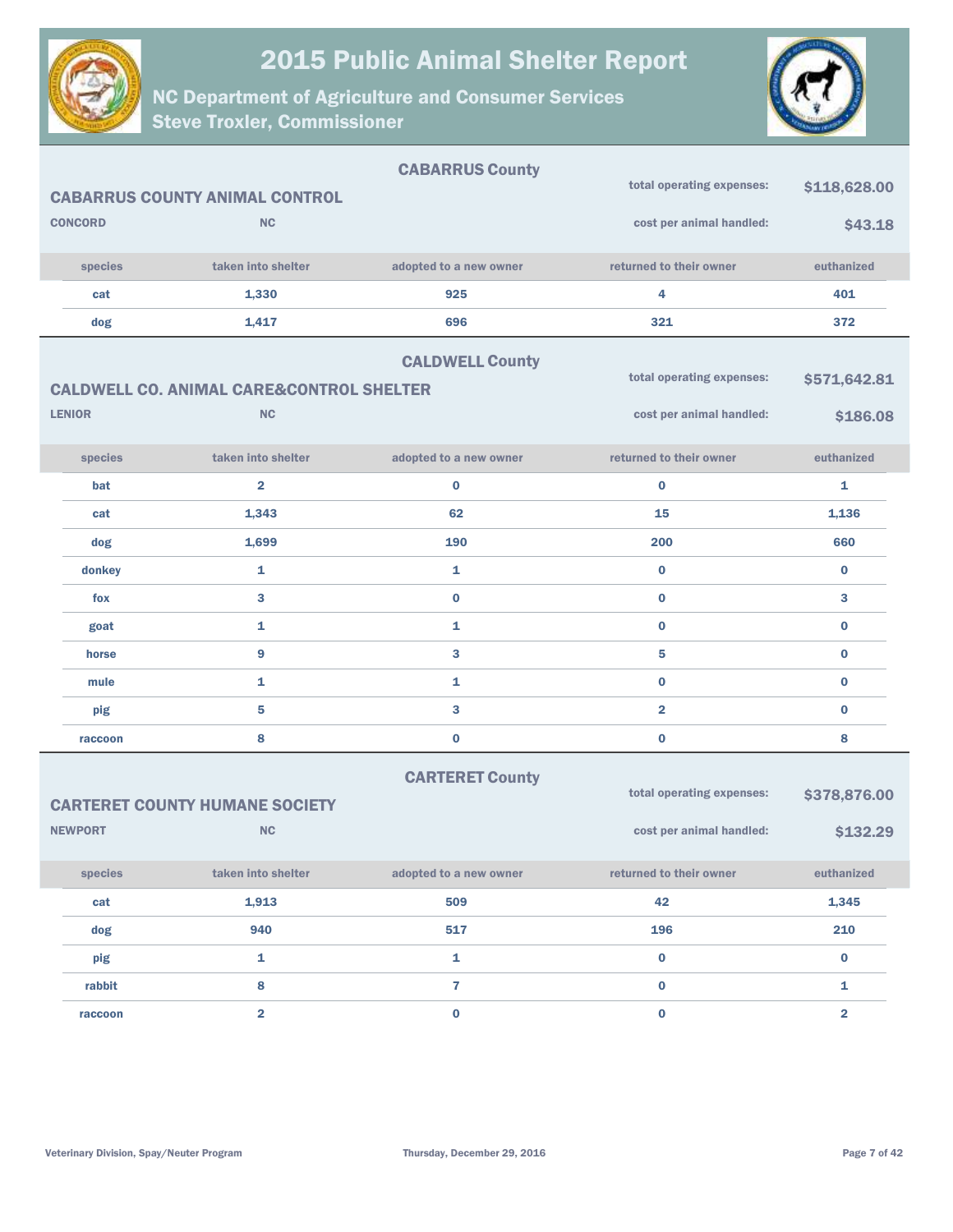



|                    |                                      | <b>CASWELL County</b>   |                           |                |
|--------------------|--------------------------------------|-------------------------|---------------------------|----------------|
|                    | <b>CASWELL COUNTY ANIMAL SHELTER</b> |                         | total operating expenses: | \$113,000.00   |
| <b>YANCEYVILLE</b> | <b>NC</b>                            |                         | cost per animal handled:  | \$87.00        |
| species            | taken into shelter                   | adopted to a new owner  | returned to their owner   | euthanized     |
| cat                | 532                                  | 100                     | $\overline{\mathbf{2}}$   | 481            |
| dog                | 763                                  | 457                     | 61                        | 245            |
| pig                | $\overline{\mathbf{4}}$              | $\bf{0}$                | $\mathbf{0}$              | $\bf{0}$       |
| rabbit             | $\mathbf{1}$                         | $\pmb{0}$               | $\bf{0}$                  | $\bf{0}$       |
|                    |                                      | <b>CATAWBA County</b>   |                           |                |
|                    | <b>CATAWBA COUNTY ANIMAL CONTROL</b> |                         | total operating expenses: | \$488,445.00   |
| <b>NEWTON</b>      | <b>NC</b>                            |                         | cost per animal handled:  | \$89.71        |
| species            | taken into shelter                   | adopted to a new owner  | returned to their owner   | euthanized     |
| bat                | $\mathbf{1}$                         | $\bf{0}$                | $\bf{0}$                  | 1              |
| bird               | $\mathbf{1}$                         | 1                       | $\bf{0}$                  | $\bf{0}$       |
| cat                | 3,025                                | 492                     | 52                        | 2,228          |
| chicken            | 73                                   | 73                      | $\bf{0}$                  | $\bf{0}$       |
| dog                | 2,274                                | 1,251                   | 402                       | 598            |
| fox                | $\overline{2}$                       | $\bf{0}$                | $\bf{0}$                  | $\overline{2}$ |
| guinea pig         | 4                                    | 4                       | $\mathbf 0$               | $\bf{0}$       |
| opossum            | 5                                    | $\bf{0}$                | $\bf{0}$                  | 5              |
| other              | $\overline{2}$                       | $\overline{\mathbf{2}}$ | $\bf{0}$                  | $\bf{0}$       |
| pig                | $\overline{\mathbf{2}}$              | $\bf{0}$                | $\overline{\mathbf{2}}$   | $\bf{0}$       |
| python             | $\mathbf{1}$                         | 1                       | $\mathbf 0$               | $\bf{0}$       |
| rabbit             | 1                                    | 1                       | $\bf{0}$                  | $\bf{0}$       |
| raccoon            | 43                                   | $\bf{0}$                | 0                         | 43             |
| skunk              | 3                                    | $\bf{0}$                | $\mathbf 0$               | 3              |
| turtle             | $\overline{\mathbf{2}}$              | $\overline{\mathbf{2}}$ | $\bf{0}$                  | $\pmb{0}$      |
|                    |                                      | <b>CHATHAM County</b>   |                           |                |
|                    | <b>CHATHAM COUNTY ANIMAL CONTROL</b> |                         | total operating expenses: | \$688,028.00   |
| <b>PITTSBORO</b>   | <b>NC</b>                            |                         | cost per animal handled:  | \$392.93       |
| species            | taken into shelter                   | adopted to a new owner  | returned to their owner   | euthanized     |
| bat                | 14                                   | $\bf{0}$                | 0                         | $\bf{0}$       |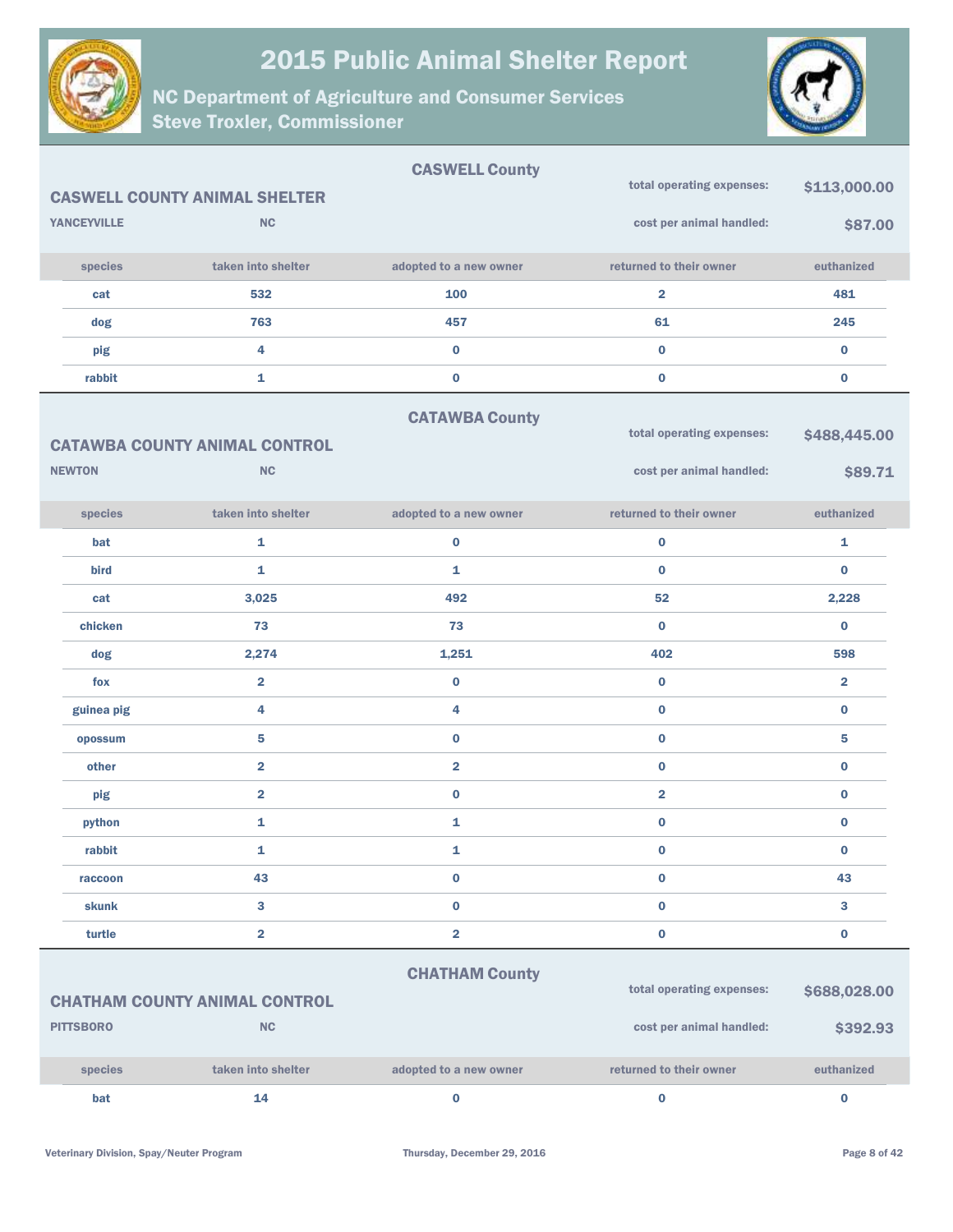



|                  |                                        | <b>CHATHAM County</b>   |                           |                         |
|------------------|----------------------------------------|-------------------------|---------------------------|-------------------------|
|                  | <b>CHATHAM COUNTY ANIMAL CONTROL</b>   |                         | total operating expenses: | \$688,028.00            |
| <b>PITTSBORO</b> | <b>NC</b>                              |                         | cost per animal handled:  | \$392.93                |
| species          | taken into shelter                     | adopted to a new owner  | returned to their owner   | euthanized              |
| cat              | 877                                    | 343                     | $\overline{7}$            | 546                     |
| <b>COW</b>       | $\overline{\mathbf{2}}$                | $\overline{\mathbf{2}}$ | $\bf{0}$                  | $\bf{0}$                |
| coyote           | 1                                      | $\bf{0}$                | $\bf{0}$                  | $\bf{0}$                |
| dog              | 832                                    | 458                     | 118                       | 261                     |
| fox              | 3                                      | $\pmb{0}$               | $\bf{0}$                  | $\bf{0}$                |
| guinea pig       | 3                                      | 3                       | $\bf{0}$                  | $\bf{0}$                |
| opossum          | 5                                      | $\pmb{0}$               | $\bf{0}$                  | $\bf{0}$                |
| pig              | 1                                      | 1                       | $\bf{0}$                  | $\bf{0}$                |
| rabbit           | 3                                      | 1                       | $\bf{0}$                  | $\overline{\mathbf{2}}$ |
| raccoon          | $6\phantom{1}$                         | $\bf{0}$                | $\bf{0}$                  | $\bf{0}$                |
| <b>skunk</b>     | $\overline{\mathbf{2}}$                | $\bf{0}$                | $\bf{0}$                  | $\bf{0}$                |
| turtle           | $\overline{\mathbf{2}}$                | $\overline{2}$          | $\bf{0}$                  | $\bf{0}$                |
|                  |                                        | <b>CHOWAN County</b>    |                           |                         |
|                  | <b>TRI-COUNTY ANIMAL SHELTER</b>       |                         | total operating expenses: | \$171,778.94            |
| <b>TYNER</b>     | <b>NC</b>                              |                         | cost per animal handled:  | \$93.00                 |
|                  |                                        |                         |                           |                         |
| species          | taken into shelter                     | adopted to a new owner  | returned to their owner   | euthanized              |
| cat              | 1,140                                  | 247                     | $\overline{7}$            | 882                     |
| dog              | 707                                    | 380                     | 75                        | 235                     |
|                  |                                        | <b>CLEVELAND County</b> |                           |                         |
|                  | <b>CLEVELAND COUNTY ANIMAL SHELTER</b> |                         | total operating expenses: | \$829,003.00            |
| <b>SHELBY</b>    | <b>NC</b>                              |                         | cost per animal handled:  | \$189.57                |
| species          | taken into shelter                     | adopted to a new owner  | returned to their owner   | euthanized              |
| bat              | 13                                     | $\bf{0}$                | $\pmb{0}$                 | 13                      |
| cat              | 1,944                                  | 113                     | 9                         | 1,827                   |
| chicken          | 10                                     | 10                      | $\mathbf 0$               | $\mathbf 0$             |
| dog              | 2,315                                  | 1,620                   | 238                       | 471                     |
| duck             | $\mathbf 1$                            | $\bf{0}$                | $\mathbf 0$               | $\mathbf{1}$            |
| ferret           | $\overline{\mathbf{3}}$                | $\overline{\mathbf{3}}$ | $\pmb{0}$                 | $\mathbf 0$             |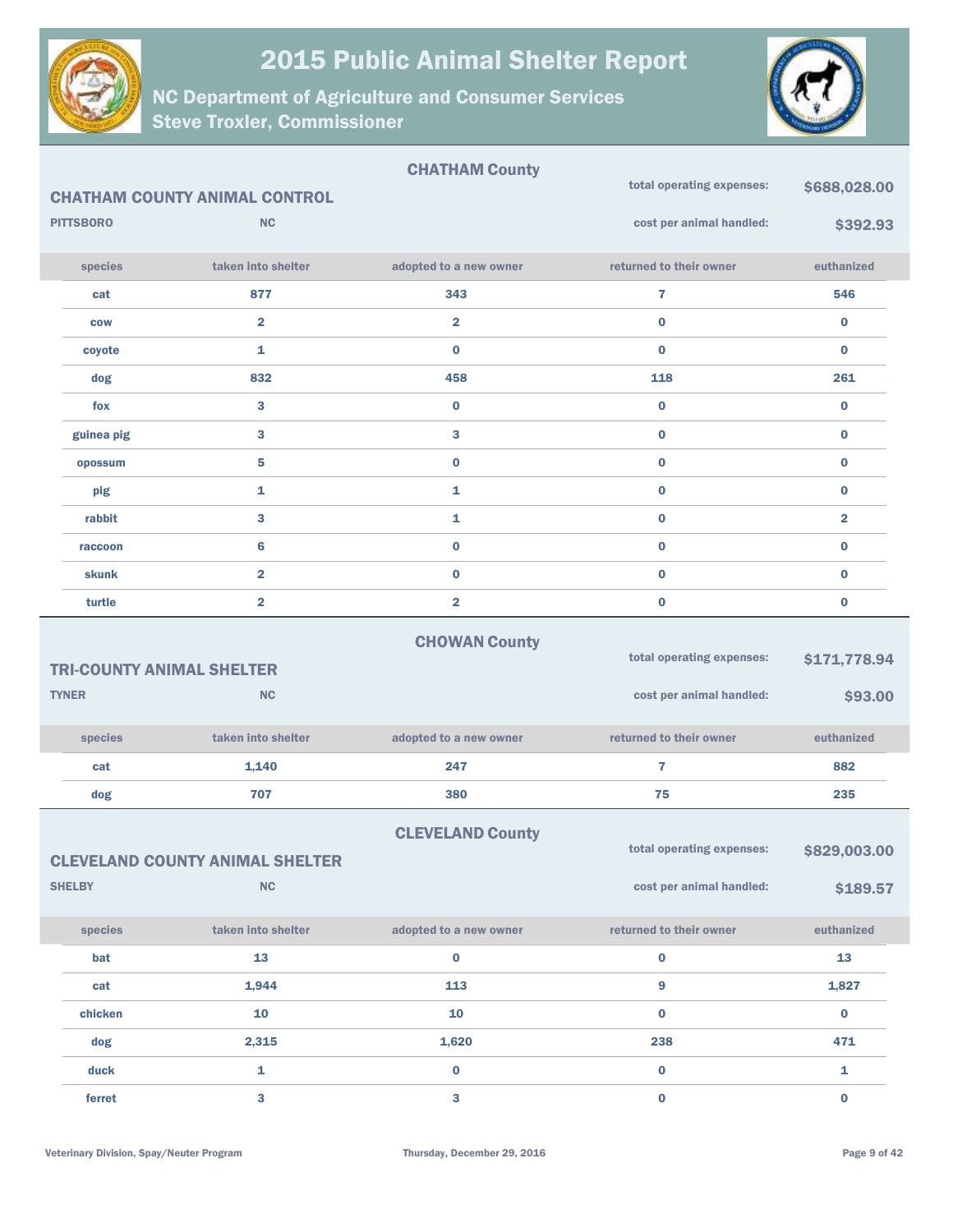

NC Department of Agriculture and Consumer Services Steve Troxler, Commissioner



#### CLEVELAND County CLEVELAND COUNTY ANIMAL SHELTER SHELBY NC species taken into shelter adopted to a new owner returned to their owner euthanized total operating expenses: \$829,003,00 cost per animal handled: \$189.57 fox  $5$  5 0 0 0 0 5 goat  $\qquad \qquad 8 \qquad \qquad 5 \qquad \qquad 2 \qquad \qquad 1$ goose 1 0 0 1 guinea pig 1 1 0 0 hawk 3 3 0 0 horse 0 1 0 0 opossum and the contract of  $\sim$  0  $\sim$  0  $\sim$  0  $\sim$  18  $\sim$  18 pig 6 6 0 0 pigeon 1 0 1 0 rabbit 3 3 0 0 raccoon  $20$   $0$   $0$   $0$   $20$ skunk 15 0 0 15 turkey 1 0 0 1 ground hog  $\begin{array}{ccccccc} & 4 & & & 0 & & & 0 & & 0 \end{array}$ spider the contract of  $\begin{array}{ccc} 1 & 0 & 0 & 0 \end{array}$ COLUMBUS County COLUMBUS COUNTY ANIMAL SHELTER WHITEVILLE NC species taken into shelter adopted to a new owner returned to their owner euthanized total operating expenses: \$239,410.00 cost per animal handled: \$74.28 cat 1,606 1,501 4 101 dog 1,617 1,426 84 107

#### CRAVEN County

| <b>CRAVEN-PAMLICO ANIMAL SERVICES CENTER</b> |  |  |
|----------------------------------------------|--|--|
|                                              |  |  |

| <b>NEW BERN</b> | NC                 |                        | cost per animal handled: | \$123.69   |
|-----------------|--------------------|------------------------|--------------------------|------------|
| <b>species</b>  | taken into shelter | adopted to a new owner | returned to their owner  | euthanized |
| bat             | 15                 |                        |                          | 11         |
| <b>bird</b>     |                    |                        |                          | $\bf{0}$   |
| cat             | 1,928              | 104                    | 15                       | 1,769      |

total operating expenses: \$401,611.00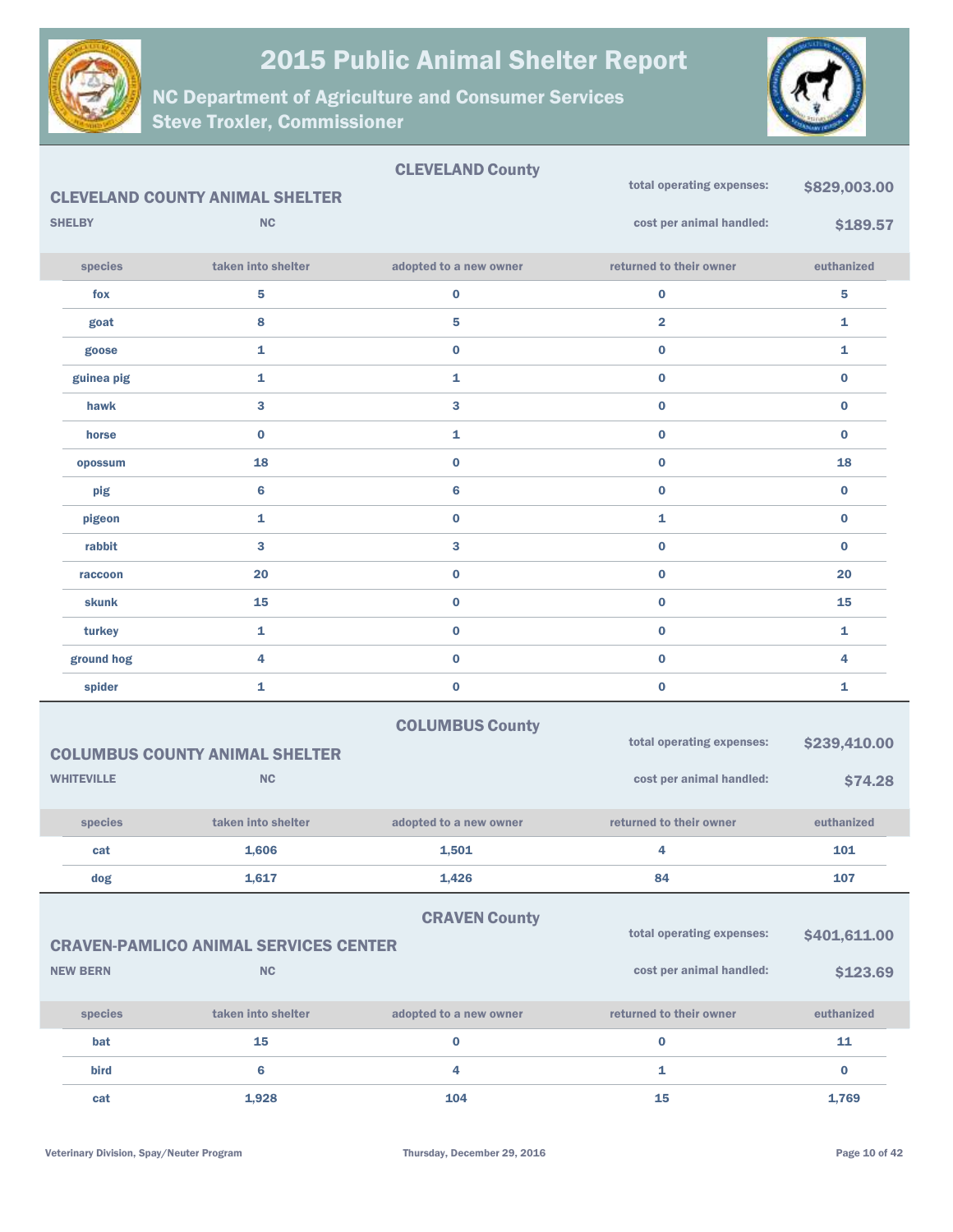



|                     |                                                               | <b>CRAVEN County</b>      |                           |                |
|---------------------|---------------------------------------------------------------|---------------------------|---------------------------|----------------|
|                     | <b>CRAVEN-PAMLICO ANIMAL SERVICES CENTER</b>                  |                           | total operating expenses: | \$401,611.00   |
| <b>NEW BERN</b>     | <b>NC</b>                                                     |                           | cost per animal handled:  | \$123.69       |
| species             | taken into shelter                                            | adopted to a new owner    | returned to their owner   | euthanized     |
| chicken             | $\overline{7}$                                                | 5                         | $\bf{0}$                  | 1              |
| dog                 | 1,250                                                         | 388                       | 169                       | 663            |
| duck                | $6\phantom{1}$                                                | 4                         | $\bf{0}$                  | $\bf{0}$       |
| ferret              | $\overline{\mathbf{2}}$                                       | 1                         | $\bf{0}$                  | 1              |
| fox                 | $\overline{7}$                                                | $\bf{0}$                  | $\bf{0}$                  | $\overline{2}$ |
| goat                | 1                                                             | $\bf{0}$                  | 1                         | $\bf{0}$       |
| guinea pig          | 3                                                             | 3                         | $\bf{0}$                  | $\bf{0}$       |
| opossum             | $\overline{\mathbf{2}}$                                       | $\bf{0}$                  | $\bf{0}$                  | $\overline{2}$ |
| pig                 | 1                                                             | 1                         | $\bf{0}$                  | $\bf{0}$       |
| rabbit              | 12                                                            | 11                        | $\bf{0}$                  | $\bf{0}$       |
| raccoon             | 1                                                             | $\bf{0}$                  | $\bf{0}$                  | $\bf{0}$       |
| snake               | $\mathbf{1}$                                                  | $\mathbf{1}$              | $\bf{0}$                  | $\bf{0}$       |
| squirrel            | 1                                                             | 1                         | $\bf{0}$                  | $\bf{0}$       |
| turtle              | 1                                                             | 1                         | $\bf{0}$                  | $\bf{0}$       |
| wild bird           | 3                                                             | $\bf{0}$                  | $\bf{0}$                  | $\overline{2}$ |
|                     |                                                               | <b>CUMBERLAND County</b>  |                           |                |
|                     | <b>CUMBERLAND COUNTY ANIMAL CONTROL</b>                       |                           | total operating expenses: | \$2,801,373.00 |
| <b>FAYETTEVILLE</b> | <b>NC</b>                                                     |                           | cost per animal handled:  | \$243.89       |
| species             | taken into shelter                                            | adopted to a new owner    | returned to their owner   | euthanized     |
| cat                 | 5,158                                                         | 764                       | 88                        | 2,786          |
| dog                 | 6,179                                                         | 1,503                     | 926                       | 1,947          |
| opossum             | 41                                                            | $\bf{0}$                  | $\bf{0}$                  | 24             |
| rabbit              | 73                                                            | 44                        | $\mathbf 0$               | 29             |
| raccoon             | 35                                                            | $\bf{0}$                  | $\pmb{0}$                 | 31             |
|                     |                                                               | <b>CURRITUCK County</b>   |                           |                |
|                     | <b>CURRITUCK ANIMAL SERVICES &amp; CONTROL/CURRITUCK SPCA</b> | total operating expenses: | \$145,000.00              |                |
| <b>CURRITUCK</b>    | <b>NC</b>                                                     |                           | cost per animal handled:  | \$157.43       |
| species             | taken into shelter                                            | adopted to a new owner    | returned to their owner   | euthanized     |
|                     |                                                               |                           |                           |                |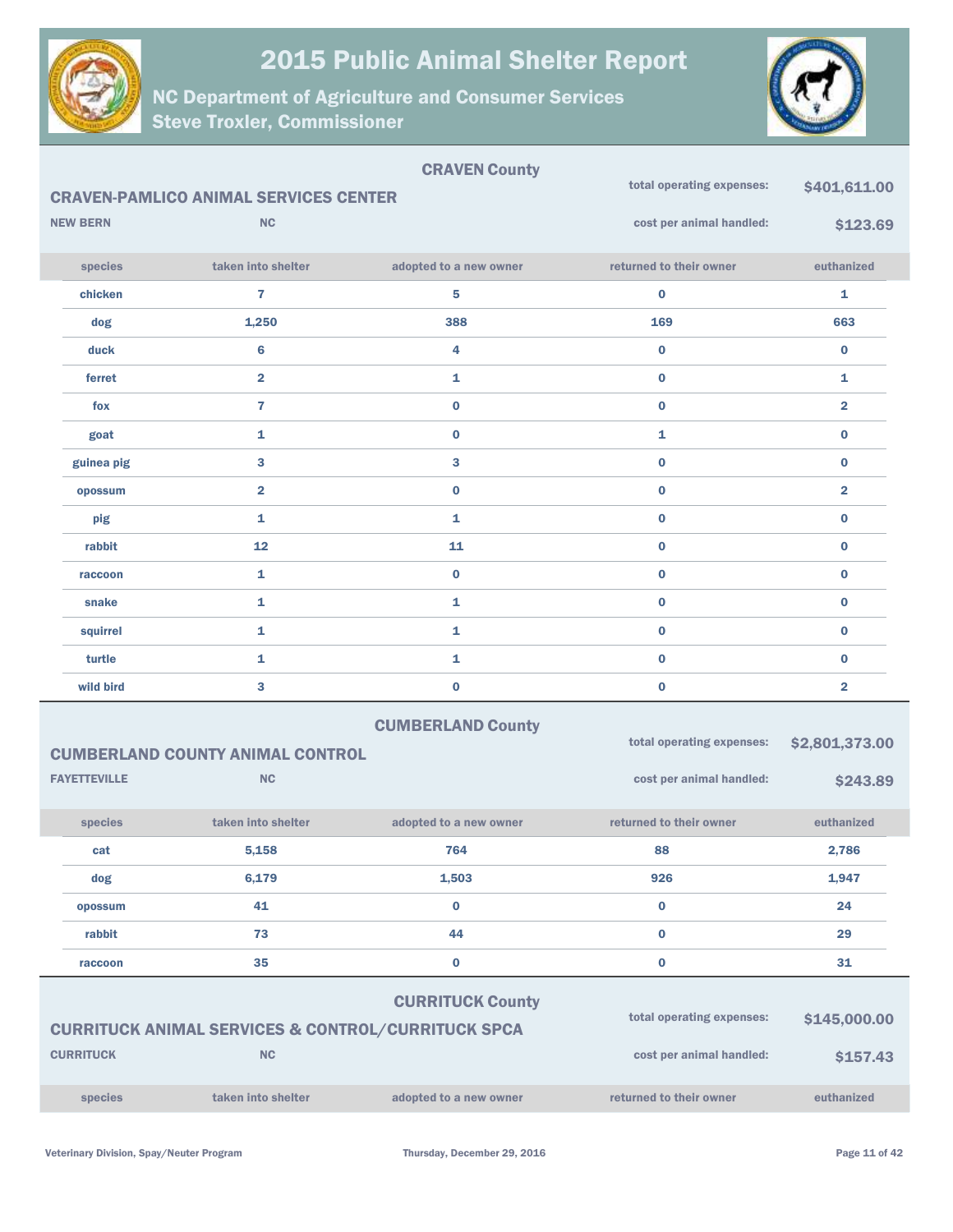



|                         |                                                               | <b>CURRITUCK County</b> | total operating expenses: | \$145,000.00   |
|-------------------------|---------------------------------------------------------------|-------------------------|---------------------------|----------------|
|                         | <b>CURRITUCK ANIMAL SERVICES &amp; CONTROL/CURRITUCK SPCA</b> |                         |                           |                |
| <b>CURRITUCK</b>        | <b>NC</b>                                                     |                         | cost per animal handled:  | \$157.43       |
| species                 | taken into shelter                                            | adopted to a new owner  | returned to their owner   | euthanized     |
| cat                     | 646                                                           | 691                     | 12                        | 130            |
| dog                     | 363                                                           | 395                     | 117                       | 18             |
|                         |                                                               | <b>DARE County</b>      |                           |                |
|                         | <b>KILL DEVIL HILLS ANIMAL CONTROL</b>                        |                         | total operating expenses: | \$137,771.00   |
| <b>KILL DEVIL HILLS</b> | NC                                                            |                         | cost per animal handled:  | \$139.16       |
| species                 | taken into shelter                                            | adopted to a new owner  | returned to their owner   | euthanized     |
| cat                     | 69                                                            | $\bf{0}$                | $\overline{2}$            | 60             |
| dog                     | 30                                                            | $\bf{0}$                | 18                        | 8              |
|                         |                                                               | <b>DARE County</b>      |                           |                |
|                         | <b>OUTER BANKS SPCA/DARE CO ANIMAL SHELTER</b>                |                         | total operating expenses: | \$584,436.00   |
| <b>MANTEO</b>           | NC                                                            |                         | cost per animal handled:  | \$362.00       |
|                         |                                                               |                         |                           |                |
| species                 | taken into shelter                                            | adopted to a new owner  | returned to their owner   | euthanized     |
| cat                     | 907                                                           | 414                     | 66                        | 215            |
|                         |                                                               |                         |                           |                |
| chicken                 | 6                                                             | $\bf{0}$                | $\mathbf{1}$              | 5              |
| cockatiel               | 4                                                             | 4                       | $\bf{0}$                  | $\bf{0}$       |
| dog                     | 616                                                           | 376                     | 147                       | 54             |
| ferret                  | 3                                                             | 1                       | $\bf{0}$                  | $\bf{0}$       |
| fox                     | $\mathbf{1}$                                                  | $\bf{0}$                | $\bf{0}$                  | $\bf{0}$       |
| goat                    | 1                                                             | $\bf{0}$                | 1                         | $\bf{0}$       |
| guinea pig              | 8                                                             | $\bf 6$                 | $\bf{0}$                  | $\bf{0}$       |
| heron                   | $\overline{2}$                                                | $\pmb{0}$               | $\bf{0}$                  | $\bf{0}$       |
| horse                   | $\overline{9}$                                                | $\pmb{0}$               | $\pmb{0}$                 | $\bf{0}$       |
| opossum                 | 11                                                            | $\pmb{0}$               | $\mathbf 0$               | 4              |
| rabbit                  | 22                                                            | 16                      | $\mathbf{1}$              | $\mathbf{1}$   |
| raccoon                 | 15                                                            | $\pmb{0}$               | $\pmb{0}$                 | $\overline{7}$ |
| rat                     | $\overline{\mathbf{2}}$                                       | $\mathbf 1$             | $\overline{\mathbf{2}}$   | $\mathbf{1}$   |
| seagull                 | $\overline{\mathbf{2}}$                                       | $\pmb{0}$               | $\mathbf 0$               | $\mathbf 2$    |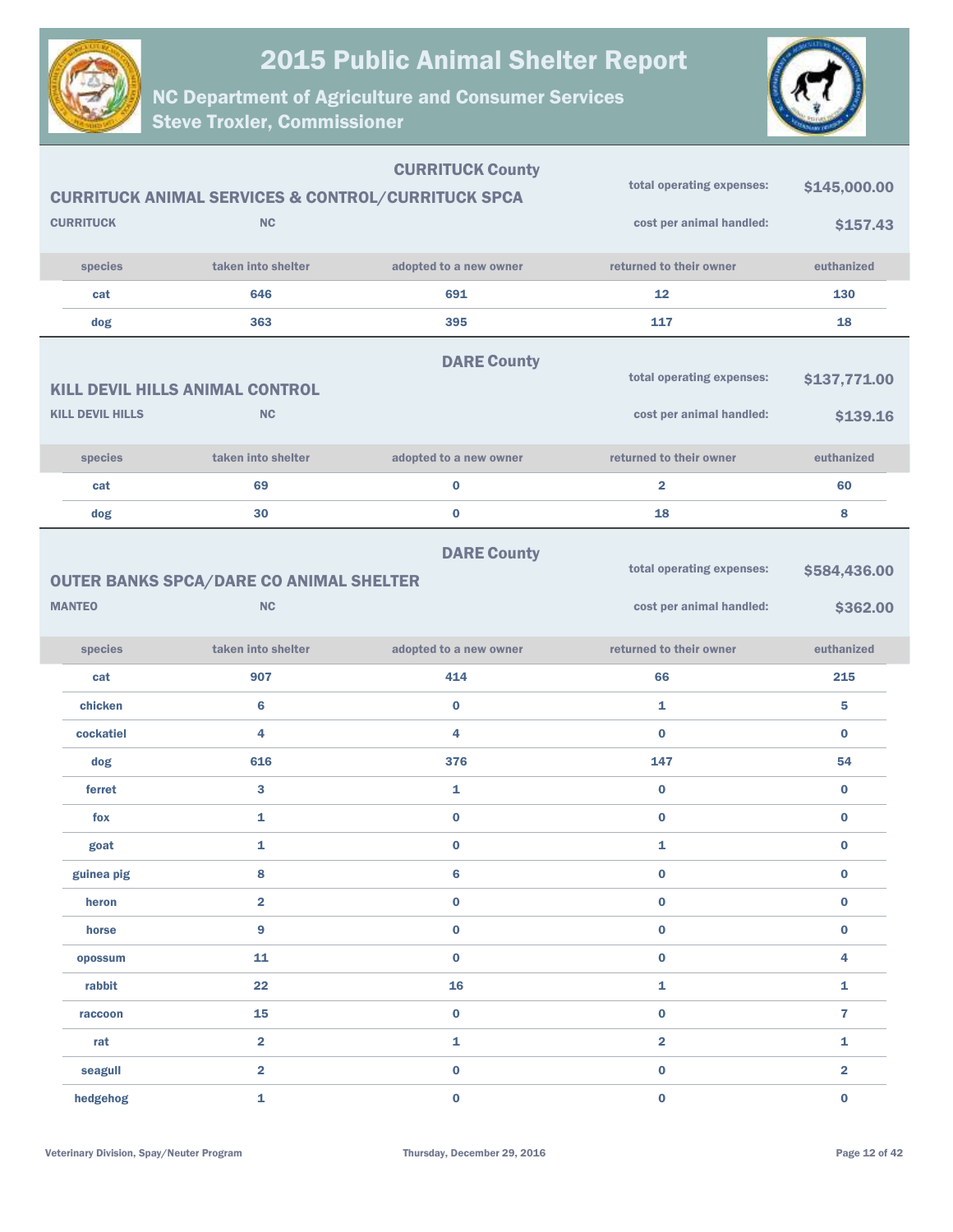



|                    |                                                | <b>DARE County</b>     |                           |              |
|--------------------|------------------------------------------------|------------------------|---------------------------|--------------|
|                    | <b>OUTER BANKS SPCA/DARE CO ANIMAL SHELTER</b> |                        | total operating expenses: | \$584,436.00 |
| <b>MANTEO</b>      | <b>NC</b>                                      |                        | cost per animal handled:  | \$362.00     |
| species            | taken into shelter                             | adopted to a new owner | returned to their owner   | euthanized   |
| finch              | 1                                              | 0                      | $\bf{0}$                  | $\bf{0}$     |
| gannett            | $\overline{2}$                                 | $\mathbf 0$            | $\bf{0}$                  | $\bf{0}$     |
| cormorant          | 3                                              | 0                      | $\bf{0}$                  | $\bf{0}$     |
|                    | <b>DAVIDSON COUNTY ANIMAL SHELTER</b>          | <b>DAVIDSON County</b> | total operating expenses: | \$193,997.00 |
| <b>LEXINGTON</b>   | <b>NC</b>                                      |                        | cost per animal handled:  | \$91.38      |
| species            | taken into shelter                             | adopted to a new owner | returned to their owner   | euthanized   |
| cat                | 1,140                                          | 97                     | 10                        | 930          |
| dog                | 983                                            | 290                    | 103                       | 394          |
|                    | <b>DAVIE COUNTY ANIMAL SHELTER</b>             | <b>DAVIE County</b>    | total operating expenses: | \$225,000.00 |
| <b>MOCKSVILLE</b>  | <b>NC</b>                                      |                        | cost per animal handled:  | \$0.00       |
| species            | taken into shelter                             | adopted to a new owner | returned to their owner   | euthanized   |
| cat                | 512                                            | 91                     | 8                         | 413          |
| <b>COW</b>         | 3                                              | $\bf{0}$               | 3                         | $\bf{0}$     |
| dog                | 513                                            | 189                    | 103                       | 221          |
| fox                | 1                                              | 0                      | $\bf{0}$                  | 1            |
| horse              | 4                                              | $\bf{0}$               | 4                         | $\bf{0}$     |
| raccoon            | 3                                              | $\bf{0}$               | $\bf{0}$                  | 3            |
| raptor             | 5                                              | 0                      | 4                         | 1            |
|                    | <b>DUPLIN COUNTY ANIMAL SHELTER</b>            | <b>DUPLIN County</b>   | total operating expenses: | \$0.00       |
| <b>KENANSVILLE</b> | NC                                             |                        | cost per animal handled:  | \$0.00       |
| species            | taken into shelter                             | adopted to a new owner | returned to their owner   | euthanized   |
| bird               | 1                                              | 1                      | $\bf{0}$                  | $\pmb{0}$    |
| cat                | 898                                            | 264                    | 27                        | 583          |
| dog                | 1,546                                          | 1,060                  | 189                       | 125          |
| duck               | 5                                              | 5                      | $\bf{0}$                  | $\pmb{0}$    |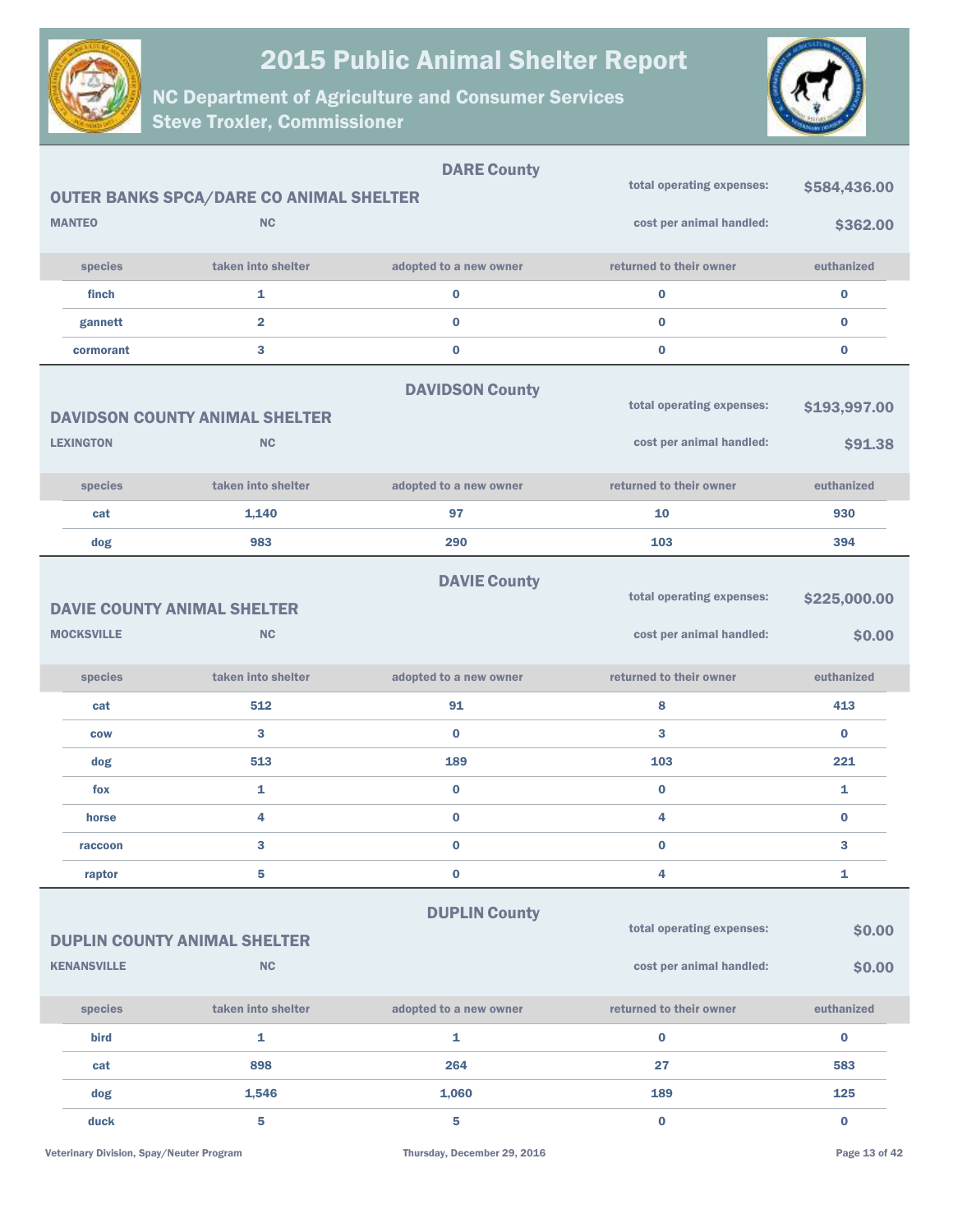



|                                 |                                     | <b>DUPLIN County</b>   |                           |              |
|---------------------------------|-------------------------------------|------------------------|---------------------------|--------------|
|                                 | <b>DUPLIN COUNTY ANIMAL SHELTER</b> |                        | total operating expenses: | \$0.00       |
| <b>KENANSVILLE</b>              | <b>NC</b>                           |                        | cost per animal handled:  | \$0.00       |
| species                         | taken into shelter                  | adopted to a new owner | returned to their owner   | euthanized   |
| goat                            | 3                                   | 3                      | 0                         | $\bf{0}$     |
| goose                           | 1                                   | 1                      | $\mathbf{0}$              | $\bf{0}$     |
| horse                           | 18                                  | 17                     | $\mathbf{1}$              | $\bf{0}$     |
| rabbit                          | 9                                   | 9                      | $\bf{0}$                  | $\bf{0}$     |
| raccoon                         | 5                                   | $\bf{0}$               | $\mathbf{0}$              | 5            |
| turkey                          | $\overline{2}$                      | $\overline{2}$         | $\mathbf 0$               | $\bf{0}$     |
| owl                             | 1                                   | 1                      | $\mathbf{0}$              | $\bf{0}$     |
| quail                           | 34                                  | 34                     | $\mathbf 0$               | 0            |
|                                 |                                     | <b>DUPLIN County</b>   |                           |              |
| <b>TOWN OF MAGNOLIA</b>         |                                     |                        | total operating expenses: | \$600.00     |
| <b>MAGNOLIA</b>                 | <b>NC</b>                           |                        | cost per animal handled:  | \$46.15      |
| species                         | taken into shelter                  | adopted to a new owner | returned to their owner   | euthanized   |
| dog                             | 13                                  | $\bf{0}$               | 0                         | $\bf{0}$     |
|                                 |                                     | <b>DUPLIN County</b>   |                           |              |
| <b>TOWN OF ROSE HILL</b>        |                                     |                        | total operating expenses: | \$8,677.00   |
| <b>ROSE HILL</b>                | <b>NC</b>                           |                        | cost per animal handled:  | \$77.00      |
| species                         | taken into shelter                  | adopted to a new owner | returned to their owner   | euthanized   |
| cat                             | 42                                  | 0                      | 7                         | $\bf{0}$     |
| dog                             | 61                                  | $\bf{0}$               | 15                        | 0            |
| opossum                         | 9                                   | $\bf{0}$               | 0                         | $\bf{0}$     |
| raccoon                         | 1                                   | $\bf{0}$               | $\bf{0}$                  | $\bf{0}$     |
|                                 |                                     | <b>DURHAM County</b>   |                           |              |
| <b>DURHAM CO ANIMAL SHELTER</b> |                                     |                        | total operating expenses: | \$933,320.40 |
| <b>DURHAM</b>                   | NC                                  |                        | cost per animal handled:  | \$174.62     |
|                                 |                                     |                        |                           |              |
| species                         | taken into shelter                  | adopted to a new owner | returned to their owner   | euthanized   |
| bat                             | 65                                  | $\bf{0}$               | $\bf{0}$                  | 59           |
| bird                            | 38                                  | 23                     | 0                         | 5            |
|                                 | 2,006                               |                        |                           | 1,267        |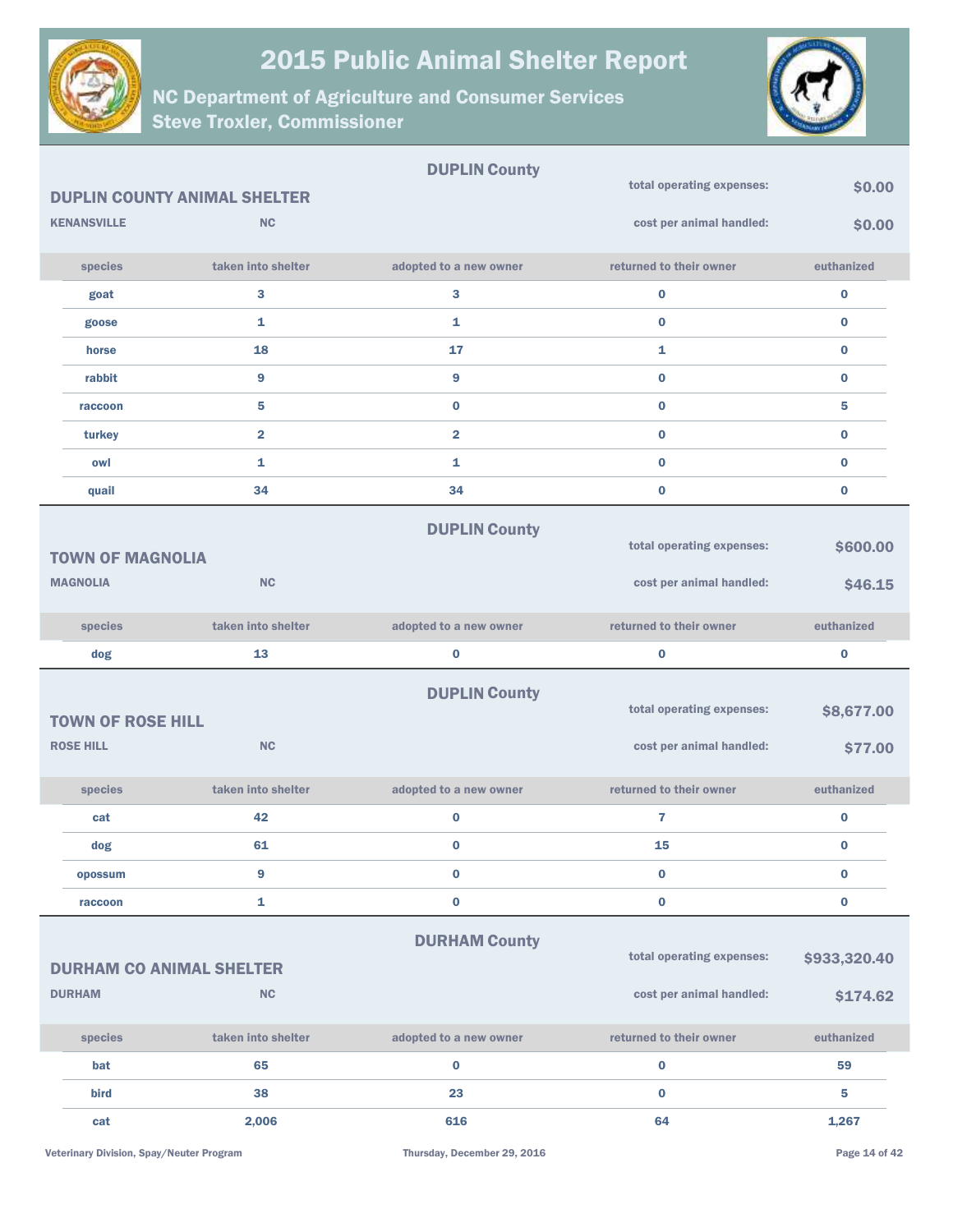



|                               |                                              | <b>DURHAM County</b>    |                           |                         |
|-------------------------------|----------------------------------------------|-------------------------|---------------------------|-------------------------|
|                               | <b>DURHAM CO ANIMAL SHELTER</b>              |                         | total operating expenses: | \$933,320.40            |
| <b>DURHAM</b>                 | <b>NC</b>                                    |                         | cost per animal handled:  | \$174.62                |
| species                       | taken into shelter                           | adopted to a new owner  | returned to their owner   | euthanized              |
| deer                          | 19                                           | $\bf{0}$                | $\bf{0}$                  | 5                       |
| dog                           | 2,991                                        | 1,143                   | 665                       | 1,119                   |
| ferret                        | 5                                            | 4                       | $\bf{0}$                  | $\mathbf{1}$            |
| fish                          | 21                                           | 17                      | $\bf{0}$                  | $\bf{0}$                |
| fox                           | 9                                            | $\bf{0}$                | $\bf{0}$                  | 9                       |
| opossum                       | 17                                           | 8                       | $\bf{0}$                  | 4                       |
| rabbit                        | 46                                           | 34                      | $\bf{0}$                  | 15                      |
| raccoon                       | 35                                           | $\bf{0}$                | $\bf{0}$                  | 34                      |
| reptile                       | 10                                           | 6                       | $\bf{0}$                  | 3                       |
| rodent                        | 66                                           | 57                      | $\mathbf{1}$              | 10                      |
| livestock                     | 17                                           | 14                      | $\overline{\mathbf{2}}$   | 1                       |
| <b>TARBORO ANIMAL SHELTER</b> |                                              | <b>EDGECOMBE County</b> | total operating expenses: | \$61,395.20             |
| <b>TARBORO</b>                | <b>NC</b>                                    |                         | cost per animal handled:  | \$213.18                |
| species                       | taken into shelter                           | adopted to a new owner  | returned to their owner   | euthanized              |
| cat                           | 192                                          | 75                      | 10                        | 107                     |
| dog                           | 96                                           | 55                      | 19                        | 22                      |
|                               | <b>FORSYTH COUNTY DEPT OF ANIMAL CONTROL</b> | <b>FORSYTH County</b>   | total operating expenses: | \$1,972,844.00          |
| <b>WINSTON SALEM</b>          | ${\sf NC}$                                   |                         | cost per animal handled:  | \$291.37                |
| species                       | taken into shelter                           | adopted to a new owner  | returned to their owner   | euthanized              |
| bird                          | 39                                           | 20                      | $\pmb{0}$                 | 11                      |
| cat                           | 2,828                                        | 521                     | 89                        | 2,169                   |
| <b>COW</b>                    | $\overline{7}$                               | $\overline{\mathbf{2}}$ | $\mathbf{3}$              | $\bf{0}$                |
| dog                           | 3,626                                        | 1,162                   | 581                       | 1,796                   |
| ferret                        | $\bf 6$                                      | $\overline{\mathbf{2}}$ | $\mathbf 0$               | $\overline{\mathbf{2}}$ |
| goat                          | $\overline{\mathbf{5}}$                      | $\overline{\mathbf{2}}$ | $\mathbf{3}$              | $\mathbf 0$             |
| guinea pig                    | 11                                           | $\boldsymbol{6}$        | $\mathbf 0$               | $\overline{\mathbf{5}}$ |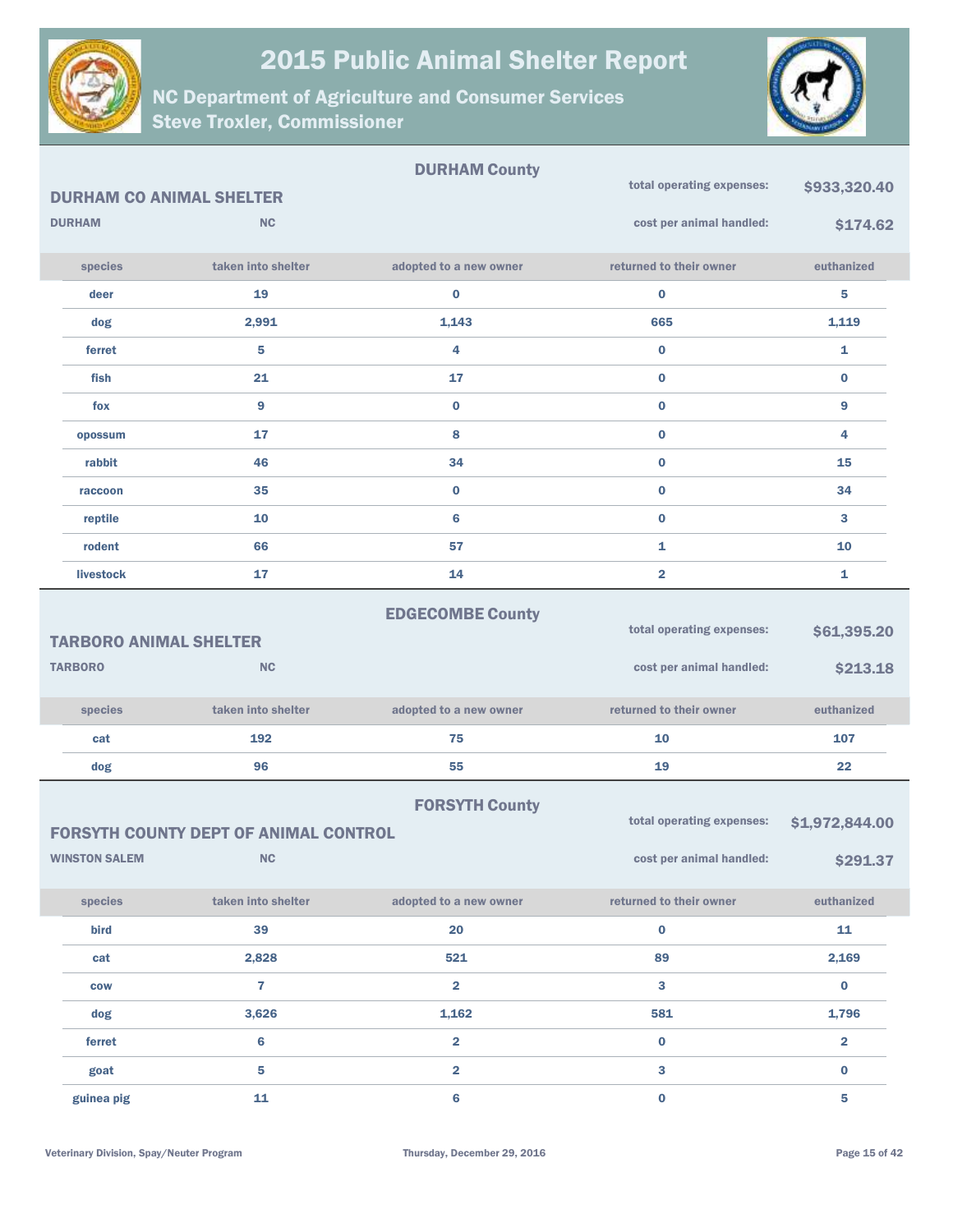



|                      |                                              | <b>FORSYTH County</b>   |                                                       |                         |
|----------------------|----------------------------------------------|-------------------------|-------------------------------------------------------|-------------------------|
|                      | <b>FORSYTH COUNTY DEPT OF ANIMAL CONTROL</b> |                         | total operating expenses:                             | \$1,972,844.00          |
| <b>WINSTON SALEM</b> | <b>NC</b>                                    |                         | cost per animal handled:                              | \$291.37                |
| species              | taken into shelter                           | adopted to a new owner  | returned to their owner                               | euthanized              |
| horse                | 8                                            | $\overline{\mathbf{r}}$ | 1                                                     | $\pmb{0}$               |
| opossum              | 21                                           | $\overline{7}$          | $\bf{0}$                                              | 10                      |
| pig                  | 3                                            | 3                       | $\bf{0}$                                              | $\bf{0}$                |
| rabbit               | 27                                           | 10                      | $\bf{0}$                                              | $\overline{\mathbf{2}}$ |
| raccoon              | 43                                           | $\bf{0}$                | $\bf{0}$                                              | 35                      |
| reptile              | $\overline{\mathbf{2}}$                      | $\overline{\mathbf{2}}$ | $\bf{0}$                                              | $\bf{0}$                |
| sheep                | $\mathbf{1}$                                 | $\bf{0}$                | 1                                                     | $\bf{0}$                |
| wildlife             | 117                                          | $\pmb{0}$               | $\bf{0}$                                              | 87                      |
|                      | <b>FRANKLIN COUNTY ANIMAL SHELTER</b>        | <b>FRANKLIN County</b>  | total operating expenses:                             | \$479,299.00            |
| <b>LOUISBURG</b>     | <b>NC</b>                                    |                         | cost per animal handled:                              | \$178.78                |
| species              | taken into shelter                           | adopted to a new owner  | returned to their owner                               | euthanized              |
| cat                  | 1,403                                        | 370                     | 8                                                     | 1,029                   |
| dog                  | 1,273                                        | 789                     | 189                                                   | 308                     |
| ferret               | $\mathbf{1}$                                 | $\bf{0}$                | 1                                                     | $\bf{0}$                |
| goat                 | $\overline{2}$                               | $\overline{\mathbf{2}}$ | $\bf{0}$                                              | $\bf{0}$                |
| pig                  | 1                                            | $\bf{0}$                | 1                                                     | $\bf{0}$                |
| rabbit               | 1                                            | $\bf{0}$                | $\bf{0}$                                              | 1                       |
| <b>DALLAS</b>        | <b>GASTON COUNTY ANIMAL CONTROL</b><br>NC    | <b>GASTON County</b>    | total operating expenses:<br>cost per animal handled: | \$430,913.00<br>\$42.00 |
|                      |                                              |                         |                                                       |                         |
| species              | taken into shelter                           | adopted to a new owner  | returned to their owner                               | euthanized              |
| bat                  | 5                                            | $\bf{0}$                | $\mathbf 0$                                           | ${\bf 5}$               |
| bird                 | 9                                            | 4                       | $\bf{0}$                                              | 5                       |
| cat                  | 2,371                                        | 1,172                   | 68                                                    | 1,108                   |
| deer                 | 13                                           | 1                       | $\bf{0}$                                              | 12                      |
| dog                  | 2,303                                        | 1,428                   | 394                                                   | 404                     |
| ferret               | $\overline{\mathbf{2}}$                      | $\mathbf{1}$            | $\mathbf 0$                                           | $\mathbf{1}$            |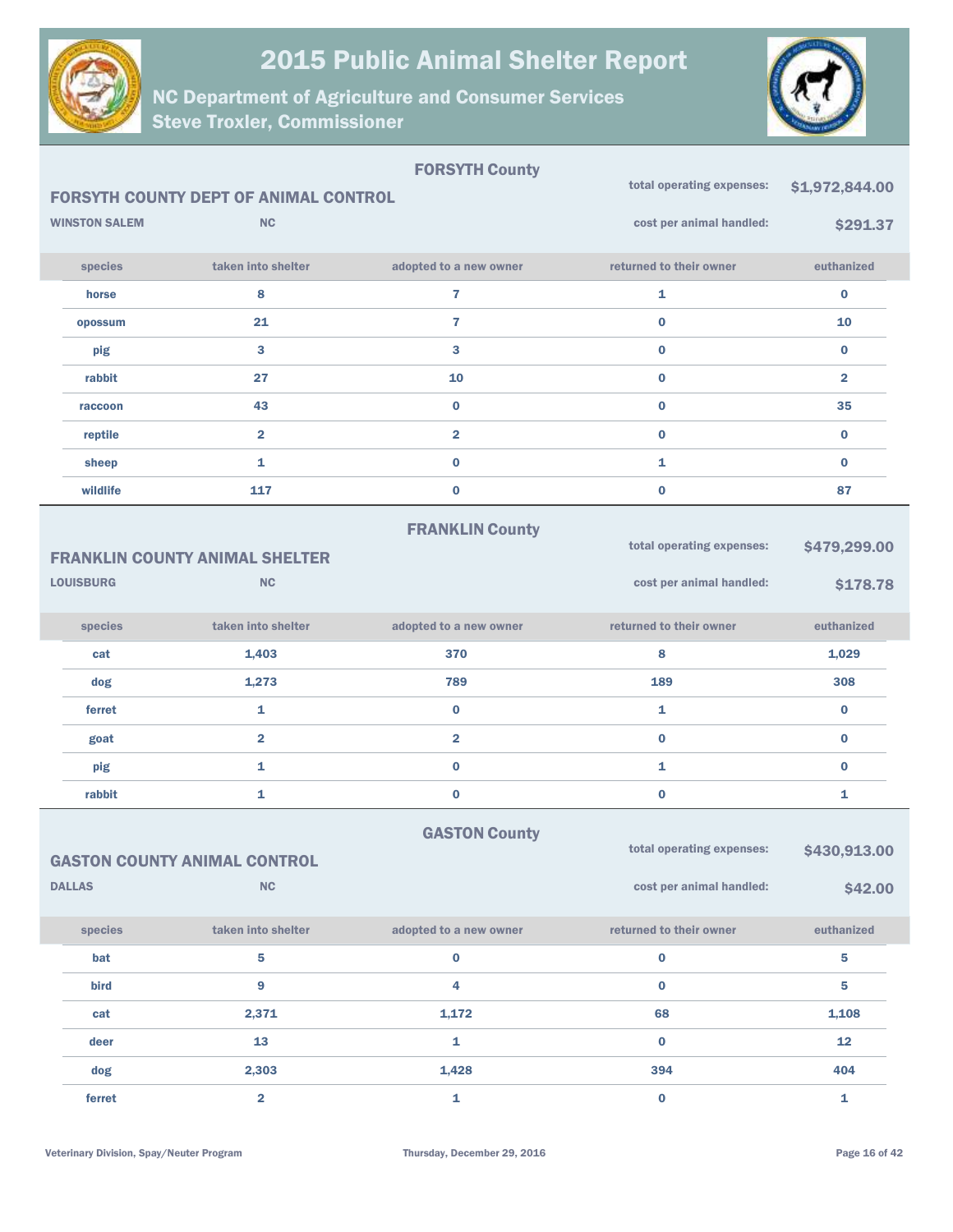



|                  |                                                  | <b>GASTON County</b>    | total operating expenses: | \$430,913.00            |
|------------------|--------------------------------------------------|-------------------------|---------------------------|-------------------------|
|                  | <b>GASTON COUNTY ANIMAL CONTROL</b>              |                         |                           |                         |
| <b>DALLAS</b>    | <b>NC</b>                                        |                         | cost per animal handled:  | \$42.00                 |
| species          | taken into shelter                               | adopted to a new owner  | returned to their owner   | euthanized              |
| fox              | 4                                                | $\bf{0}$                | $\bf{0}$                  | 4                       |
| muskrat          | 1                                                | $\bf{0}$                | $\bf{0}$                  | 1                       |
| opossum          | 8                                                | $\bf{0}$                | $\bf{0}$                  | 8                       |
| pig              | 3                                                | $\overline{\mathbf{2}}$ | $\bf{0}$                  | 1                       |
| rabbit           | 10                                               | $\overline{\mathbf{2}}$ | 1                         | $\overline{7}$          |
| raccoon          | 50                                               | $\bf{0}$                | $\bf{0}$                  | 50                      |
| reptile          | 1                                                | $\bf{0}$                | 1                         | $\bf{0}$                |
| skunk            | $\overline{2}$                                   | $\bf{0}$                | $\bf{0}$                  | $\overline{\mathbf{2}}$ |
| equine           | 4                                                | 3                       | 1                         | $\bf{0}$                |
|                  |                                                  | <b>GRANVILLE County</b> |                           |                         |
|                  | <b>GRANVILLE COUNTY ANIMAL SHELTER</b>           |                         | total operating expenses: | \$389,520.59            |
| <b>OXFORD</b>    | <b>NC</b>                                        |                         | cost per animal handled:  | \$157.27                |
|                  |                                                  |                         |                           |                         |
| species          | taken into shelter                               | adopted to a new owner  | returned to their owner   | euthanized              |
| cat              | 1,319                                            | 367                     | 14                        | 955                     |
| dog              | 1,141                                            | 818                     | 135                       | 195                     |
| ferret           | $\overline{\mathbf{2}}$                          | $\overline{\mathbf{2}}$ | $\bf{0}$                  | $\pmb{0}$               |
| fox              | 1                                                | $\bf{0}$                | $\pmb{0}$                 | 1                       |
| opossum          | 3                                                | $\bf{0}$                | $\bf{0}$                  | 1                       |
| pot belly pig    | 1                                                | $\mathbf{1}$            | $\pmb{0}$                 | $\bf{0}$                |
| rabbit           | 1                                                | 1                       | 0                         | $\bf{0}$                |
| raccoon          | 4                                                | $\bf{0}$                | $\bf{0}$                  | $\overline{\mathbf{2}}$ |
| <b>skunk</b>     | 4                                                | $\bf{0}$                | $\bf{0}$                  | $\overline{2}$          |
|                  |                                                  |                         |                           |                         |
|                  |                                                  | <b>GREENE County</b>    | total operating expenses: | \$69,484.87             |
| <b>SNOW HILL</b> | <b>GREENE COUNTY ANIMAL SHELTER</b><br><b>NC</b> |                         |                           |                         |
|                  |                                                  |                         | cost per animal handled:  | \$78.70                 |
| species          | taken into shelter                               | adopted to a new owner  | returned to their owner   | euthanized              |
| cat              | 88                                               | 58                      | $\mathbf{1}$              | 21                      |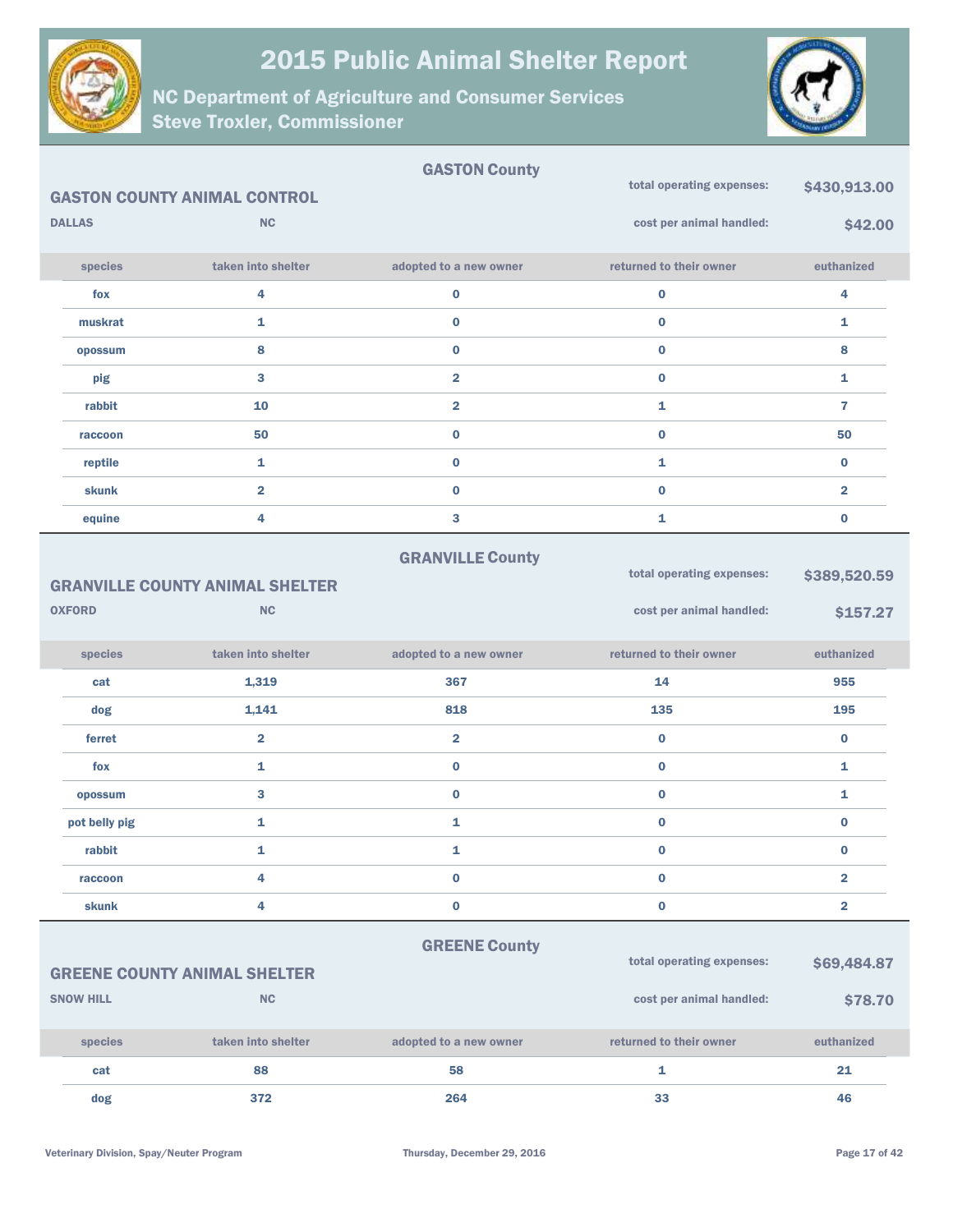



|                          |                                       | <b>GUILFORD County</b>    |                           |                |
|--------------------------|---------------------------------------|---------------------------|---------------------------|----------------|
|                          | <b>GUILFORD COUNTY ANIMAL SHELTER</b> |                           | total operating expenses: | \$1,959,554.00 |
| <b>GREENSBORO</b>        | <b>NC</b>                             |                           | cost per animal handled:  | \$135.97       |
| species                  | taken into shelter                    | adopted to a new owner    | returned to their owner   | euthanized     |
| bat                      | 159                                   | 0                         | $\bf{0}$                  | 159            |
| bird                     | 234                                   | 126                       | $\overline{\mathbf{2}}$   | 12             |
| cat                      | 5,543                                 | 834                       | 49                        | 2,893          |
| dog                      | 7,823                                 | 1,921                     | 764                       | 2,709          |
| donkey                   | $\overline{2}$                        | $\bf{0}$                  | $\bf{0}$                  | $\bf{0}$       |
| fox                      | 24                                    | $\bf{0}$                  | $\bf{0}$                  | 24             |
| horse                    | 16                                    | $\overline{\mathbf{2}}$   | 1                         | $\overline{2}$ |
| opossum                  | 72                                    | $\bf{0}$                  | $\bf{0}$                  | 72             |
| rabbit                   | 96                                    | 37                        | $\mathbf{1}$              | 14             |
| raccoon                  | 113                                   | $\bf{0}$                  | $\bf{0}$                  | 113            |
| reptile                  | 8                                     | 3                         | $\bf{0}$                  | $\overline{2}$ |
| rodent                   | 127                                   | 61                        | $\bf{0}$                  | 25             |
| wildlife                 | 159                                   | $\overline{2}$            | $\mathbf{1}$              | 156            |
| <b>livestock</b>         | 26                                    | 5                         | $\bf{0}$                  | $\bf{0}$       |
| mammal                   | 9                                     | 4                         | $\bf{0}$                  | 3              |
|                          |                                       | <b>HALIFAX County</b>     |                           |                |
|                          | <b>HALIFAX COUNTY ANIMAL SHELTER</b>  |                           | total operating expenses: | \$249,397.00   |
| <b>HALIFAX</b>           | <b>NC</b>                             |                           | cost per animal handled:  | \$135.62       |
| species                  | taken into shelter                    | adopted to a new owner    | returned to their owner   | euthanized     |
| cat                      | 861                                   | 10                        | 11                        | 756            |
| dog                      | 978                                   | 284                       | 128                       | 431            |
|                          |                                       | <b>HARNETT County</b>     |                           |                |
| <b>COUNTY OF HARNETT</b> |                                       | total operating expenses: | \$424,642.00              |                |
| <b>LILLINGTON</b>        | <b>NC</b>                             |                           | cost per animal handled:  | \$106.72       |
|                          |                                       |                           |                           |                |
| species                  | taken into shelter                    | adopted to a new owner    | returned to their owner   | euthanized     |
| bat                      | 4                                     | $\pmb{0}$                 | $\mathbf 0$               | 4              |
| beaver                   | 1                                     | $\bf{0}$                  | $\bf{0}$                  | $\bf{0}$       |
| cat                      | 2,017                                 | 1,305                     | 4                         | 657            |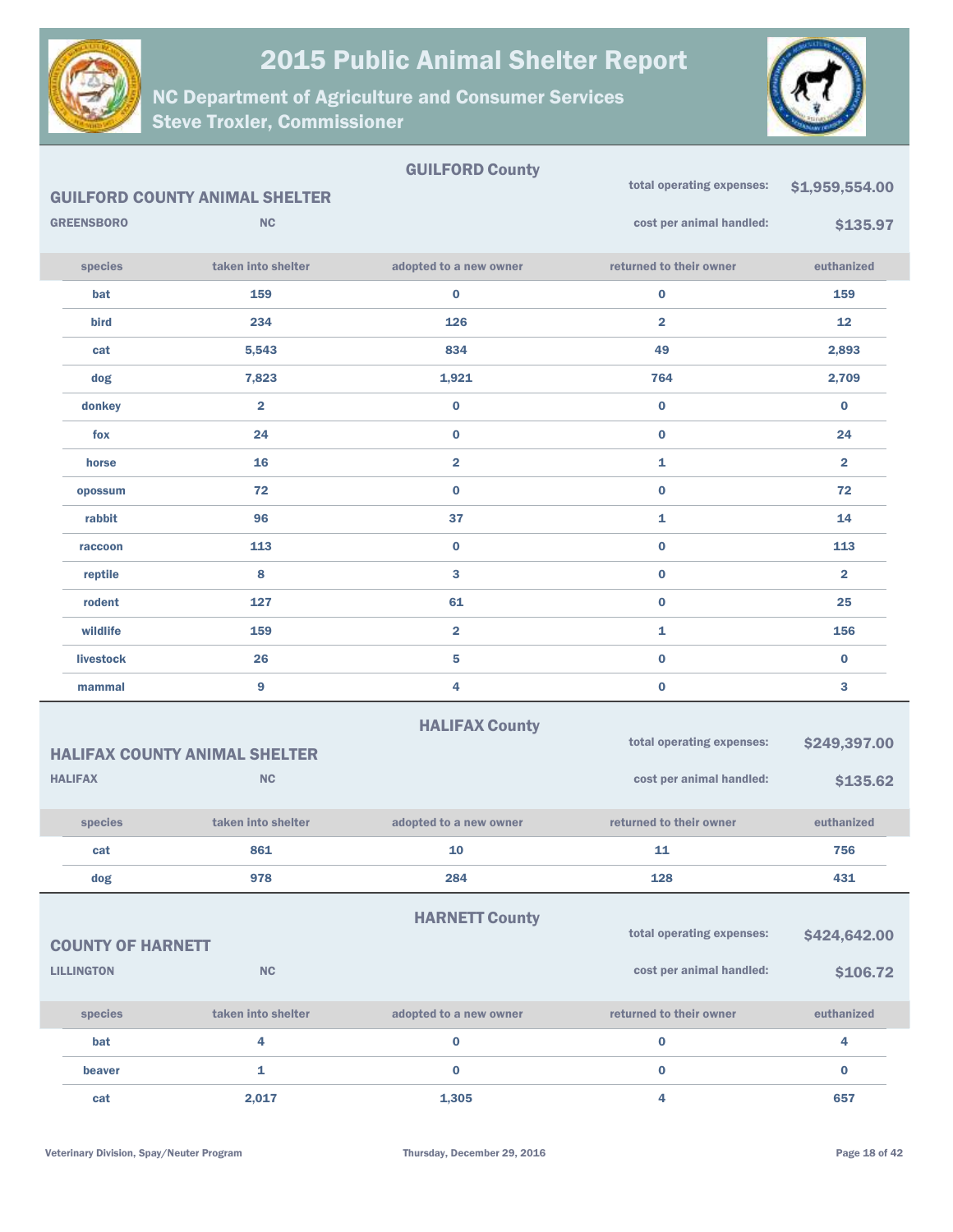



| <b>COUNTY OF HARNETT</b> |                                      | <b>HARNETT County</b>   | total operating expenses: | \$424,642.00            |
|--------------------------|--------------------------------------|-------------------------|---------------------------|-------------------------|
| <b>LILLINGTON</b>        | NC                                   |                         | cost per animal handled:  | \$106.72                |
| species                  | taken into shelter                   | adopted to a new owner  | returned to their owner   | euthanized              |
| chicken                  | 33                                   | 16                      | $\bf{0}$                  | ${\bf 17}$              |
| <b>COW</b>               | 11                                   | $\pmb{0}$               | 11                        | $\bf{0}$                |
| dog                      | 1,788                                | 1,447                   | 164                       | 190                     |
| donkey                   | $\overline{\mathbf{2}}$              | $\overline{\mathbf{2}}$ | $\pmb{0}$                 | $\bf{0}$                |
| duck                     | $\mathbf{1}$                         | 1                       | $\pmb{0}$                 | $\bf{0}$                |
| fox                      | $\overline{7}$                       | $\bf{0}$                | $\pmb{0}$                 | 1                       |
| goat                     | 3                                    | 3                       | $\pmb{0}$                 | $\bf{0}$                |
| goose                    | $\overline{\mathbf{2}}$              | $\mathbf 0$             | $\bf{0}$                  | $\overline{\mathbf{2}}$ |
| guinea pig               | 3                                    | 3                       | $\pmb{0}$                 | $\bf{0}$                |
|                          |                                      |                         |                           |                         |
| hawk                     | 3                                    | $\boldsymbol{0}$        | $\bf{0}$                  | 1                       |
| horse                    | $\overline{7}$                       | $\overline{7}$          | $\pmb{0}$                 | $\bf{0}$                |
| <b>lizard</b>            | $\overline{\mathbf{2}}$              | $\overline{2}$          | $\pmb{0}$                 | $\bf{0}$                |
| opossum                  | 45                                   | $\bf{0}$                | $\pmb{0}$                 | 9                       |
| pig                      | 10                                   | 10                      | $\pmb{0}$                 | $\bf{0}$                |
| rabbit                   | $\overline{\mathbf{2}}$              | $\overline{2}$          | $\pmb{0}$                 | $\bf{0}$                |
| raccoon                  | 9                                    | $\mathbf 0$             | $\pmb{0}$                 | 4                       |
| rat                      | $\overline{7}$                       | $\overline{7}$          | $\pmb{0}$                 | $\bf{0}$                |
| sheep                    | $\overline{\mathbf{2}}$              | $\mathbf 0$             | $\overline{\mathbf{2}}$   | $\pmb{0}$               |
| snake                    | $\overline{7}$                       | $\bf{0}$                | $\bf{0}$                  | $\bf{0}$                |
| squirrel                 | 3                                    | $\boldsymbol{0}$        | $\pmb{0}$                 | $\pmb{0}$               |
| owl                      | 3                                    | $\bf{0}$                | $\bf{0}$                  | 1                       |
| guinea fowl              | $\bf 6$                              | $\boldsymbol{0}$        | $\pmb{0}$                 | $\mathbf 0$             |
| ground hog               | 1                                    | $\mathbf 0$             | $\pmb{0}$                 | $\bf{0}$                |
|                          |                                      | <b>HAYWOOD County</b>   |                           |                         |
|                          | <b>HAYWOOD COUNTY ANIMAL CONTROL</b> |                         | total operating expenses: | \$513,591.32            |
| <b>HAZELWOOD</b>         | $\mathsf{N}\mathsf{C}$               |                         | cost per animal handled:  | \$114.86                |

| <b>species</b> | taken into shelter | adopted to a new owner | returned to their owner | euthanized |
|----------------|--------------------|------------------------|-------------------------|------------|
| bat            |                    |                        |                         |            |
| cat            | 740                | 582                    | 39                      | 103        |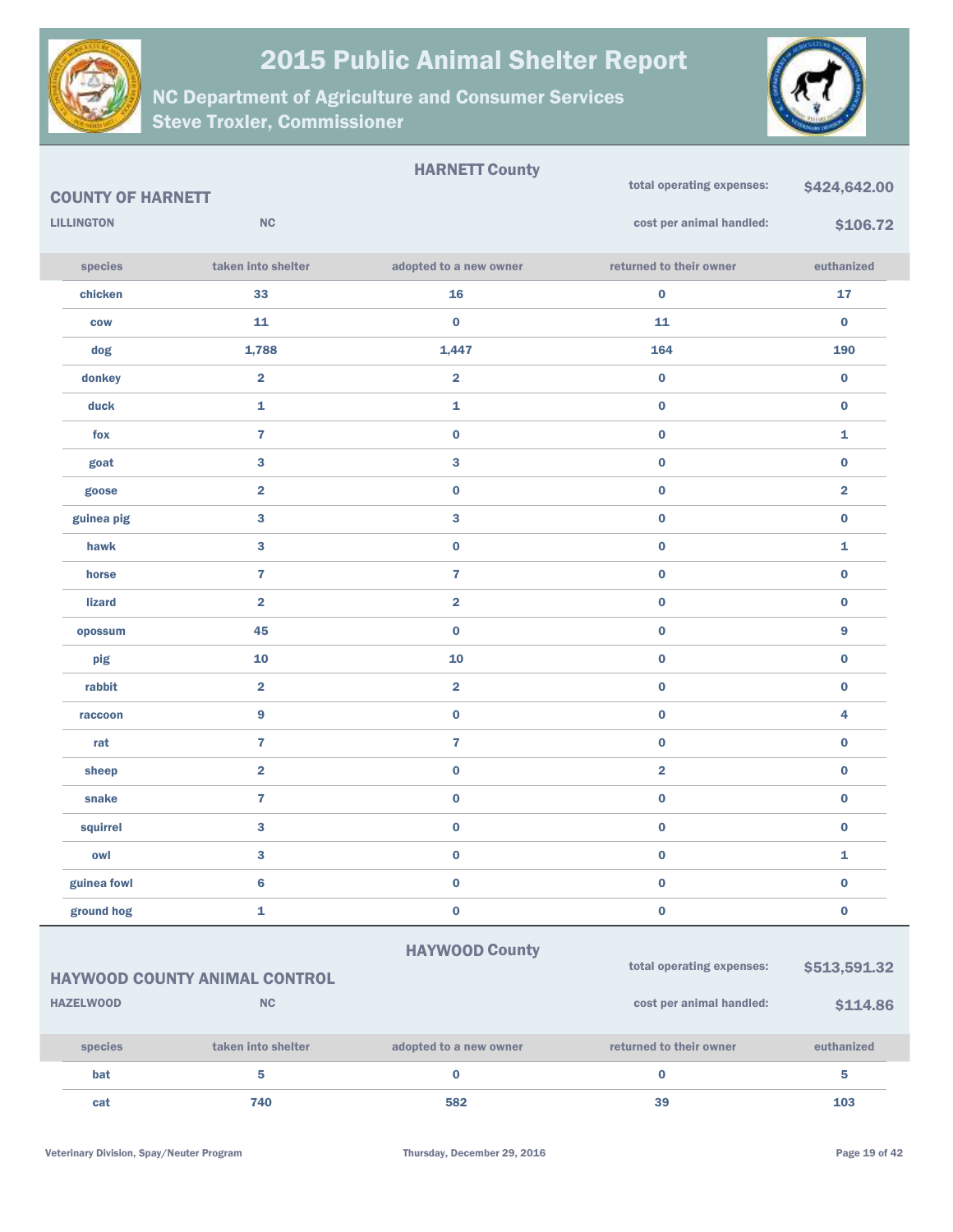



|                       |                                         | <b>HAYWOOD County</b>   | total operating expenses: | \$513,591.32 |
|-----------------------|-----------------------------------------|-------------------------|---------------------------|--------------|
|                       | <b>HAYWOOD COUNTY ANIMAL CONTROL</b>    |                         |                           |              |
| <b>HAZELWOOD</b>      | NC                                      |                         | cost per animal handled:  | \$114.86     |
| species               | taken into shelter                      | adopted to a new owner  | returned to their owner   | euthanized   |
| coyote                | 1                                       | $\bf{0}$                | 0                         | 1            |
| dog                   | 1,341                                   | 809                     | 352                       | 161          |
| fox                   | $\mathbf{1}$                            | $\bf{0}$                | $\bf{0}$                  | $\mathbf{1}$ |
| hawk                  | 1                                       | $\bf{0}$                | 1                         | $\bf{0}$     |
| horse                 | 3                                       | 3                       | $\bf{0}$                  | $\bf{0}$     |
| mule                  | $\mathbf{1}$                            | 1                       | $\bf{0}$                  | $\bf{0}$     |
| opossum               | $\overline{\mathbf{2}}$                 | $\bf{0}$                | $\overline{\mathbf{2}}$   | $\bf{0}$     |
| pig                   | $\overline{\mathbf{2}}$                 | $\bf{0}$                | $\overline{\mathbf{2}}$   | $\bf{0}$     |
| raccoon               | $6\phantom{1}6$                         | $\bf{0}$                | $\bf{0}$                  | 6            |
| snake                 | 3                                       | $\bf{0}$                | 3                         | $\bf{0}$     |
|                       | <b>HENDERSON COUNTY ANIMAL SERVICES</b> | <b>HENDERSON County</b> | total operating expenses: | \$593,682.00 |
| <b>HENDERSONVILLE</b> | <b>NC</b>                               |                         | cost per animal handled:  | \$334.84     |
| species               | taken into shelter                      | adopted to a new owner  | returned to their owner   | euthanized   |
| bat                   | 21                                      | $\bf{0}$                | $\bf{0}$                  | 21           |
| cat                   | 931                                     | 473                     | 38                        | 427          |
| dog                   | 1,197                                   | 511                     | 385                       | 304          |
| goat                  | $\bf{3}$                                | $\bf{0}$                | 3                         | $\bf{0}$     |
| pig                   | 3                                       | $\overline{\mathbf{2}}$ | 1                         | $\bf{0}$     |
| rabbit                | 1                                       | 1                       | $\bf{0}$                  | $\bf{0}$     |
| raccoon               | 13                                      | $\pmb{0}$               | 0                         | 13           |
|                       | <b>HOKE COUNTY ANIMAL SHELTER</b>       | <b>HOKE County</b>      | total operating expenses: | \$267,313.00 |
| <b>RAEFORD</b>        | NC                                      |                         | cost per animal handled:  | \$144.00     |
| species               | taken into shelter                      | adopted to a new owner  | returned to their owner   | euthanized   |
| cat                   | 717                                     | 173                     | 10                        | 504          |
| dog                   | 1,139                                   | 542                     | 145                       | 407          |
| opossum               | $\boldsymbol{9}$                        | $\pmb{0}$               | 9                         | $\mathbf 0$  |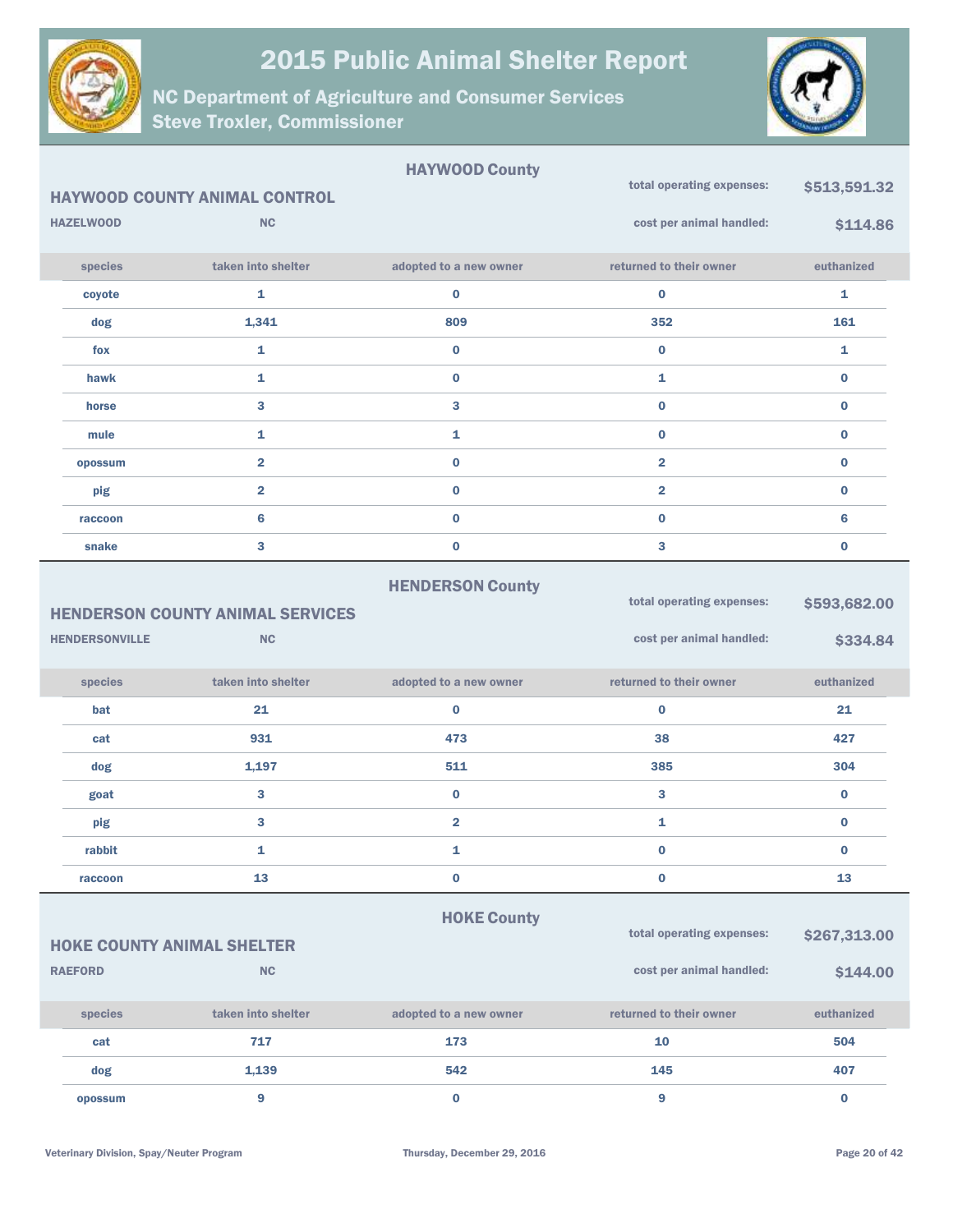



|                                   |                                      | <b>HOKE County</b>      |                           |                         |
|-----------------------------------|--------------------------------------|-------------------------|---------------------------|-------------------------|
| <b>HOKE COUNTY ANIMAL SHELTER</b> |                                      |                         | total operating expenses: | \$267,313.00            |
| <b>RAEFORD</b>                    | NC                                   |                         | cost per animal handled:  | \$144.00                |
| species                           | taken into shelter                   | adopted to a new owner  | returned to their owner   | euthanized              |
| rabbit                            | $6\phantom{1}6$                      | $\pmb{0}$               | $\bf 6$                   | $\bf{0}$                |
|                                   |                                      |                         |                           |                         |
|                                   |                                      | <b>IREDELL County</b>   | total operating expenses: |                         |
|                                   | <b>IREDELL COUNTY ANIMAL CONTROL</b> |                         |                           | \$1,014,375.09          |
| <b>STATESVILLE</b>                | NC                                   |                         | cost per animal handled:  | \$208.17                |
| species                           | taken into shelter                   | adopted to a new owner  | returned to their owner   | euthanized              |
| bat                               | 10                                   | $\pmb{0}$               | $\bf{0}$                  | 8                       |
| cat                               | 2,376                                | 483                     | 91                        | 1,390                   |
| chicken                           | 15                                   | $\bf 6$                 | 4                         | 5                       |
| <b>COW</b>                        | $\overline{\mathbf{5}}$              | $\pmb{0}$               | 4                         | $\bf{0}$                |
| deer                              | $\overline{7}$                       | $\bf{0}$                | $\bf{0}$                  | $\overline{7}$          |
| dog                               | 2,372                                | 1,192                   | 437                       | 521                     |
| duck                              | $\overline{\mathbf{2}}$              | $\pmb{0}$               | $\overline{2}$            | $\bf{0}$                |
| fox                               | $6\phantom{1}6$                      | $\pmb{0}$               | $\bf{0}$                  | 4                       |
| goat                              | $6\phantom{1}6$                      | $\mathbf{1}$            | ${\bf 5}$                 | $\bf{0}$                |
| guinea pig                        | 1                                    | $\pmb{0}$               | $\bf{0}$                  | 1                       |
| hamster                           | $\overline{\mathbf{2}}$              | 1                       | $\bf{0}$                  | 1                       |
| hawk                              | 5                                    | $\pmb{0}$               | $\pmb{0}$                 | $\bf{0}$                |
| horse                             | 5                                    | 1                       | 4                         | $\bf{0}$                |
| <b>lizard</b>                     | 3                                    | $\pmb{0}$               | $\overline{\mathbf{2}}$   | $\bf{0}$                |
| opossum                           | 10                                   | $\pmb{0}$               | $\bf{0}$                  | 3                       |
| pig                               | 4                                    | $\pmb{0}$               | $\overline{\mathbf{2}}$   | 1                       |
| pot belly pig                     | $\overline{\mathbf{5}}$              | $\overline{\mathbf{2}}$ | $\mathbf 1$               | $\pmb{0}$               |
| rabbit                            | ${\bf 10}$                           | $\bf 6$                 | $\mathbf 1$               | $\overline{\mathbf{2}}$ |
| raccoon                           | 13                                   | $\pmb{0}$               | $\pmb{0}$                 | ${\bf 12}$              |
| rat                               | $\overline{\mathbf{2}}$              | $\pmb{0}$               | $\pmb{0}$                 | $\mathbf 1$             |
| skunk                             | ${\bf 5}$                            | $\pmb{0}$               | $\pmb{0}$                 | 4                       |
| snake                             | ${\bf 5}$                            | $\pmb{0}$               | $\pmb{0}$                 | $\pmb{0}$               |
| squirrel                          | $\mathbf{3}$                         | $\pmb{0}$               | $\pmb{0}$                 | $\mathbf 0$             |
| owl                               | $\mathbf 1$                          | $\pmb{0}$               | $\pmb{0}$                 | $\pmb{0}$               |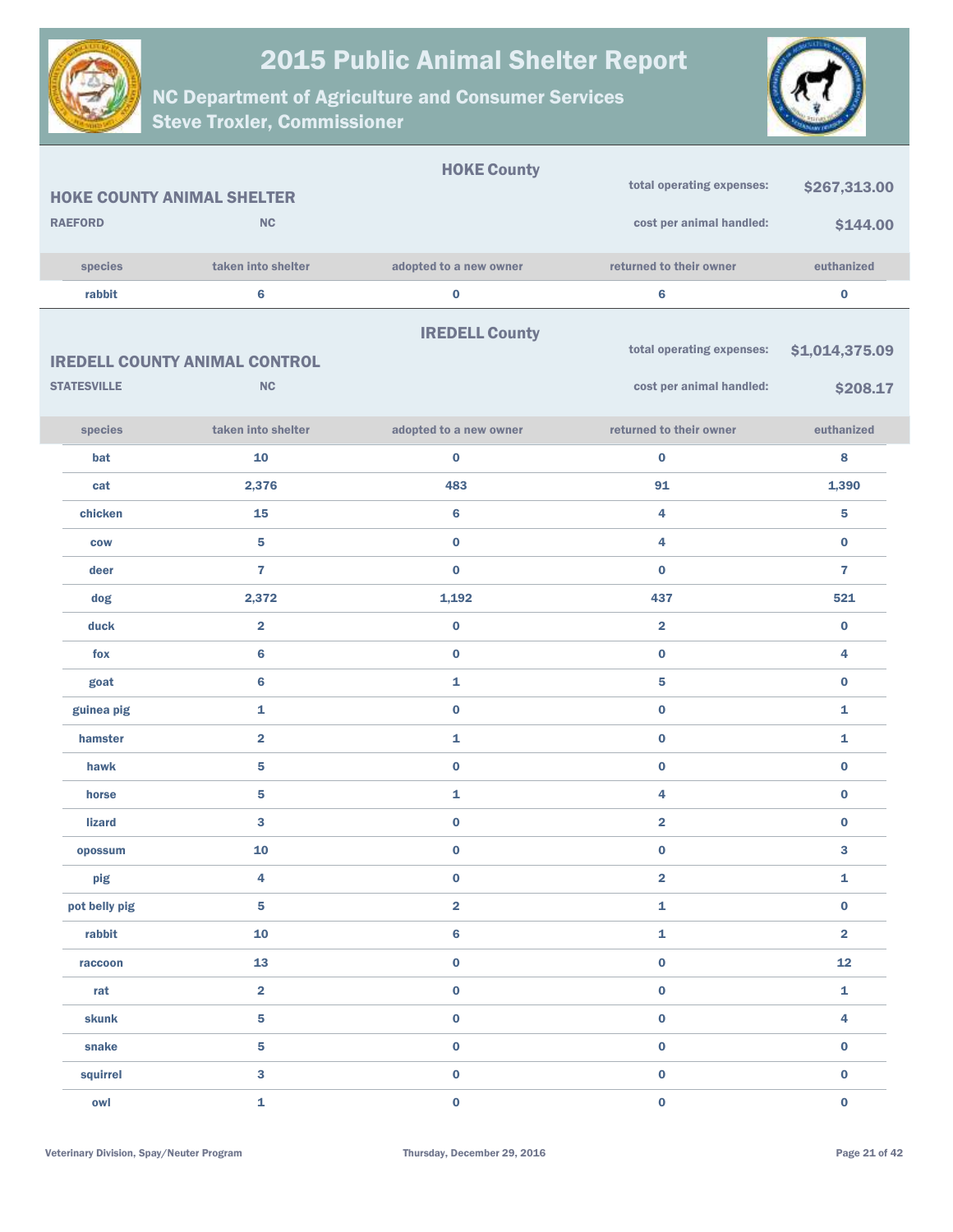



|                        |                                                | <b>JOHNSTON County</b>  | total operating expenses: | \$639,501.00            |
|------------------------|------------------------------------------------|-------------------------|---------------------------|-------------------------|
|                        | <b>JOHNSTON COUNTY ANIMAL SERVICES</b>         |                         |                           |                         |
| <b>SMITHFIELD</b>      | <b>NC</b>                                      |                         | cost per animal handled:  | \$157.39                |
| species                | taken into shelter                             | adopted to a new owner  | returned to their owner   | euthanized              |
| bat                    | 1                                              | $\bf{0}$                | $\bf{0}$                  | 1                       |
| cat                    | 2,480                                          | 385                     | 51                        | 2,067                   |
| chicken                | 5                                              | 5                       | $\bf{0}$                  | $\pmb{0}$               |
| cockatiel              | 1                                              | 1                       | $\bf{0}$                  | $\bf{0}$                |
| cockatoo               | 1                                              | 1                       | $\bf{0}$                  | $\bf{0}$                |
| dog                    | 2,075                                          | 860                     | 375                       | 819                     |
| dove                   | 1                                              | 1                       | $\bf{0}$                  | $\bf{0}$                |
| goat                   | 5                                              | 1                       | 4                         | $\bf{0}$                |
| guinea pig             | 1                                              | 1                       | $\bf{0}$                  | $\bf{0}$                |
| horse                  | 5                                              | $\overline{\mathbf{2}}$ | 3                         | $\bf{0}$                |
| mule                   | $\overline{\mathbf{2}}$                        | 1                       | $\mathbf{1}$              | $\bf{0}$                |
| pig                    | 1                                              | $\bf{0}$                | $\mathbf{1}$              | $\pmb{0}$               |
| rabbit                 | 17                                             | 10                      | $\mathbf{1}$              | $\overline{\mathbf{2}}$ |
| raccoon                | 5                                              | $\pmb{0}$               | $\bf{0}$                  | 5                       |
| rat                    | $\overline{\mathbf{2}}$                        | $\bf{0}$                | $\overline{2}$            | $\bf{0}$                |
| squirrel               | 1                                              | $\pmb{0}$               | $\bf{0}$                  | 1                       |
|                        |                                                | <b>JOHNSTON County</b>  |                           |                         |
|                        | <b>TOWN OF CLAYTON ANIMAL HOLDING FACILITY</b> |                         | total operating expenses: | \$0.00                  |
| <b>CLAYTON</b>         | <b>NC</b>                                      |                         | cost per animal handled:  | \$0.00                  |
| species                | taken into shelter                             | adopted to a new owner  | returned to their owner   | euthanized              |
| dog                    | $\mathbf 0$                                    | $\pmb{0}$               | $\bf{0}$                  | $\pmb{0}$               |
|                        |                                                | <b>LENOIR County</b>    |                           |                         |
| <b>LENIOR CO. SPCA</b> |                                                |                         | total operating expenses: | \$275,603.00            |
| <b>KINSTON</b>         | NC                                             |                         | cost per animal handled:  | \$121.20                |
|                        |                                                |                         |                           |                         |
| species                | taken into shelter                             | adopted to a new owner  | returned to their owner   | euthanized              |
| cat                    | 1,097                                          | 323                     | $\overline{7}$            | 615                     |
| deer                   | 1                                              | $\bf{0}$                | $\bf{0}$                  | $\bf{0}$                |
| dog                    | 1,177                                          | 647                     | 81                        | 372                     |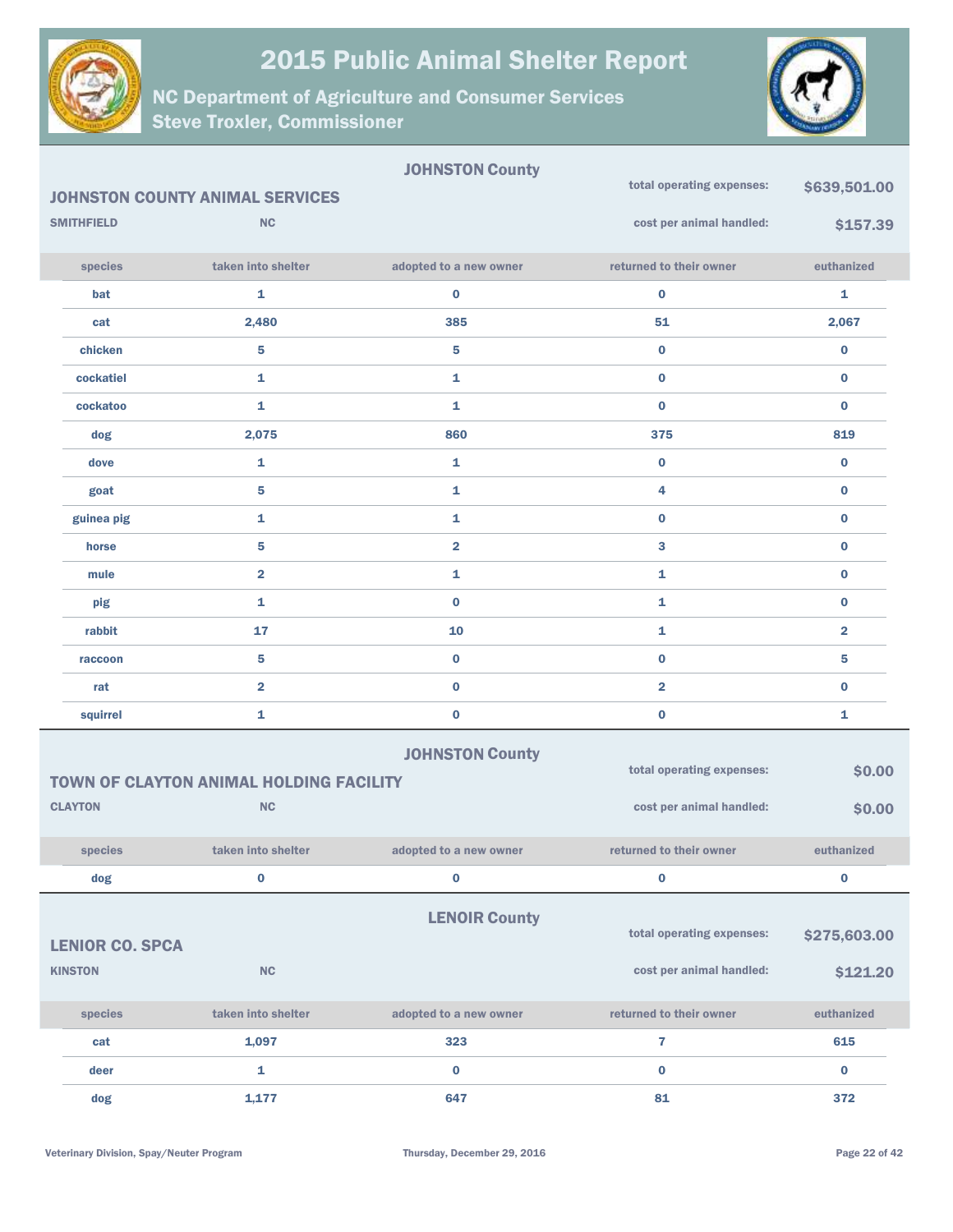



|                        |                                       | <b>LENOIR County</b>    |                           |                         |
|------------------------|---------------------------------------|-------------------------|---------------------------|-------------------------|
| <b>LENIOR CO. SPCA</b> |                                       |                         | total operating expenses: | \$275,603.00            |
| <b>KINSTON</b>         | <b>NC</b>                             |                         | cost per animal handled:  | \$121.20                |
| species                | taken into shelter                    | adopted to a new owner  | returned to their owner   | euthanized              |
| fox                    | $\mathbf{1}$                          | $\pmb{0}$               | $\pmb{0}$                 | $\pmb{0}$               |
| opossum                | 1                                     | $\pmb{0}$               | $\bf{0}$                  | $\bf{0}$                |
| raccoon                | $\mathbf{1}$                          | $\pmb{0}$               | $\pmb{0}$                 | $\pmb{0}$               |
|                        |                                       | <b>LINCOLN County</b>   |                           |                         |
|                        | <b>LINCOLN COUNTY ANIMAL SERVICES</b> |                         | total operating expenses: | \$772,270.00            |
| <b>LINCOLNTON</b>      | <b>NC</b>                             |                         | cost per animal handled:  | \$231.84                |
| species                | taken into shelter                    | adopted to a new owner  | returned to their owner   | euthanized              |
| bat                    | $\overline{2}$                        | $\bf{0}$                | $\bf{0}$                  | $\overline{2}$          |
| cat                    | 1,789                                 | 1,135                   | 20                        | 409                     |
| deer                   | $\mathbf{1}$                          | 1                       | $\bf{0}$                  | $\bf{0}$                |
| dog                    | 1,491                                 | 1,209                   | 191                       | 85                      |
| donkey                 | $\mathbf 1$                           | $\pmb{0}$               | 1                         | $\bf{0}$                |
| duck                   | $\mathbf{1}$                          | $\pmb{0}$               | 0                         | 1                       |
| fox                    | $\mathbf 1$                           | $\pmb{0}$               | $\pmb{0}$                 | 1                       |
| goat                   | $\overline{7}$                        | 4                       | $\overline{\mathbf{2}}$   | 1                       |
| guinea pig             | $\mathbf{3}$                          | 3                       | $\pmb{0}$                 | $\bf{0}$                |
| hamster                | $\bf{9}$                              | $\boldsymbol{9}$        | $\bf{0}$                  | $\bf{0}$                |
| horse                  | $\mathbf{1}$                          | $\pmb{0}$               | 1                         | $\pmb{0}$               |
| opossum                | $\overline{\mathbf{2}}$               | $\bf{0}$                | 0                         | $\overline{\mathbf{2}}$ |
| parakeet               | 1                                     | 1                       | $\bf{0}$                  | $\bf{0}$                |
| pig                    | 11                                    | $\bf8$                  | $\overline{\mathbf{2}}$   | 1                       |
| pigeon                 | $\mathbf 1$                           | $\pmb{0}$               | $\pmb{0}$                 | $\pmb{0}$               |
| rabbit                 | $\overline{\mathbf{4}}$               | $\overline{\mathbf{2}}$ | $\pmb{0}$                 | $\overline{\mathbf{2}}$ |
| raccoon                | $\mathbf{3}$                          | $\pmb{0}$               | $\pmb{0}$                 | $\overline{\mathbf{3}}$ |
| robin                  | $\mathbf 1$                           | $\pmb{0}$               | $\pmb{0}$                 | $\mathbf 1$             |
| sheep                  | $\mathbf 1$                           | $\mathbf 1$             | $\pmb{0}$                 | $\pmb{0}$               |
| ground hog             | $\mathbf 1$                           | $\pmb{0}$               | $\pmb{0}$                 | $\mathbf 1$             |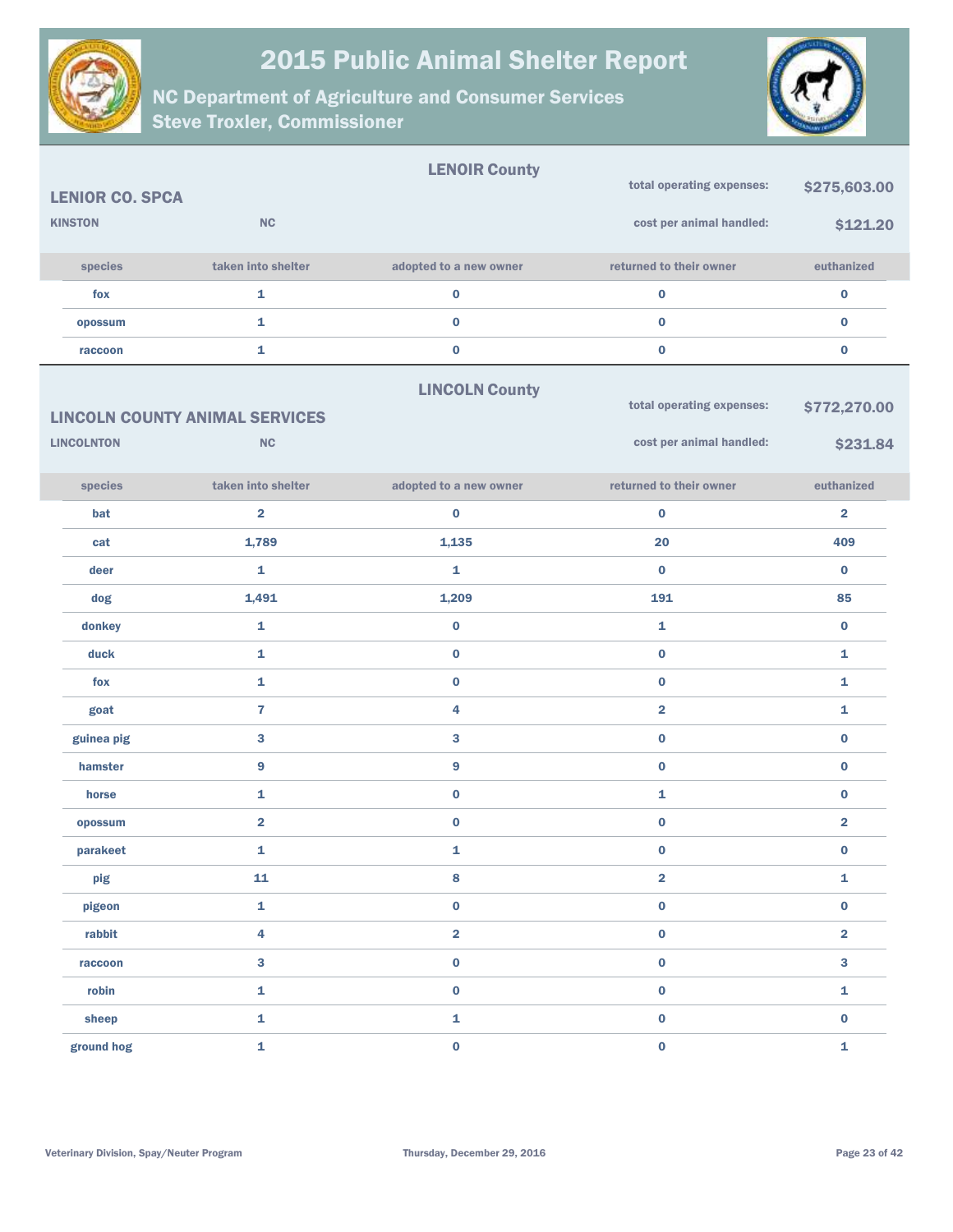



|                    |                                                          | <b>MACON County</b>                                                                     |                                                       |                            |
|--------------------|----------------------------------------------------------|-----------------------------------------------------------------------------------------|-------------------------------------------------------|----------------------------|
|                    | <b>MACON COUNTY ANIMAL SHELTER</b>                       |                                                                                         | total operating expenses:                             | \$250,949.00               |
| <b>FRANKLIN</b>    | <b>NC</b>                                                |                                                                                         | cost per animal handled:                              | \$279.86                   |
| species            | taken into shelter                                       | adopted to a new owner                                                                  | returned to their owner                               | euthanized                 |
| cat                | 394                                                      | 172                                                                                     | 9                                                     | 139                        |
| dog                | 512                                                      | 111                                                                                     | 141                                                   | 77                         |
| pig                | 1                                                        | $\bf{0}$                                                                                | 1                                                     | $\bf{0}$                   |
|                    |                                                          | <b>MADISON County</b>                                                                   |                                                       |                            |
|                    | <b>MADISON COUNTY ANIMAL SERVICES</b>                    |                                                                                         | total operating expenses:                             | \$248,811.90               |
| <b>MARSHALL</b>    | <b>NC</b>                                                |                                                                                         | cost per animal handled:                              | \$270.15                   |
| species            | taken into shelter                                       | adopted to a new owner                                                                  | returned to their owner                               | euthanized                 |
| cat                | 484                                                      | 276                                                                                     | 12                                                    | 196                        |
| dog                | 438                                                      | 264                                                                                     | 49                                                    | 125                        |
| raccoon            | $\overline{2}$                                           | $\bf{0}$                                                                                | $\bf{0}$                                              | $\overline{2}$             |
|                    |                                                          | <b>MARTIN County</b><br><b>MARTIN COUNTY SHERIFF'S ANIMAL ENFORCEMENT &amp; SHELTER</b> | total operating expenses:                             | \$210,000.00               |
| <b>WILLIAMSTON</b> | <b>NC</b>                                                |                                                                                         | cost per animal handled:                              | \$196.82                   |
| species            | taken into shelter                                       | adopted to a new owner                                                                  | returned to their owner                               | euthanized                 |
| cat                | 549                                                      | 91                                                                                      | 8                                                     | 443                        |
| dog                | 518                                                      | 210                                                                                     | 71                                                    | 194                        |
|                    | <b>MCDOWELL COUNTY ANIMAL CONTROL</b>                    | <b>MCDOWELL County</b>                                                                  | total operating expenses:                             | \$75,080.00                |
| <b>MARION</b>      | <b>NC</b>                                                |                                                                                         | cost per animal handled:                              | \$30.95                    |
| species            | taken into shelter                                       | adopted to a new owner                                                                  | returned to their owner                               | euthanized                 |
| cat                | 502                                                      | 43                                                                                      | 5                                                     | 454                        |
| dog                | 711                                                      | 236                                                                                     | 70                                                    | 405                        |
| <b>CHARLOTTE</b>   | <b>CHARLOTTE/MECKLENBURG ANIMAL CONTROL</b><br><b>NC</b> | <b>MECKLENBURG County</b>                                                               | total operating expenses:<br>cost per animal handled: | \$5,541,722.00<br>\$503.75 |
|                    |                                                          |                                                                                         |                                                       |                            |
| species            | taken into shelter                                       | adopted to a new owner                                                                  | returned to their owner                               | euthanized                 |
| bat                | 122                                                      | 0                                                                                       | $\bf{0}$                                              | 122                        |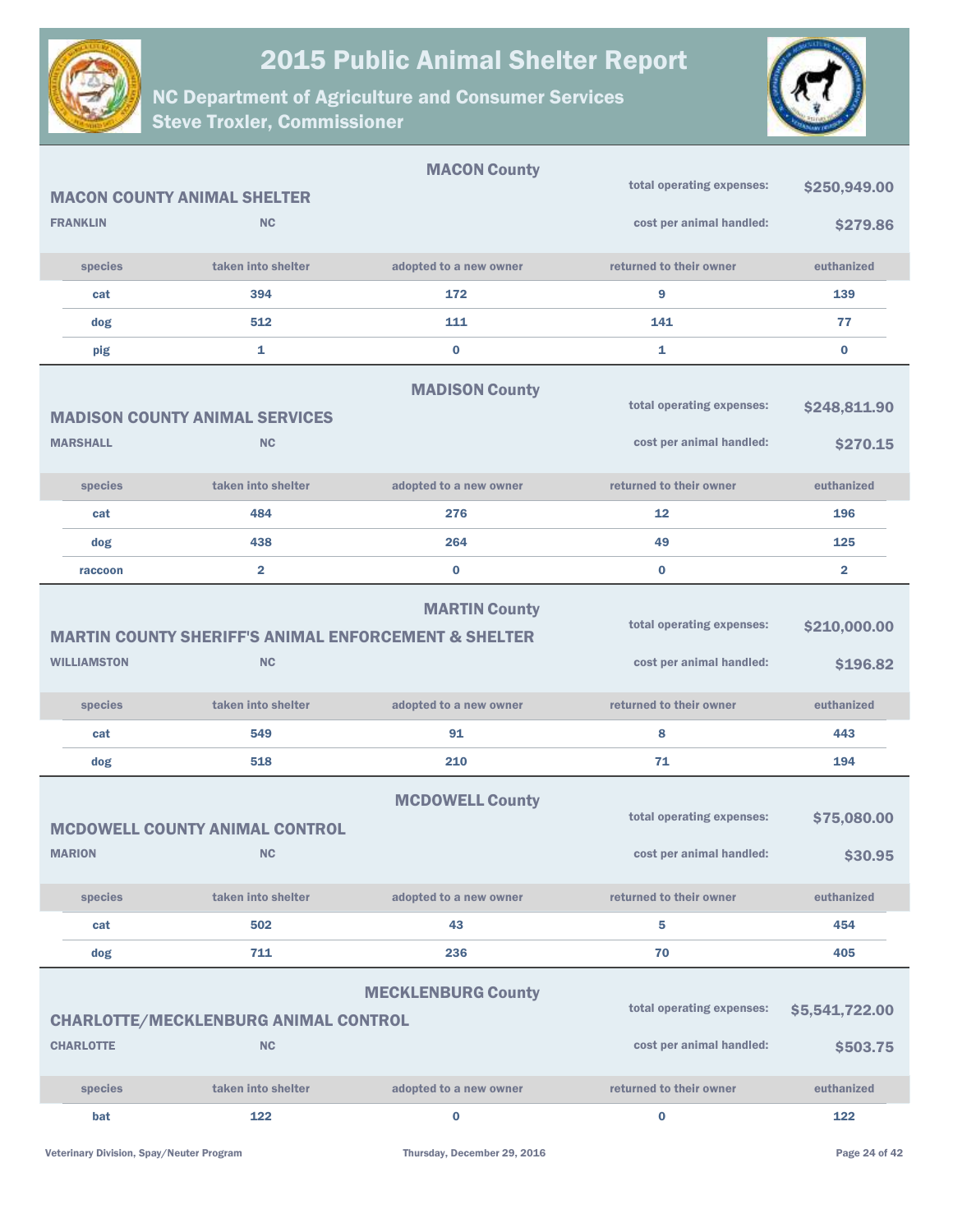

NC Department of Agriculture and Consumer Services Steve Troxler, Commissioner



#### MECKLENBURG County

|                  | <b>CHARLOTTE/MECKLENBURG ANIMAL CONTROL</b> |                         | total operating expenses: | \$5,541,722.00          |
|------------------|---------------------------------------------|-------------------------|---------------------------|-------------------------|
| <b>CHARLOTTE</b> | NC                                          |                         | cost per animal handled:  | \$503.75                |
| species          | taken into shelter                          | adopted to a new owner  | returned to their owner   | euthanized              |
| beaver           | 1                                           | $\mathbf 1$             | $\mathbf 0$               | $\pmb{0}$               |
| bird             | 27                                          | 25                      | $\pmb{0}$                 | $\overline{\mathbf{2}}$ |
| blackbird        | 1                                           | $\mathbf 1$             | $\pmb{0}$                 | $\pmb{0}$               |
| cat              | 3,687                                       | 1,866                   | 150                       | 1,671                   |
| chicken          | 40                                          | 39                      | $\pmb{0}$                 | $\mathbf 1$             |
| cockatiel        | 1                                           | $\pmb{0}$               | $\mathbf 1$               | $\pmb{0}$               |
| coyote           | 4                                           | $\pmb{0}$               | $\pmb{0}$                 | 4                       |
| crow             | 4                                           | $\bf{3}$                | $\pmb{0}$                 | 1                       |
| deer             | 155                                         | $\bf 6$                 | $\pmb{0}$                 | 149                     |
| dog              | 6,336                                       | 2,984                   | 1,400                     | 1,952                   |
| dove             | 3                                           | $\overline{\mathbf{2}}$ | $\pmb{0}$                 | $\mathbf 1$             |
| duck             | $\overline{\mathbf{2}}$                     | $\overline{\mathbf{2}}$ | $\pmb{0}$                 | $\pmb{0}$               |
| ferret           | 12                                          | 12                      | $\pmb{0}$                 | $\pmb{0}$               |
| fox              | 4                                           | $\pmb{0}$               | $\pmb{0}$                 | 4                       |
| goat             | 4                                           | $\pmb{0}$               | 4                         | $\pmb{0}$               |
| goose            | 18                                          | 14                      | $\pmb{0}$                 | 4                       |
| guinea pig       | 54                                          | 52                      | $\pmb{0}$                 | $\overline{\mathbf{2}}$ |
| hamster          | 4                                           | 4                       | $\pmb{0}$                 | $\pmb{0}$               |
| hawk             | $\overline{\mathbf{r}}$                     | $\bf 6$                 | $\pmb{0}$                 | $\mathbf 1$             |
| horse            | 4                                           | $\overline{\mathbf{2}}$ | $\mathbf{1}$              | $\mathbf 1$             |
| <b>lizard</b>    | $\overline{\mathbf{2}}$                     | $\overline{\mathbf{2}}$ | $\pmb{0}$                 | $\pmb{0}$               |
| mouse            | $\overline{\mathbf{2}}$                     | $\mathbf{1}$            | $\pmb{0}$                 | $\mathbf{1}$            |
| opossum          | 111                                         | 45                      | $\mathbf 0$               | 66                      |
| parakeet         | $\overline{7}$                              | $\overline{7}$          | $\mathbf 0$               | $\mathbf 0$             |
| parrot           | $\mathbf 0$                                 | $\mathbf 1$             | $\mathbf 0$               | $\mathbf 0$             |
| pig              | 4                                           | $\overline{\mathbf{4}}$ | $\mathbf 0$               | $\mathbf 0$             |
| pigeon           | 9                                           | $\boldsymbol{9}$        | $\mathbf 0$               | $\mathbf 0$             |
| rabbit           | 117                                         | 89                      | $\overline{\mathbf{2}}$   | 25                      |
| raccoon          | 125                                         | $\pmb{0}$               | $\mathbf 0$               | 125                     |
| rat              | 9                                           | $\bf 6$                 | $\pmb{0}$                 | $\mathbf{3}$            |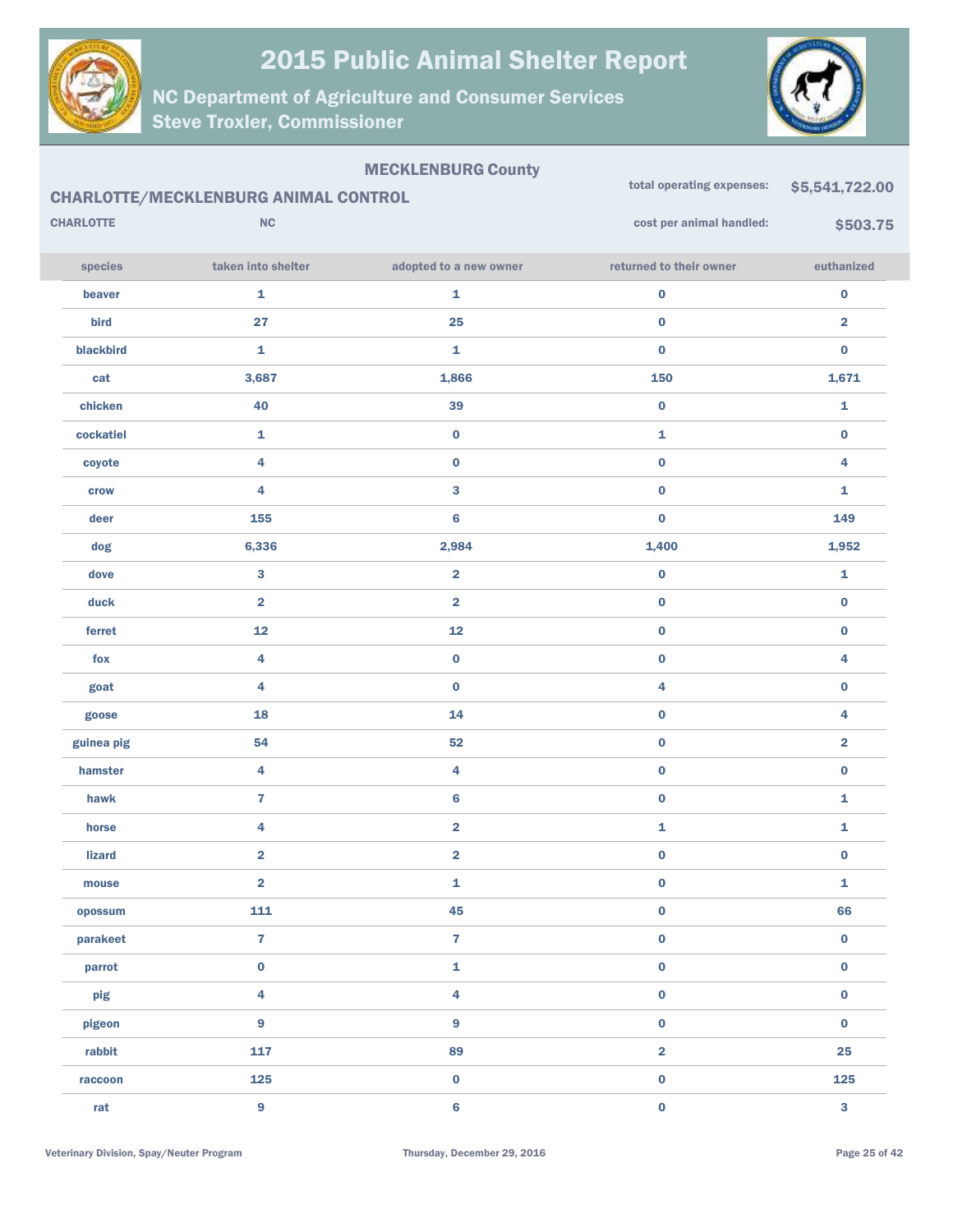

NC Department of Agriculture and Consumer Services Steve Troxler, Commissioner



#### MECKLENBURG County

|                  | <b>CHARLOTTE/MECKLENBURG ANIMAL CONTROL</b> | <u>======</u>           | total operating expenses: | \$5,541,722.00          |
|------------------|---------------------------------------------|-------------------------|---------------------------|-------------------------|
| <b>CHARLOTTE</b> | NC                                          |                         | cost per animal handled:  | \$503.75                |
| species          | taken into shelter                          | adopted to a new owner  | returned to their owner   | euthanized              |
| <b>skunk</b>     | $\overline{\mathbf{2}}$                     | $\pmb{0}$               | $\pmb{0}$                 | $\overline{\mathbf{2}}$ |
| snake            | ${\bf 10}$                                  | 8                       | $\pmb{0}$                 | $\overline{\mathbf{2}}$ |
| song bird        | 21                                          | 13                      | $\pmb{0}$                 | $\bf8$                  |
| squirrel         | 40                                          | 14                      | $\pmb{0}$                 | 26                      |
| turkey           | $\overline{4}$                              | 4                       | $\overline{\mathbf{4}}$   | $\bf{0}$                |
| turtle           | 11                                          | 9                       | $\pmb{0}$                 | $\overline{\mathbf{2}}$ |
| owl              | $6\phantom{a}$                              | $6\phantom{a}$          | $\pmb{0}$                 | $\pmb{0}$               |
| chinchilla       | $\mathbf{1}$                                | 1                       | $\pmb{0}$                 | $\bf{0}$                |
| love bird        | $\mathbf{1}$                                | 1                       | $\pmb{0}$                 | $\pmb{0}$               |
| chipmunk         | 3                                           | $\pmb{0}$               | $\pmb{0}$                 | 3                       |
| ground hog       | $\mathbf{1}$                                | $\bf{0}$                | $\bf{0}$                  | $\mathbf{1}$            |
| gamefowl         | $\mathbf{1}$                                | 1                       | $\bf{0}$                  | $\bf{0}$                |
| monkey           | $\mathbf{1}$                                | 1                       | $\pmb{0}$                 | $\pmb{0}$               |
| hedgehog         | $\mathbf{1}$                                | $\mathbf{1}$            | $\pmb{0}$                 | $\mathbf 0$             |
| finch            | $\overline{\mathbf{2}}$                     | 1                       | $\pmb{0}$                 | $\mathbf{1}$            |
| tropical fish    | ${\bf 5}$                                   | 5                       | $\pmb{0}$                 | $\pmb{0}$               |
| tortoise         | $\mathbf{1}$                                | $\mathbf 0$             | $\pmb{0}$                 | $\mathbf{1}$            |
| bluebird         | $\overline{4}$                              | 4                       | $\pmb{0}$                 | $\bf{0}$                |
| raven            | $\mathbf{1}$                                | 1                       | $\pmb{0}$                 | $\pmb{0}$               |
| sea bird         | $\overline{\mathbf{2}}$                     | $\overline{\mathbf{2}}$ | $\pmb{0}$                 | $\bf{0}$                |
| swallow          | 6                                           | 4                       | $\pmb{0}$                 | $\overline{\mathbf{2}}$ |
| woodpecker       | 1                                           | 1                       | $\bf{0}$                  | $\bf{0}$                |

#### **MITCHELL County**

MITCHELL CO ANIMAL RESCUE

| <b>SPRUCE PINE</b> | <b>NC</b>          |                        | cost per animal handled: | \$121.28   |
|--------------------|--------------------|------------------------|--------------------------|------------|
| <b>species</b>     | taken into shelter | adopted to a new owner | returned to their owner  | euthanized |
| cat                | 363                | 243                    |                          | 105        |
| dog                | 432                | 312                    | 62                       | 50         |
| rabbit             |                    | 9                      |                          |            |

total operating expenses: \$96,900.00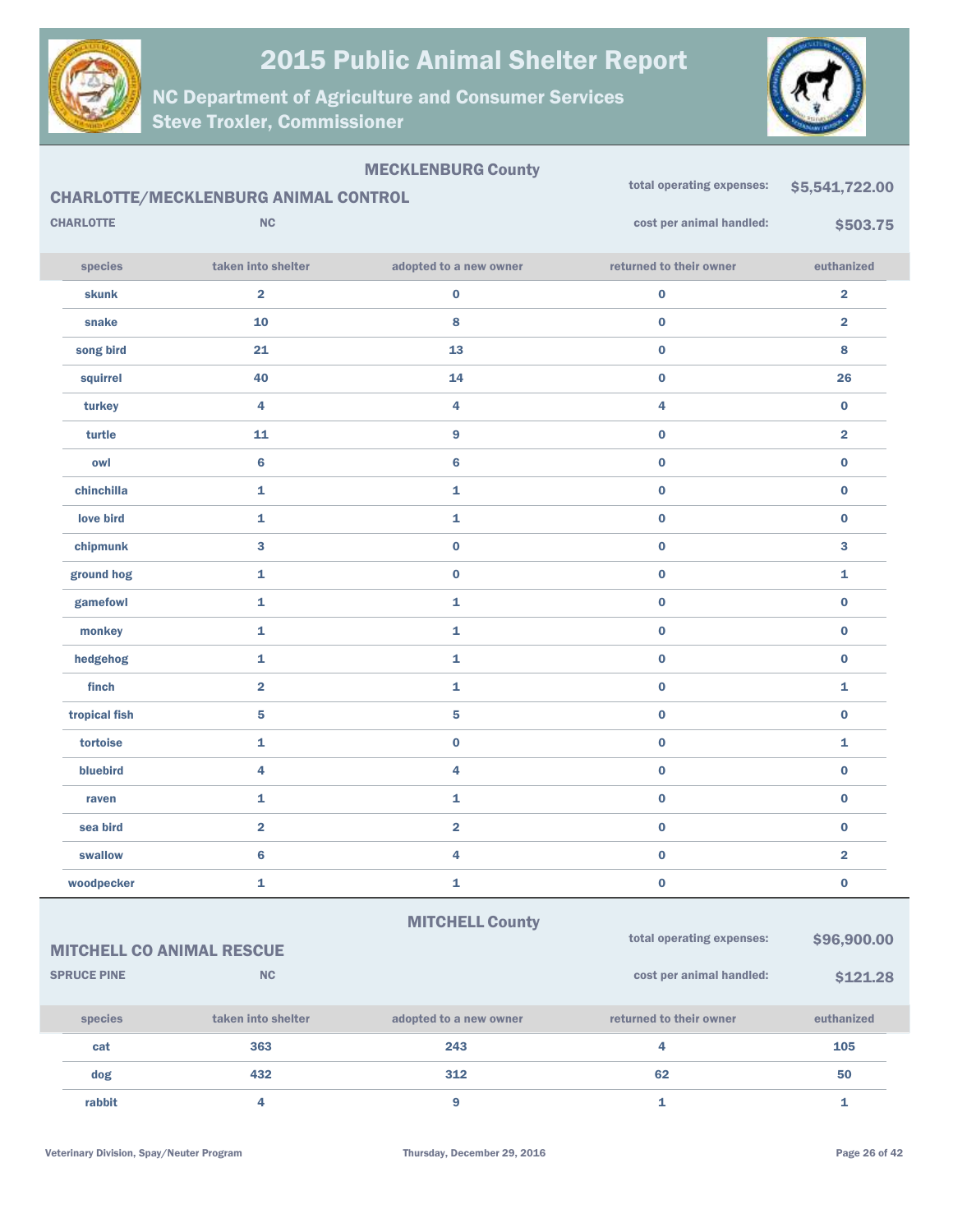



| <b>TROY</b><br>species<br>cat<br>dog | MONTGOMERY CO. ANIMAL CONTROL FACILITY<br><b>NC</b><br>taken into shelter<br>434<br>774<br><b>ANIMAL CENTER OF MOORE COUNTY</b> | <b>MONTGOMERY County</b><br>adopted to a new owner<br>37<br>458<br><b>MOORE County</b> | total operating expenses:<br>cost per animal handled:<br>returned to their owner<br>$\pmb{0}$<br>$\bf{0}$<br>total operating expenses: | \$171,604.49<br>\$142.06<br>euthanized<br>397<br>316<br>\$823,175.97 |
|--------------------------------------|---------------------------------------------------------------------------------------------------------------------------------|----------------------------------------------------------------------------------------|----------------------------------------------------------------------------------------------------------------------------------------|----------------------------------------------------------------------|
| <b>CARTHAGE</b>                      | <b>NC</b>                                                                                                                       |                                                                                        | cost per animal handled:                                                                                                               | \$293.00                                                             |
| species                              | taken into shelter                                                                                                              | adopted to a new owner                                                                 | returned to their owner                                                                                                                | euthanized                                                           |
| bat                                  | 10                                                                                                                              | $\bf{0}$                                                                               | $\bf{0}$                                                                                                                               | 10                                                                   |
| beaver                               | $\mathbf{1}$                                                                                                                    | $\bf{0}$                                                                               | $\bf{0}$                                                                                                                               | $\mathbf{1}$                                                         |
| cat                                  | 1,263                                                                                                                           | 518                                                                                    | 15                                                                                                                                     | 706                                                                  |
| dog                                  | 1,547                                                                                                                           | 1,006                                                                                  | 202                                                                                                                                    | 349                                                                  |
| duck                                 | $\mathbf{1}$                                                                                                                    | $\bf{0}$                                                                               | $\bf{0}$                                                                                                                               | $\mathbf{1}$                                                         |
| fox                                  | 15                                                                                                                              | $\bf{0}$                                                                               | $\bf{0}$                                                                                                                               | 15                                                                   |
| goat                                 | $\mathbf{1}$                                                                                                                    | 1                                                                                      | $\bf{0}$                                                                                                                               | $\bf{0}$                                                             |
| horse                                | $\mathbf{1}$                                                                                                                    | $\bf{0}$                                                                               | $\mathbf{1}$                                                                                                                           | $\bf{0}$                                                             |
| opossum                              | $\overline{\mathbf{2}}$                                                                                                         | $\bf{0}$                                                                               | $\bf{0}$                                                                                                                               | $\overline{\mathbf{2}}$                                              |
| pig                                  | $6\phantom{a}$                                                                                                                  | 6                                                                                      | $\bf{0}$                                                                                                                               | $\bf{0}$                                                             |
| raccoon                              | $\overline{7}$                                                                                                                  | $\bf{0}$                                                                               | $\bf{0}$                                                                                                                               | 7                                                                    |
| peafowl                              | 1                                                                                                                               | 1                                                                                      | $\bf{0}$                                                                                                                               | $\bf{0}$                                                             |
| <b>ROCKY MOUNT</b>                   | <b>CITY OF ROCKY MOUNT ANIMAL SHELTER</b><br>NC                                                                                 | <b>NASH County</b>                                                                     | total operating expenses:<br>cost per animal handled:                                                                                  | \$450,600.00<br>\$312.48                                             |
| species                              | taken into shelter                                                                                                              | adopted to a new owner                                                                 | returned to their owner                                                                                                                | euthanized                                                           |
| bat                                  | $\overline{7}$                                                                                                                  | $\bf{0}$                                                                               | $\mathbf 0$                                                                                                                            | $\overline{\mathbf{r}}$                                              |
| cat                                  | 595                                                                                                                             | 150                                                                                    | $\overline{7}$                                                                                                                         | 438                                                                  |
| dog                                  | 830                                                                                                                             | 383                                                                                    | 117                                                                                                                                    | 330                                                                  |
| opossum                              | 11                                                                                                                              | $\pmb{0}$                                                                              | $\pmb{0}$                                                                                                                              | $\bf{0}$                                                             |
| rabbit                               | 3                                                                                                                               | $\pmb{0}$                                                                              | $\mathbf 0$                                                                                                                            | $\bf{0}$                                                             |
| raccoon                              | $\overline{\mathbf{2}}$                                                                                                         | $\pmb{0}$                                                                              | $\mathbf 0$                                                                                                                            | $\overline{2}$                                                       |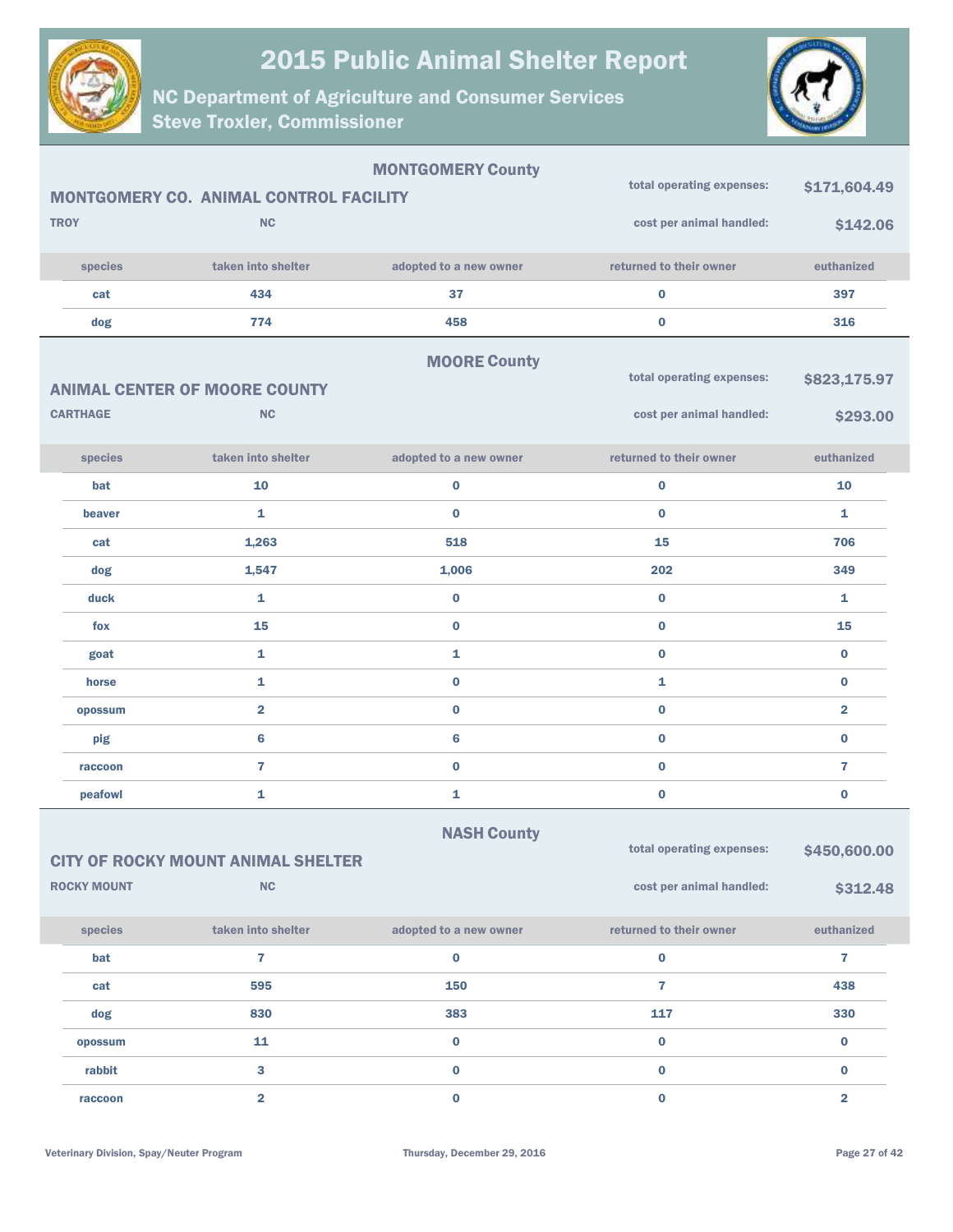



|                                   |                                                | <b>NASH County</b>        |                           |                |
|-----------------------------------|------------------------------------------------|---------------------------|---------------------------|----------------|
| <b>NASH COUNTY ANIMAL CONTROL</b> |                                                |                           | total operating expenses: | \$347,472.66   |
| <b>NASHVILLE</b>                  | <b>NC</b>                                      |                           | cost per animal handled:  | \$159.02       |
| species                           | taken into shelter                             | adopted to a new owner    | returned to their owner   | euthanized     |
| cat                               | 1,308                                          | 193                       | 4                         | 1,094          |
| dog                               | 869                                            | 573                       | 87                        | 184            |
| fox                               | $\overline{\mathbf{2}}$                        | $\bf{0}$                  | $\bf{0}$                  | 1              |
| pig                               | $\overline{\mathbf{2}}$                        | $\overline{\mathbf{2}}$   | $\bf{0}$                  | $\bf{0}$       |
| rabbit                            | $\overline{\mathbf{2}}$                        | $\overline{2}$            | $\bf{0}$                  | $\bf{0}$       |
| raccoon                           | $\overline{\mathbf{2}}$                        | $\bf{0}$                  | $\bf{0}$                  | 1              |
|                                   |                                                | <b>NEW HANOVER County</b> | total operating expenses: | \$1,349,103.00 |
|                                   | <b>NEW HANOVER CO. ANIMAL CONTROL SERVICES</b> |                           |                           |                |
| <b>WILMINGTON</b>                 | <b>NC</b>                                      |                           | cost per animal handled:  | \$459.00       |
| species                           | taken into shelter                             | adopted to a new owner    | returned to their owner   | euthanized     |
| cat                               | 1,320                                          | 536                       | 63                        | 693            |
| dog                               | 1,392                                          | 447                       | 451                       | 472            |
| opossum                           | 13                                             | $\bf{0}$                  | 8                         | 5              |
| rabbit                            | 16                                             | 14                        | $\bf{0}$                  | $\overline{2}$ |
| raccoon                           | 21                                             | $\bf{0}$                  | $\bf{0}$                  | 21             |
| <b>TOWN OF WRIGHTSVILLE BEACH</b> |                                                | <b>NEW HANOVER County</b> | total operating expenses: | \$1,500.00     |
| <b>WRIGHTSVILLEBEAC</b>           | <b>NC</b>                                      |                           | cost per animal handled:  | \$0.00         |
| species                           | taken into shelter                             | adopted to a new owner    | returned to their owner   | euthanized     |
| cat                               | $\overline{\mathbf{2}}$                        | $\overline{\mathbf{2}}$   | $\bf{0}$                  | $\bf{0}$       |
| dog                               | 13                                             | $\bf{0}$                  | 13                        | $\bf{0}$       |
|                                   |                                                | <b>NORTHAMPTON County</b> |                           |                |
| <b>CONWAY POLICE DEPT.</b>        |                                                |                           | total operating expenses: | \$50.00        |
| <b>CONWAY</b>                     | <b>NC</b>                                      |                           | cost per animal handled:  | \$4.50         |
| species                           | taken into shelter                             | adopted to a new owner    | returned to their owner   | euthanized     |
| cat                               | 4                                              | $\bf{0}$                  | $\bf{0}$                  | $\pmb{0}$      |
| dog                               | $\overline{7}$                                 | 1                         | $\bf{0}$                  | $\bf{0}$       |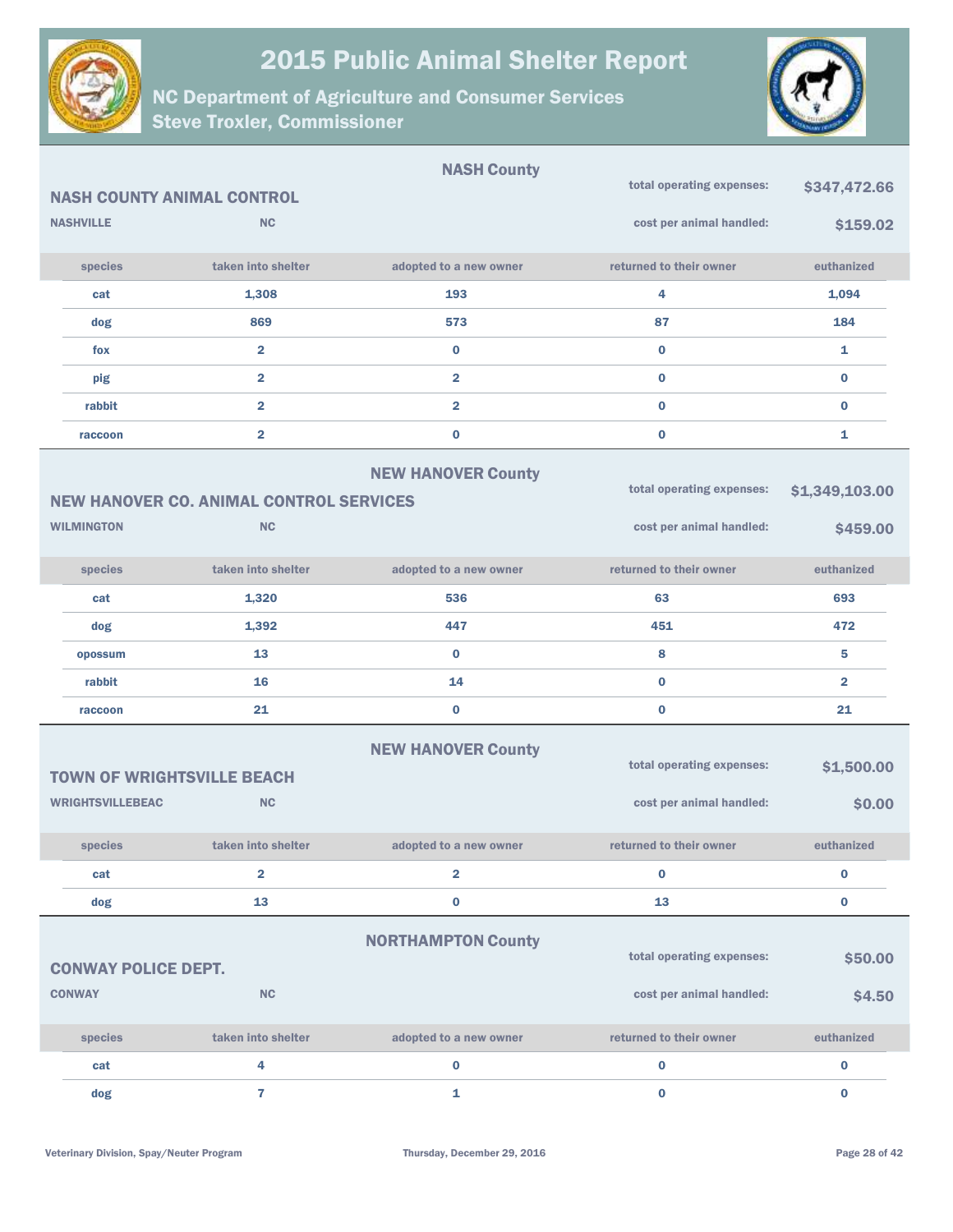



|                          |                                                  | <b>NORTHAMPTON County</b> | total operating expenses:                             | \$108,717.14               |
|--------------------------|--------------------------------------------------|---------------------------|-------------------------------------------------------|----------------------------|
|                          | <b>NORTHAMPTON COUNTY ANIMAL SHELTER</b>         |                           |                                                       |                            |
| <b>JACKSON</b>           | <b>NC</b>                                        |                           | cost per animal handled:                              | \$270.44                   |
| species                  | taken into shelter                               | adopted to a new owner    | returned to their owner                               | euthanized                 |
| cat                      | 202                                              | 37                        | $\bf{0}$                                              | 165                        |
| dog                      | 200                                              | 91                        | 12                                                    | 97                         |
| <b>TOWN OF GARYSBURG</b> | <b>NC</b>                                        | <b>NORTHAMPTON County</b> | total operating expenses:                             | \$25.00                    |
| <b>GARYSBURG</b>         |                                                  |                           | cost per animal handled:                              | \$2.08                     |
| species                  | taken into shelter                               | adopted to a new owner    | returned to their owner                               | euthanized                 |
| cat                      | $6\phantom{1}6$                                  | $\bf{0}$                  | $\bf{0}$                                              | $\bf{0}$                   |
| dog                      | $6\phantom{a}$                                   | 1                         | 1                                                     | $\bf{0}$                   |
| <b>TOWN OF JACKSON</b>   |                                                  | <b>NORTHAMPTON County</b> | total operating expenses:                             | \$15.00                    |
| <b>JACKSON</b>           | <b>NC</b>                                        |                           | cost per animal handled:                              | \$5.00                     |
| species                  | taken into shelter                               | adopted to a new owner    | returned to their owner                               | euthanized                 |
| dog                      | 3                                                | $\bf{0}$                  | 3                                                     | $\bf{0}$                   |
| <b>JACKSONVILLE</b>      | <b>ONSLOW COUNTY ANIMAL SHELTER</b><br><b>NC</b> | <b>ONSLOW County</b>      | total operating expenses:<br>cost per animal handled: | \$1,432,491.00<br>\$272.03 |
| species                  | taken into shelter                               | adopted to a new owner    | returned to their owner                               | euthanized                 |
| cat                      | 2,850                                            | 588                       | 32                                                    | 1,769                      |
| dog                      | 2,364                                            | 1,374                     | 450                                                   | 358                        |
| other                    | 52                                               | 24                        | 4                                                     | 13                         |
| <b>CHAPEL HILL</b>       | <b>ORANGE COUNTY ANIMAL SHELTER</b><br><b>NC</b> | <b>ORANGE County</b>      | total operating expenses:<br>cost per animal handled: | \$1,031,574.00<br>\$324.09 |
| species                  | taken into shelter                               | adopted to a new owner    | returned to their owner                               | euthanized                 |
| bat                      | 101                                              | $\bf{0}$                  | $\bf{0}$                                              | 71                         |
| cat                      | 1,463                                            | 864                       | 48                                                    | 492                        |
| chicken                  | 91                                               | 33                        | $\bf{0}$                                              | 57                         |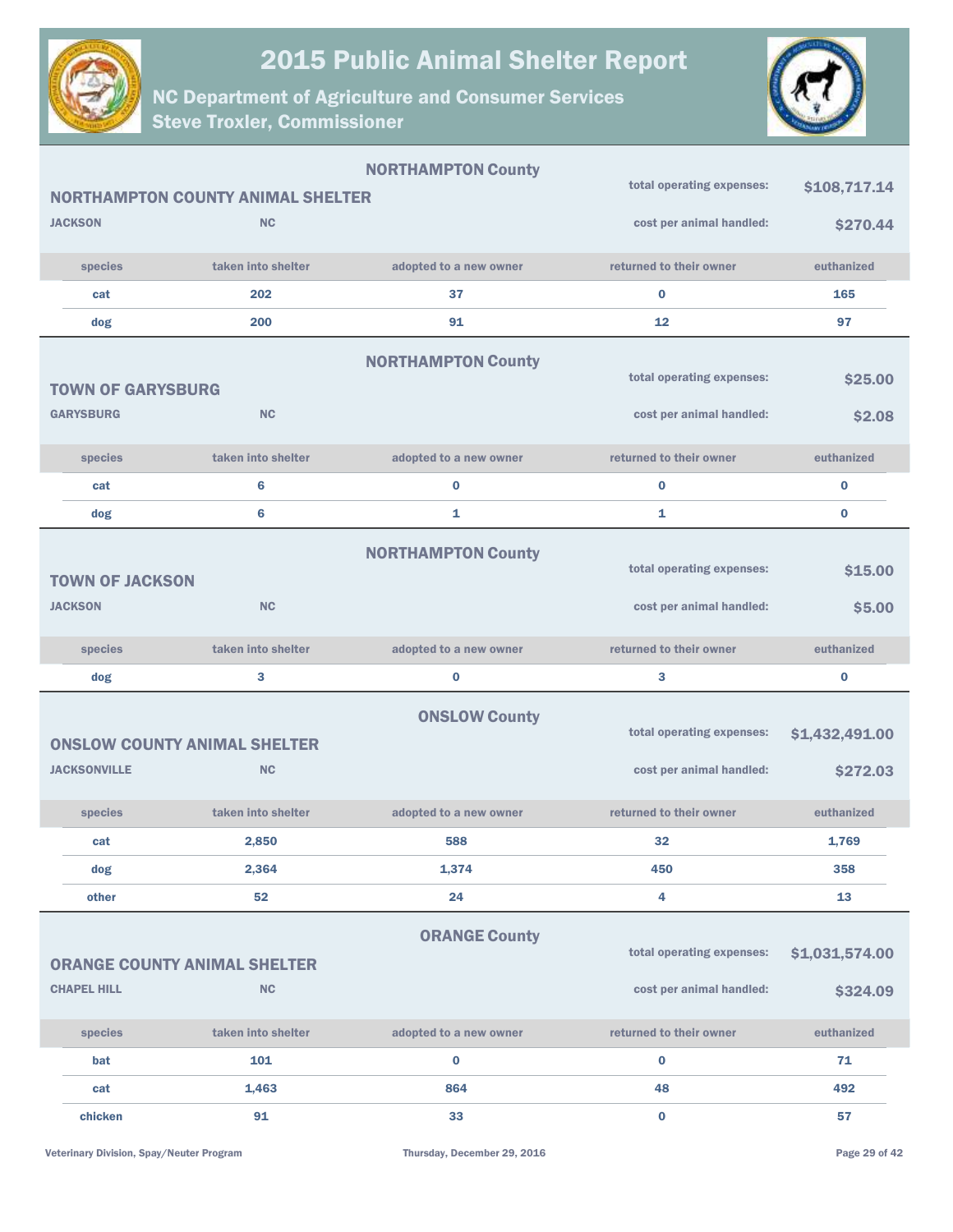

ORANGE County



|                    | <b>ORANGE COUNTY ANIMAL SHELTER</b> |                         | total operating expenses: | \$1,031,574.00          |
|--------------------|-------------------------------------|-------------------------|---------------------------|-------------------------|
| <b>CHAPEL HILL</b> | <b>NC</b>                           |                         | cost per animal handled:  | \$324.09                |
| species            | taken into shelter                  | adopted to a new owner  | returned to their owner   | euthanized              |
| deer               | 25                                  | $\overline{\mathbf{2}}$ | $\pmb{0}$                 | ${\bf 17}$              |
| dog                | 1,368                               | 755                     | 322                       | 290                     |
| duck               | $\overline{\mathbf{2}}$             | $\overline{\mathbf{2}}$ | $\pmb{0}$                 | $\pmb{0}$               |
| fox                | 12                                  | $\pmb{0}$               | $\pmb{0}$                 | $\overline{7}$          |
| gerbil             | $\overline{\mathbf{2}}$             | $\overline{\mathbf{2}}$ | $\pmb{0}$                 | $\pmb{0}$               |
| goat               | $\overline{\mathbf{5}}$             | 1                       | 4                         | $\pmb{0}$               |
| guinea pig         | 16                                  | 14                      | $\pmb{0}$                 | $\pmb{0}$               |
| hamster            | $\mathbf{1}$                        | $\mathbf{1}$            | $\pmb{0}$                 | $\pmb{0}$               |
| horse              | $\mathbf{1}$                        | 1                       | $\pmb{0}$                 | $\pmb{0}$               |
| <b>lizard</b>      | $\mathbf{1}$                        | $\pmb{0}$               | 1                         | $\pmb{0}$               |
| opossum            | 6                                   | 4                       | $\pmb{0}$                 | $\overline{\mathbf{2}}$ |
| pigeon             | $\mathbf{1}$                        | $\mathbf{1}$            | $\pmb{0}$                 | $\pmb{0}$               |
| pot belly pig      | $\overline{\mathbf{2}}$             | $\pmb{0}$               | 1                         | 1                       |
| rabbit             | $\mathbf{1}$                        | $\pmb{0}$               | $\pmb{0}$                 | $\pmb{0}$               |
| rabbit             | 8                                   | 5                       | $\pmb{0}$                 | $\overline{\mathbf{2}}$ |
| raccoon            | 38                                  | $\bf{0}$                | $\pmb{0}$                 | 28                      |
| rat                | 14                                  | 15                      | $\pmb{0}$                 | $\pmb{0}$               |
| robin              | $\mathbf 1$                         | 1                       | $\pmb{0}$                 | $\pmb{0}$               |
| sheep              | $\mathbf{1}$                        | $\pmb{0}$               | 1                         | $\pmb{0}$               |
| skunk              | $\overline{\mathbf{5}}$             | $\pmb{0}$               | $\pmb{0}$                 | $\overline{\mathbf{2}}$ |
| snake              | $\mathbf{3}$                        | 3                       | $\pmb{0}$                 | $\pmb{0}$               |
| turtle             | $\overline{\mathbf{2}}$             | $\overline{\mathbf{2}}$ | $\pmb{0}$                 | $\pmb{0}$               |
| guinea fowl        | $\bf 6$                             | $\bf{6}$                | $\pmb{0}$                 | $\pmb{0}$               |
| vulture            | $\mathbf 1$                         | $\mathbf{1}$            | $\pmb{0}$                 | $\pmb{0}$               |
| min <sub>k</sub>   | $\bar{\mathbf{1}}$                  | $\pmb{0}$               | $\pmb{0}$                 | $\pmb{0}$               |
| chipmunk           | $\mathbf 1$                         | $\mathbf{1}$            | $\pmb{0}$                 | $\pmb{0}$               |
| ground hog         | $\overline{\mathbf{2}}$             | $\pmb{0}$               | $\pmb{0}$                 | 1                       |
| hedgehog           | $\mathbf 1$                         | $\pmb{0}$               | $\mathbf 1$               | $\pmb{0}$               |
| finch              | $\mathbf 1$                         | 1                       | $\pmb{0}$                 | $\pmb{0}$               |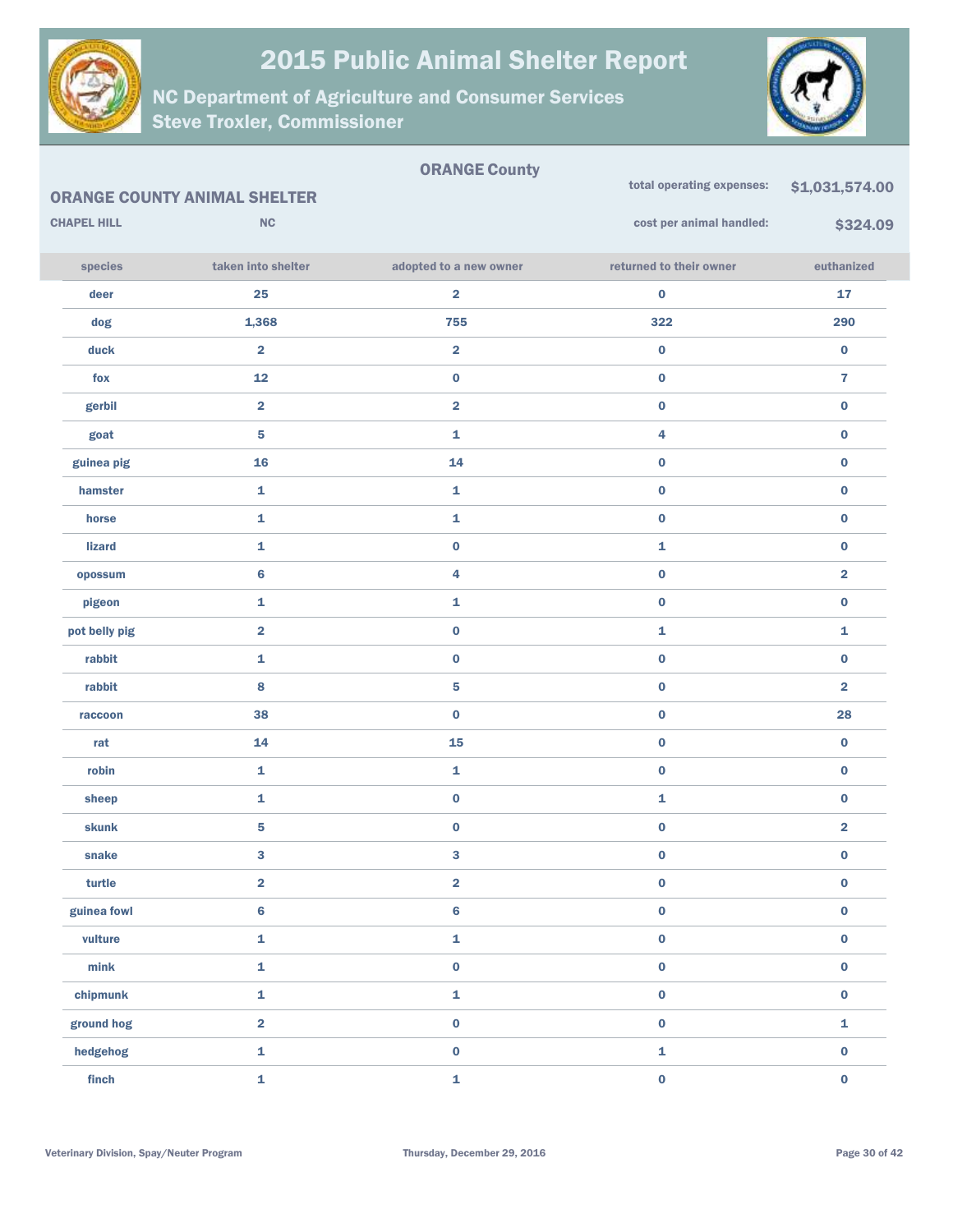



|                       |                                                   | <b>PASQUOTANK County</b> | total operating expenses: | \$252,584.99            |
|-----------------------|---------------------------------------------------|--------------------------|---------------------------|-------------------------|
|                       | SPCA OF NORTHEASTERN N.C., INC.                   |                          |                           |                         |
| <b>ELIZABETH CITY</b> | <b>NC</b>                                         |                          | cost per animal handled:  | \$101.68                |
| species               | taken into shelter                                | adopted to a new owner   | returned to their owner   | euthanized              |
| cat                   | 1,670                                             | 412                      | 37                        | 1,140                   |
| dog                   | 801                                               | 444                      | 194                       | 158                     |
| rabbit                | 13                                                | 8                        | $\bf{0}$                  | 1                       |
|                       |                                                   | <b>PENDER County</b>     |                           |                         |
|                       | <b>PENDER COUNTY ANIMAL SHELTER</b>               |                          | total operating expenses: | \$325,147.33            |
| <b>BURGAW</b>         | <b>NC</b>                                         |                          | cost per animal handled:  | \$119.94                |
| species               | taken into shelter                                | adopted to a new owner   | returned to their owner   | euthanized              |
| cat                   | 1,457                                             | 481                      | 35                        | 882                     |
| dog                   | 1,243                                             | 724                      | 186                       | 292                     |
| goat                  | 1                                                 | $\mathbf{1}$             | $\bf{0}$                  | $\bf{0}$                |
| horse                 | 4                                                 | 1                        | 2                         | 1                       |
| wildlife              | 6                                                 | $\pmb{0}$                | $\bf{0}$                  | $6\phantom{1}$          |
|                       |                                                   | <b>PERSON County</b>     |                           |                         |
|                       |                                                   |                          | total operating expenses: | \$118,195.00            |
| <b>ROXBORO</b>        | <b>PERSON COUNTY ANIMAL SERVICES</b><br><b>NC</b> |                          | cost per animal handled:  | \$71.16                 |
| species               | taken into shelter                                | adopted to a new owner   | returned to their owner   | euthanized              |
| bat                   | 2                                                 | $\bf{0}$                 | $\bf{0}$                  | $\overline{\mathbf{2}}$ |
| cat                   | 862                                               | 195                      | 10                        | 657                     |
| dog                   | 792                                               | 437                      | 100                       | 243                     |
| guinea pig            | 1                                                 | 1                        | $\bf{0}$                  | 0                       |
| horse                 | $\overline{\mathbf{2}}$                           | $\mathbf{1}$             | 1                         | 0                       |
| rabbit                | 1                                                 | $\mathbf{1}$             | $\pmb{0}$                 | 0                       |
| <b>Ilama</b>          | 1                                                 | $\mathbf{1}$             | $\bf{0}$                  | 0                       |
|                       |                                                   | <b>PITT County</b>       | total operating expenses: |                         |
|                       | <b>CITY OF GREENVILLE ANIMAL SHELTER</b>          |                          |                           | \$42,698.00             |
| <b>GREENVILLE</b>     | <b>NC</b>                                         |                          | cost per animal handled:  | \$20.00                 |
| species               | taken into shelter                                | adopted to a new owner   | returned to their owner   | euthanized              |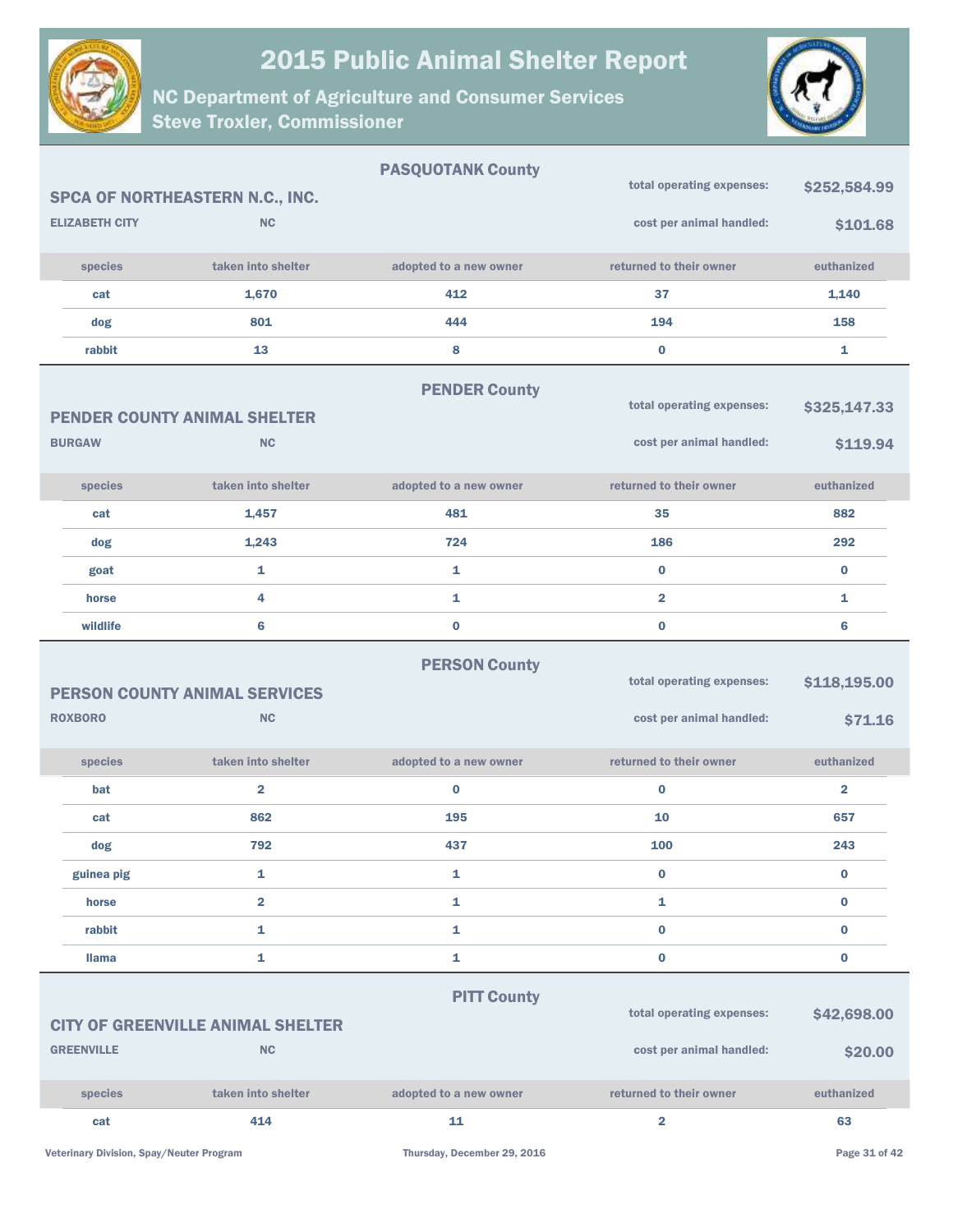



|                                                         |                                                           | <b>PITT County</b>          |                                                       |                    |
|---------------------------------------------------------|-----------------------------------------------------------|-----------------------------|-------------------------------------------------------|--------------------|
|                                                         | <b>CITY OF GREENVILLE ANIMAL SHELTER</b>                  |                             | total operating expenses:                             | \$42,698.00        |
| <b>GREENVILLE</b>                                       | <b>NC</b>                                                 |                             | cost per animal handled:                              | \$20.00            |
| species                                                 | taken into shelter                                        | adopted to a new owner      | returned to their owner                               | euthanized         |
| coyote                                                  | 1                                                         | 0                           | $\bf{0}$                                              | $\bf{0}$           |
| deer                                                    | 11                                                        | $\mathbf 0$                 | $\bf{0}$                                              | $\bf{0}$           |
| dog                                                     | 488                                                       | 15                          | 58                                                    | 18                 |
| fox                                                     | 5                                                         | $\mathbf 0$                 | $\bf{0}$                                              | $\bf{0}$           |
| hawk                                                    | $\mathbf{1}$                                              | $\mathbf 0$                 | $\mathbf{0}$                                          | $\bf{0}$           |
| opossum                                                 | 20                                                        | $\mathbf 0$                 | $\bf{0}$                                              | $\bf{0}$           |
| pigeon                                                  | $\mathbf{1}$                                              | $\mathbf 0$                 | $\mathbf{0}$                                          | $\bf{0}$           |
| rabbit                                                  | $6\phantom{1}6$                                           | $\mathbf 0$                 | $\bf{0}$                                              | $\bf{0}$           |
| raccoon                                                 | 14                                                        | $\mathbf 0$                 | $\bf{0}$                                              | $\bf{0}$           |
| seagull                                                 | 1                                                         | $\mathbf 0$                 | $\bf{0}$                                              | $\bf{0}$           |
| snake                                                   | $6\phantom{1}6$                                           | $\mathbf 0$                 | $\bf{0}$                                              | $\bf{0}$           |
| squirrel                                                | 14                                                        | 0                           | $\bf{0}$                                              | $\bf{0}$           |
| turtle                                                  | 3                                                         | 0                           | $\bf{0}$                                              | $\bf{0}$           |
| <b>FARMVILLE</b>                                        | <b>FARMVILLE POLICE DEPT. ANIMAL CONTROL</b><br><b>NC</b> | <b>PITT County</b>          | total operating expenses:<br>cost per animal handled: | \$760.00<br>\$9.05 |
|                                                         |                                                           |                             |                                                       |                    |
| species                                                 | taken into shelter                                        | adopted to a new owner      | returned to their owner                               | euthanized         |
| cat                                                     | 47                                                        | 4                           | 1                                                     | 22                 |
| dog                                                     | 37                                                        | $\overline{7}$              | 12                                                    | 16                 |
| <b>GREENVILLE HOLDING FACILITY</b><br><b>Greenville</b> | <b>NC</b>                                                 | <b>Pitt County</b>          | total operating expenses:<br>cost per animal handled: | \$0.00<br>\$0.00   |
| species                                                 | taken into shelter                                        | adopted to a new owner      | returned to their owner                               | euthanized         |
| dog                                                     | $\bf{0}$                                                  | 0                           | $\bf{0}$                                              | $\bf{0}$           |
|                                                         |                                                           |                             |                                                       |                    |
| <b>PITT COUNTY ANIMAL SHELTER</b>                       |                                                           | <b>PITT County</b>          | total operating expenses:                             | \$811,450.00       |
| <b>GREENVILLE</b>                                       | <b>NC</b>                                                 |                             | cost per animal handled:                              | \$256.62           |
| species                                                 | taken into shelter                                        | adopted to a new owner      | returned to their owner                               | euthanized         |
| Veterinary Division, Spay/Neuter Program                |                                                           | Thursday, December 29, 2016 |                                                       | Page 32 of 42      |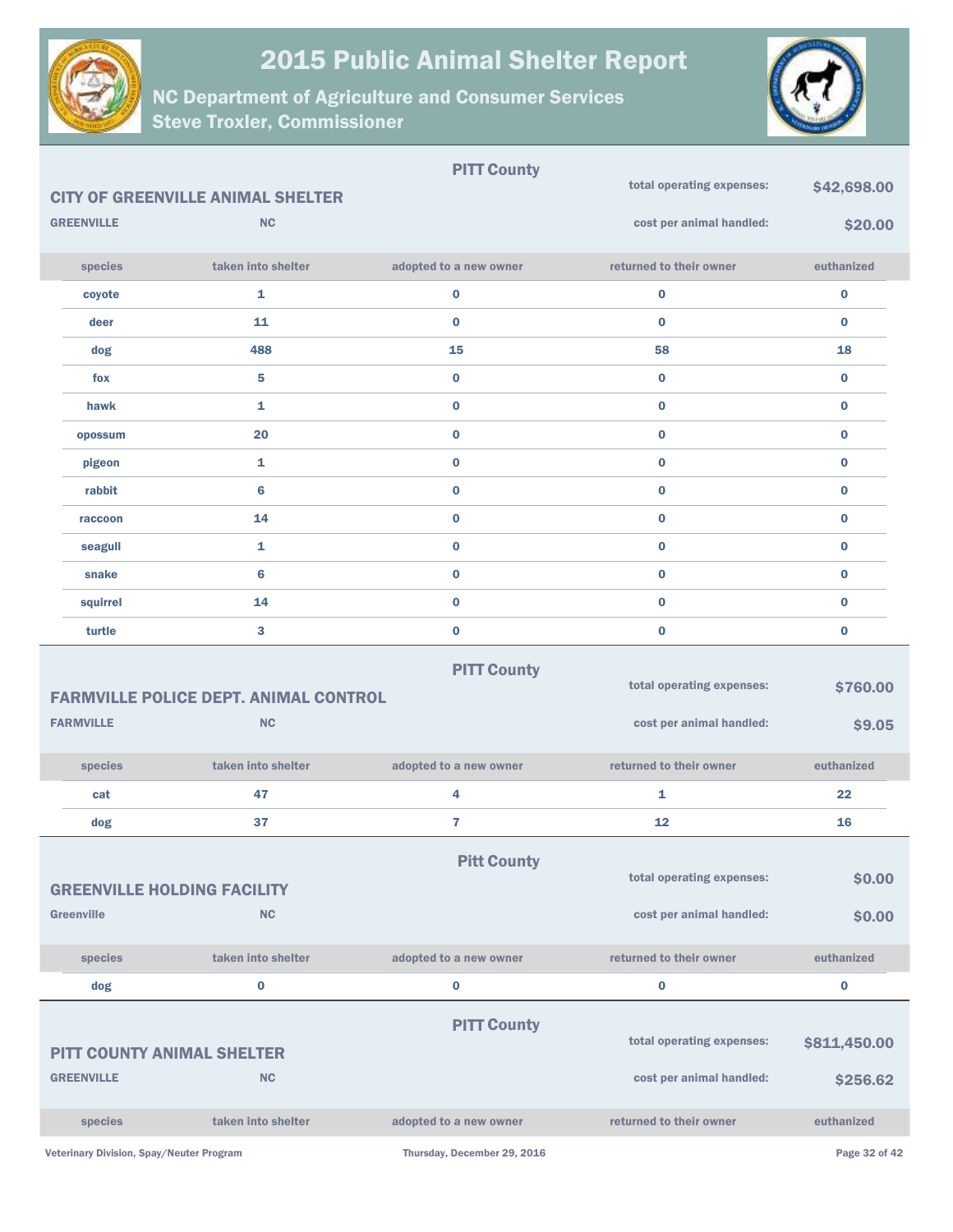



|                                   |                                       | <b>PITT County</b>      |                           |              |
|-----------------------------------|---------------------------------------|-------------------------|---------------------------|--------------|
| <b>PITT COUNTY ANIMAL SHELTER</b> |                                       |                         | total operating expenses: | \$811,450.00 |
| <b>GREENVILLE</b>                 | <b>NC</b>                             |                         | cost per animal handled:  | \$256.62     |
| species                           | taken into shelter                    | adopted to a new owner  | returned to their owner   | euthanized   |
| cat                               | 1,369                                 | 238                     | 18                        | 838          |
| dog                               | 1,793                                 | 495                     | 232                       | 667          |
| pig                               | $\mathbf{1}$                          | 1                       | $\bf{0}$                  | $\bf{0}$     |
|                                   |                                       | <b>PITT County</b>      |                           |              |
| <b>TOWN OF GRIFTON</b>            |                                       |                         | total operating expenses: | \$500.00     |
| <b>GRIFTON</b>                    | NC                                    |                         | cost per animal handled:  | \$20.00      |
| species                           | taken into shelter                    | adopted to a new owner  | returned to their owner   | euthanized   |
| dog                               | 25                                    | $\overline{\mathbf{2}}$ | 10                        | $\bf{0}$     |
| <b>FOOTHILLS HUMANE SOCIETY</b>   |                                       | <b>POLK County</b>      | total operating expenses: | \$636,000.00 |
| <b>COLUMBUS</b>                   | <b>NC</b>                             |                         | cost per animal handled:  | \$455.91     |
| species                           | taken into shelter                    | adopted to a new owner  | returned to their owner   | euthanized   |
| bird                              | $\overline{2}$                        | $\overline{2}$          | $\bf{0}$                  | $\bf{0}$     |
| cat                               | 780                                   | 315                     | 4                         | 10           |
| dog                               | 593                                   | 172                     | 128                       | 25           |
| horse                             | 5                                     | 5                       | $\bf{0}$                  | $\bf{0}$     |
| pot belly pig                     | 1                                     | $\bf{0}$                | 1                         | $\bf{0}$     |
| rabbit                            | $\overline{\mathbf{2}}$               | 1                       | $\bf{0}$                  | $\bf{0}$     |
| <b>Ilama</b>                      | $\overline{\mathbf{2}}$               | $\overline{\mathbf{2}}$ | $\bf{0}$                  | 0            |
| alpaca                            | 10                                    | 8                       | $\pmb{0}$                 | $\bf{0}$     |
|                                   | <b>RANDOLPH CO. HEALTH DEPARTMENT</b> | <b>RANDOLPH County</b>  | total operating expenses: | \$497,112.00 |
| <b>ASHEBORO</b>                   | <b>NC</b>                             |                         | cost per animal handled:  | \$96.64      |
| species                           | taken into shelter                    | adopted to a new owner  | returned to their owner   | euthanized   |
| bat                               | 13                                    | $\bf{0}$                | $\pmb{0}$                 | 8            |
| cat                               | 2,823                                 | 252                     | 13                        | 2,465        |
| chicken                           | 104                                   | 18                      | 85                        | 1            |
| deer                              | 4                                     | $\mathbf 0$             | $\bf{0}$                  | 4            |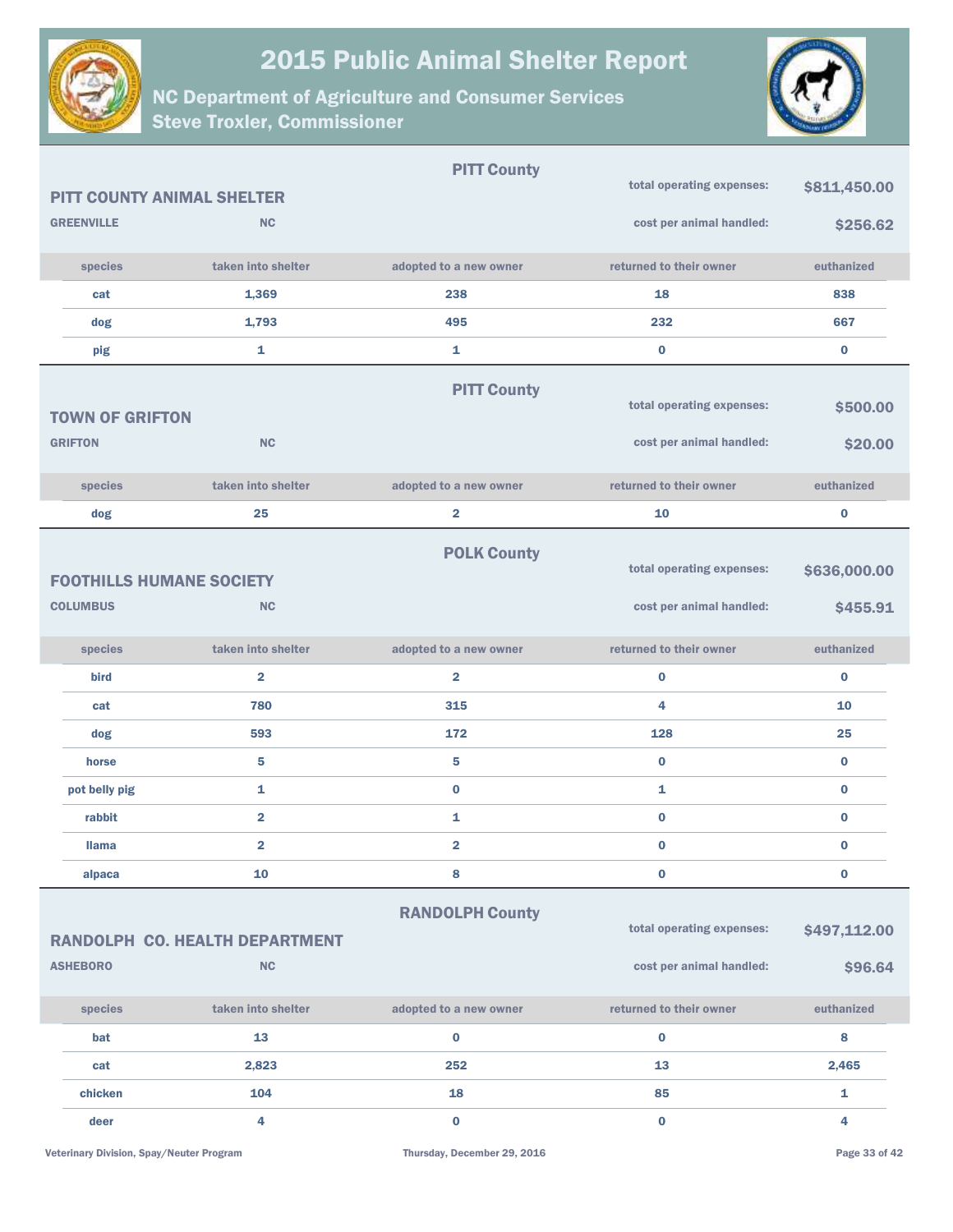



|                               |                                       | <b>RANDOLPH County</b>  | total operating expenses: |                |
|-------------------------------|---------------------------------------|-------------------------|---------------------------|----------------|
|                               | <b>RANDOLPH CO. HEALTH DEPARTMENT</b> |                         |                           | \$497,112.00   |
| <b>ASHEBORO</b>               | <b>NC</b>                             |                         | cost per animal handled:  | \$96.64        |
| species                       | taken into shelter                    | adopted to a new owner  | returned to their owner   | euthanized     |
| dog                           | 2,041                                 | 738                     | 270                       | 1,005          |
| ferret                        | $\overline{\mathbf{2}}$               | $\overline{\mathbf{2}}$ | $\mathbf{0}$              | $\bf{0}$       |
| fox                           | 27                                    | $\bf{0}$                | $\bf{0}$                  | 14             |
| goat                          | $\overline{\mathbf{2}}$               | $\overline{2}$          | $\bf{0}$                  | $\bf{0}$       |
| opossum                       | 10                                    | $\bf{0}$                | $\bf{0}$                  | 1              |
| other                         | 35                                    | 11                      | $\bf{0}$                  | 17             |
| pig                           | 8                                     | 5                       | 1                         | 1              |
| rabbit                        | 6                                     | 4                       | $\mathbf{0}$              | $\overline{2}$ |
| raccoon                       | 64                                    | $\bf{0}$                | $\mathbf{0}$              | 57             |
| equine                        | 5                                     | 3                       | $\overline{2}$            | $\bf{0}$       |
|                               |                                       | <b>RICHMOND County</b>  |                           |                |
|                               | <b>RICHMOND COUNTY ANIMAL SHELTER</b> |                         | total operating expenses: | \$306,828.00   |
| <b>ROCKINGHAM</b>             | <b>NC</b>                             |                         | cost per animal handled:  | \$115.78       |
| species                       | taken into shelter                    | adopted to a new owner  | returned to their owner   | euthanized     |
| cat                           | 787                                   | 158                     | 6                         | 382            |
| dog                           | 1,863                                 | 408                     | 140                       | 629            |
|                               |                                       | <b>ROBESON County</b>   |                           |                |
| <b>LUMBERTON POLICE DEPT.</b> |                                       |                         | total operating expenses: | \$0.00         |
| <b>LUMBERTON</b>              | <b>NC</b>                             |                         | cost per animal handled:  | \$0.00         |
| species                       | taken into shelter                    | adopted to a new owner  | returned to their owner   | euthanized     |
| cat                           | 200                                   | $\bf{0}$                | $\bf{0}$                  | $\pmb{0}$      |
| dog                           | 367                                   | $\bf{0}$                | 0                         | 0              |
|                               |                                       |                         |                           |                |
|                               | <b>ROBESON COUNTY ANIMAL SHELTER</b>  | <b>ROBESON County</b>   | total operating expenses: | \$518,968.00   |
| <b>ST. PAULS</b>              | <b>NC</b>                             |                         | cost per animal handled:  | \$90.33        |
|                               |                                       |                         |                           |                |
| species                       | taken into shelter                    | adopted to a new owner  | returned to their owner   | euthanized     |
| cat                           | 1,860                                 | 249                     | 12                        | 1,307          |
| dog                           | 3,885                                 | 1,039                   | 198                       | 2,419          |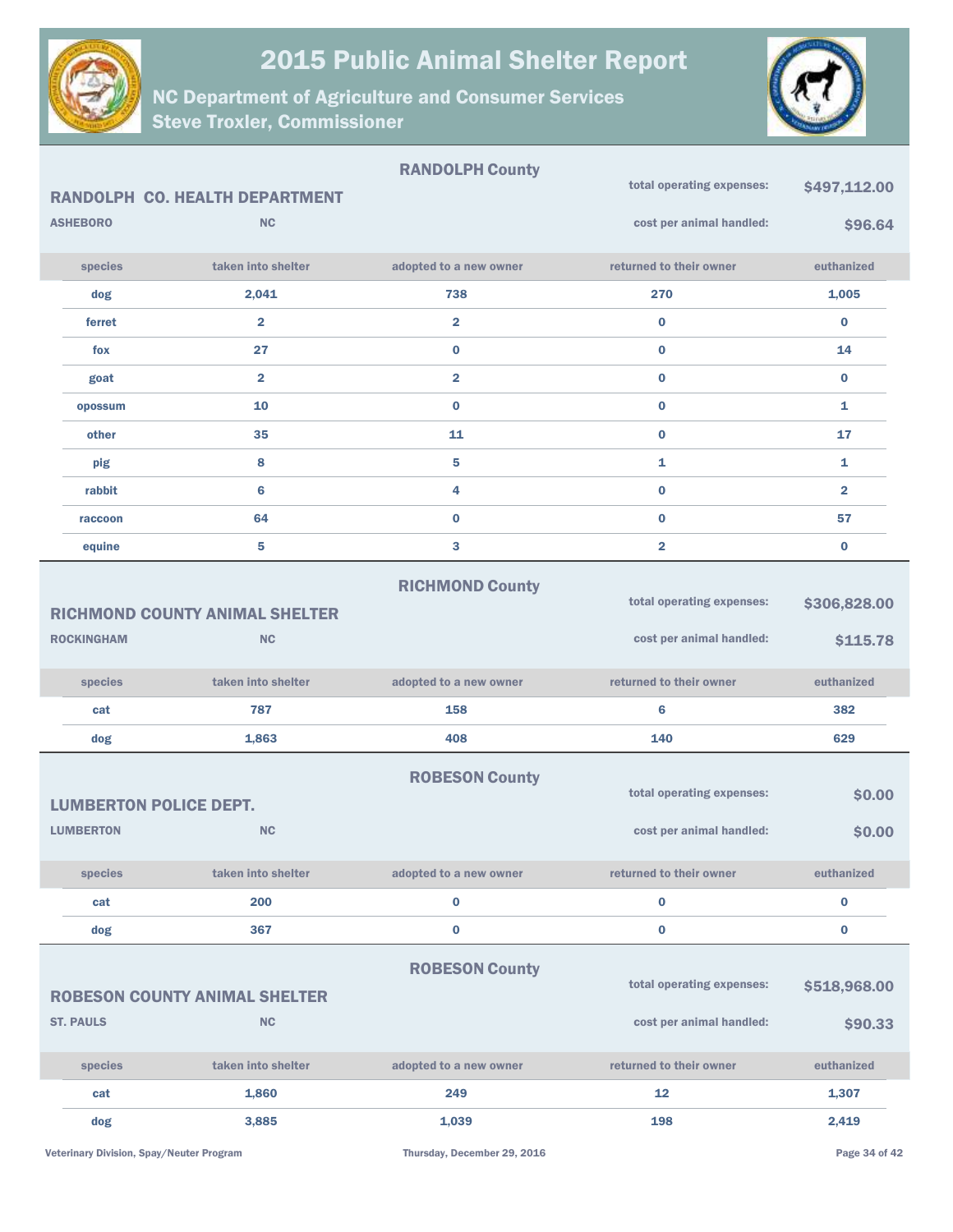



|                             |                                         | <b>ROCKINGHAM County</b> |                           |                |
|-----------------------------|-----------------------------------------|--------------------------|---------------------------|----------------|
|                             | <b>ROCKINGHAM COUNTY ANIMAL SHELTER</b> |                          | total operating expenses: | \$502,919.00   |
| <b>REIDSVILLE</b>           | <b>NC</b>                               |                          | cost per animal handled:  | \$107.48       |
| species                     | taken into shelter                      | adopted to a new owner   | returned to their owner   | euthanized     |
| cat                         | 2,828                                   | 625                      | 24                        | 2,097          |
| dog                         | 1,773                                   | 823                      | 261                       | 695            |
| opossum                     | 10                                      | 9                        | $\bf{0}$                  | 1              |
| other                       | 60                                      | 48                       | 7                         | 5              |
| rabbit                      | 5                                       | 4                        | $\bf{0}$                  | $\mathbf{1}$   |
| raccoon                     | 3                                       | $\bf{0}$                 | $\bf{0}$                  | 3              |
|                             |                                         | <b>ROWAN County</b>      |                           |                |
|                             | <b>ROWAN COUNTY ANIMAL SHELTER</b>      |                          | total operating expenses: | \$1,021,378.00 |
| <b>SALISBURY</b>            | <b>NC</b>                               |                          | cost per animal handled:  | \$222.00       |
| species                     | taken into shelter                      | adopted to a new owner   | returned to their owner   | euthanized     |
| cat                         | 2,538                                   | 1,938                    | 26                        | 304            |
| dog                         | 2,030                                   | 1,784                    | 326                       | 90             |
| opossum                     | 24                                      | $\bf{0}$                 | $\bf{0}$                  | 13             |
| rabbit                      | 1                                       | 1                        | $\bf{0}$                  | $\bf{0}$       |
| raccoon                     | 16                                      | $\bf{0}$                 | $\bf{0}$                  | 9              |
|                             | <b>RUTHERFORD COUNTY ANIMAL SHELTER</b> | <b>RUTHERFORD County</b> | total operating expenses: | \$217,186.00   |
| <b>RUTHERFORDTON</b>        | <b>NC</b>                               |                          | cost per animal handled:  | \$97.83        |
| species                     | taken into shelter                      | adopted to a new owner   | returned to their owner   | euthanized     |
| cat                         | 748                                     | 425                      | 10                        | 245            |
| dog                         | 1,472                                   | 996                      | 231                       | 226            |
| <b>ASHER ANIMAL SHELTER</b> |                                         | <b>SCOTLAND County</b>   | total operating expenses: | \$385,065.65   |
| <b>LAURINBURG</b>           | <b>NC</b>                               |                          | cost per animal handled:  | \$184.07       |
| species                     | taken into shelter                      | adopted to a new owner   | returned to their owner   | euthanized     |
| cat                         | 768                                     | 287                      | 5                         | 485            |
| dog                         | 1,324                                   | 860                      | 120                       | 341            |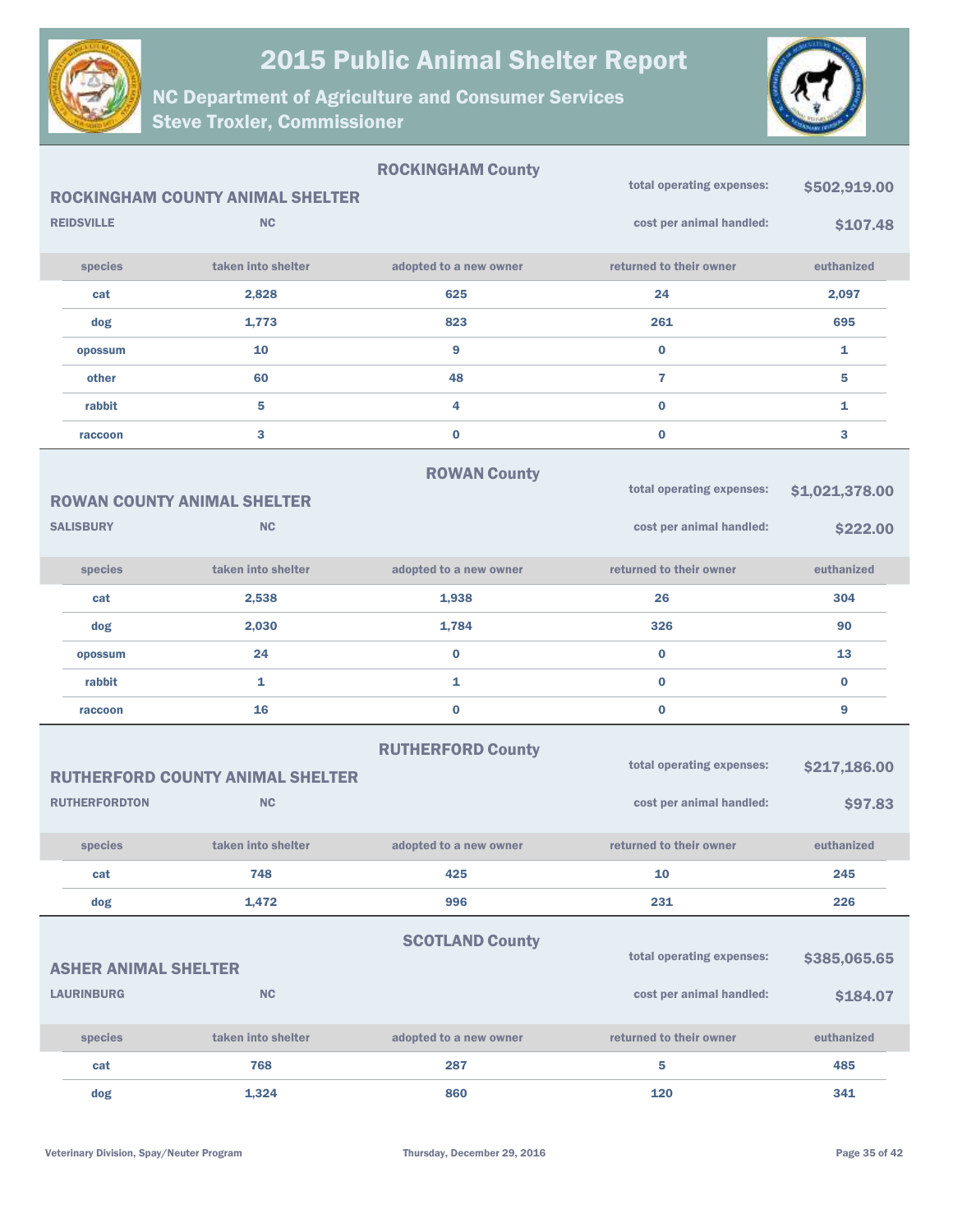



|                                |                                            | <b>STANLY County</b>       |                           |                         |
|--------------------------------|--------------------------------------------|----------------------------|---------------------------|-------------------------|
|                                | <b>STANLEY COUNTY ANIMAL CONTROL</b>       |                            | total operating expenses: | \$337,148.00            |
| <b>ALBEMARLE</b>               | <b>NC</b>                                  |                            | cost per animal handled:  | \$216.00                |
| species                        | taken into shelter                         | adopted to a new owner     | returned to their owner   | euthanized              |
| cat                            | 796                                        | 20                         | 6                         | 763                     |
| dog                            | 763                                        | 148                        | 118                       | 500                     |
| raccoon                        | 10                                         | $\bf{0}$                   | $\bf{0}$                  | 10                      |
|                                |                                            | <b>STOKES County</b>       |                           |                         |
|                                | <b>STOKES COUNTY ANIMAL SHELTER</b>        |                            | total operating expenses: | \$208,756.00            |
| <b>GERMANTON</b>               | <b>NC</b>                                  |                            | cost per animal handled:  | \$202.87                |
| species                        | taken into shelter                         | adopted to a new owner     | returned to their owner   | euthanized              |
| cat                            | 495                                        | 93                         | 4                         | 359                     |
| dog                            | 534                                        | 280                        | 72                        | 114                     |
|                                |                                            | <b>SWAIN County</b>        |                           |                         |
| <b>P.A.W.S. ANIMAL SHELTER</b> |                                            |                            | total operating expenses: | \$170,000.00            |
| <b>BRYSON CITY</b>             | <b>NC</b>                                  |                            | cost per animal handled:  | \$145.00                |
| species                        | taken into shelter                         | adopted to a new owner     | returned to their owner   | euthanized              |
| cat                            | 48                                         | 21                         | 7                         | $\bf{0}$                |
| dog                            | 88                                         | 50                         | 32                        | $\bf{0}$                |
|                                | <b>TRANSYLVANIA COUNTY ANIMAL SERVICES</b> | <b>TRANSYLVANIA County</b> | total operating expenses: | \$0.00                  |
| <b>BREVARD</b>                 | <b>NC</b>                                  |                            | cost per animal handled:  | \$0.00                  |
| species                        | taken into shelter                         | adopted to a new owner     | returned to their owner   | euthanized              |
| bat                            | $\overline{7}$                             | $\pmb{0}$                  | $\bf{0}$                  | $\bf{0}$                |
| cat                            | 455                                        | 197                        | 23                        | 195                     |
| coyote                         | 1                                          | $\mathbf 0$                | $\mathbf 0$               | $\bf{0}$                |
| deer                           | 1                                          | $\pmb{0}$                  | $\bf{0}$                  | $\bf{0}$                |
| dog                            | 776                                        | 428                        | 195                       | 118                     |
| fox                            | 1                                          | $\pmb{0}$                  | $\bf{0}$                  | $\bf{0}$                |
| opossum                        | 9                                          | $\mathbf 0$                | $\mathbf 0$               | $\bf{0}$                |
| rabbit                         | $\overline{\mathbf{2}}$                    | $\pmb{0}$                  | $\mathbf 0$               | $\overline{\mathbf{2}}$ |
| raccoon                        | 6                                          | $\pmb{0}$                  | $\mathbf 0$               | $\mathbf 0$             |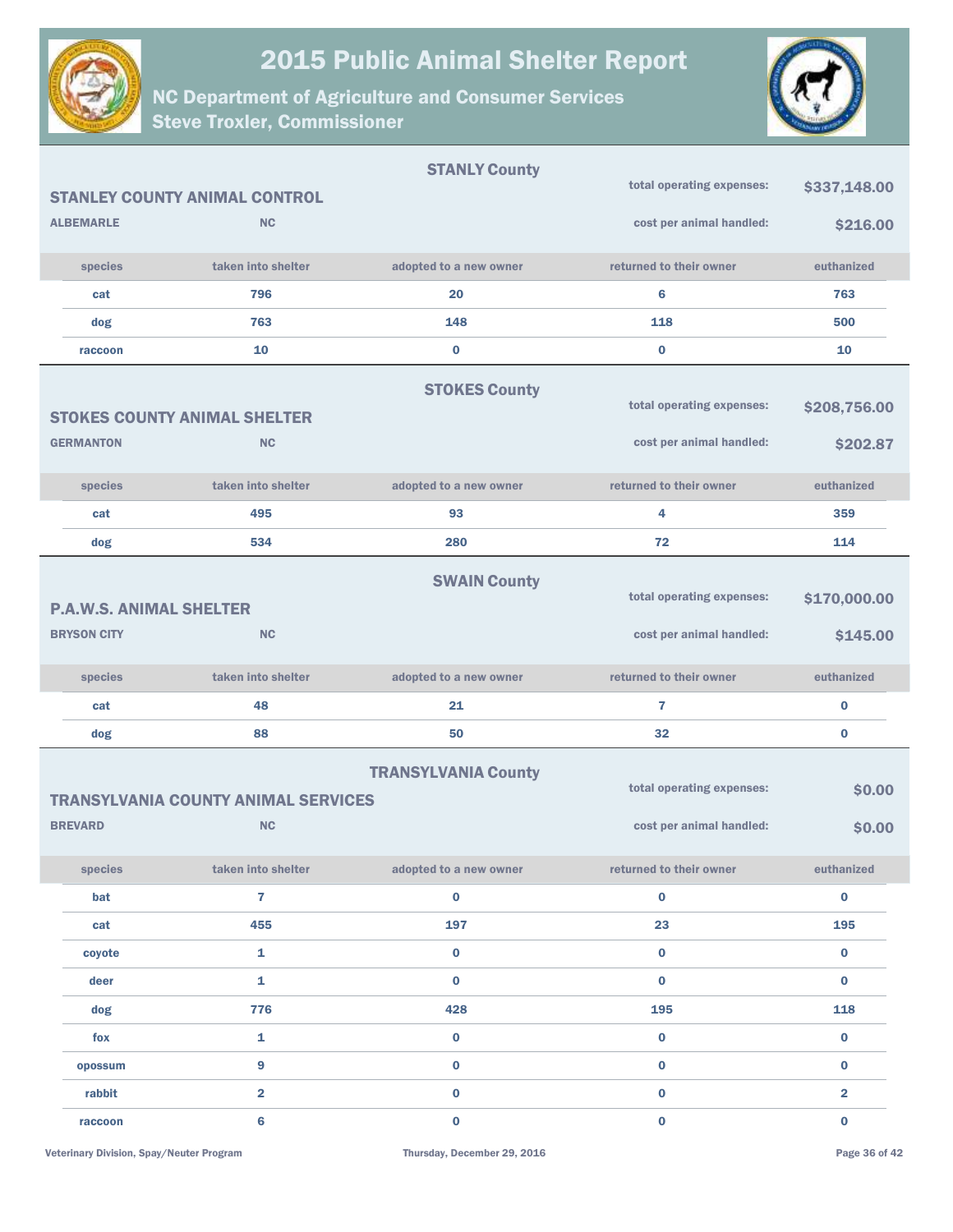



|                 |                                            | <b>TRANSYLVANIA County</b> |                           |                         |
|-----------------|--------------------------------------------|----------------------------|---------------------------|-------------------------|
|                 | <b>TRANSYLVANIA COUNTY ANIMAL SERVICES</b> |                            | total operating expenses: | \$0.00                  |
| <b>BREVARD</b>  | <b>NC</b>                                  |                            | cost per animal handled:  | \$0.00                  |
| species         | taken into shelter                         | adopted to a new owner     | returned to their owner   | euthanized              |
| skunk           | $\mathbf{1}$                               | $\bf{0}$                   | $\bf{0}$                  | $\bf{0}$                |
|                 | <b>TYRRELL COUNTY ANIMAL SHELTER</b>       | <b>TYRRELL County</b>      | total operating expenses: | \$38,590.93             |
| <b>COLUMBIA</b> | <b>NC</b>                                  |                            | cost per animal handled:  | \$181.18                |
| species         | taken into shelter                         | adopted to a new owner     | returned to their owner   | euthanized              |
| cat             | 123                                        | 3                          | $\overline{\mathbf{2}}$   | 115                     |
| dog             | 90                                         | 16                         | 14                        | 55                      |
| fox             | $\overline{\mathbf{2}}$                    | $\bf{0}$                   | $\bf{0}$                  | $\bf{0}$                |
|                 | <b>UNION COUNTY ANIMAL SHELTER</b>         | <b>UNION County</b>        | total operating expenses: | \$1,232,553.00          |
| <b>MONROE</b>   | NC                                         |                            | cost per animal handled:  | \$272.38                |
|                 |                                            |                            |                           |                         |
| species         | taken into shelter                         | adopted to a new owner     | returned to their owner   | euthanized              |
| bat             | $\overline{7}$                             | $\bf{0}$                   | $\bf{0}$                  | 7                       |
| bird            | 5                                          | 5                          | $\bf{0}$                  | $\bf{0}$                |
| cat             | 2,073                                      | 184                        | 29                        | 1,757                   |
| chicken         | 5                                          | $\bf{0}$                   | $\bf{0}$                  | $\overline{\mathbf{2}}$ |
| deer            | 5                                          | $\bf{0}$                   | $\bf{0}$                  | 3                       |
| dog             | 2,377                                      | 476                        | 361                       | 1,076                   |
| fox             | 3                                          | $\bf{0}$                   | $\bf{0}$                  | $\bf{0}$                |
| goat            | $\overline{\mathbf{2}}$                    | 0                          | 2                         | 0                       |
| guinea pig      | 10                                         | $\bf{0}$                   | $\pmb{0}$                 | $\bf{0}$                |
| horse           | 3                                          | $\pmb{0}$                  | $\pmb{0}$                 | 0                       |
| pig             | $\overline{\mathbf{2}}$                    | $\bf{0}$                   | $\bf{0}$                  | 1                       |
| rabbit          | 15                                         | 13                         | $\pmb{0}$                 | $\overline{\mathbf{2}}$ |
| raccoon         | 10                                         | $\pmb{0}$                  | $\bf{0}$                  | 10                      |
| rodent          | 5                                          | $\pmb{0}$                  | $\pmb{0}$                 | 1                       |
| skunk           | $\overline{\mathbf{2}}$                    | $\bf{0}$                   | $\bf{0}$                  | $\bf{0}$                |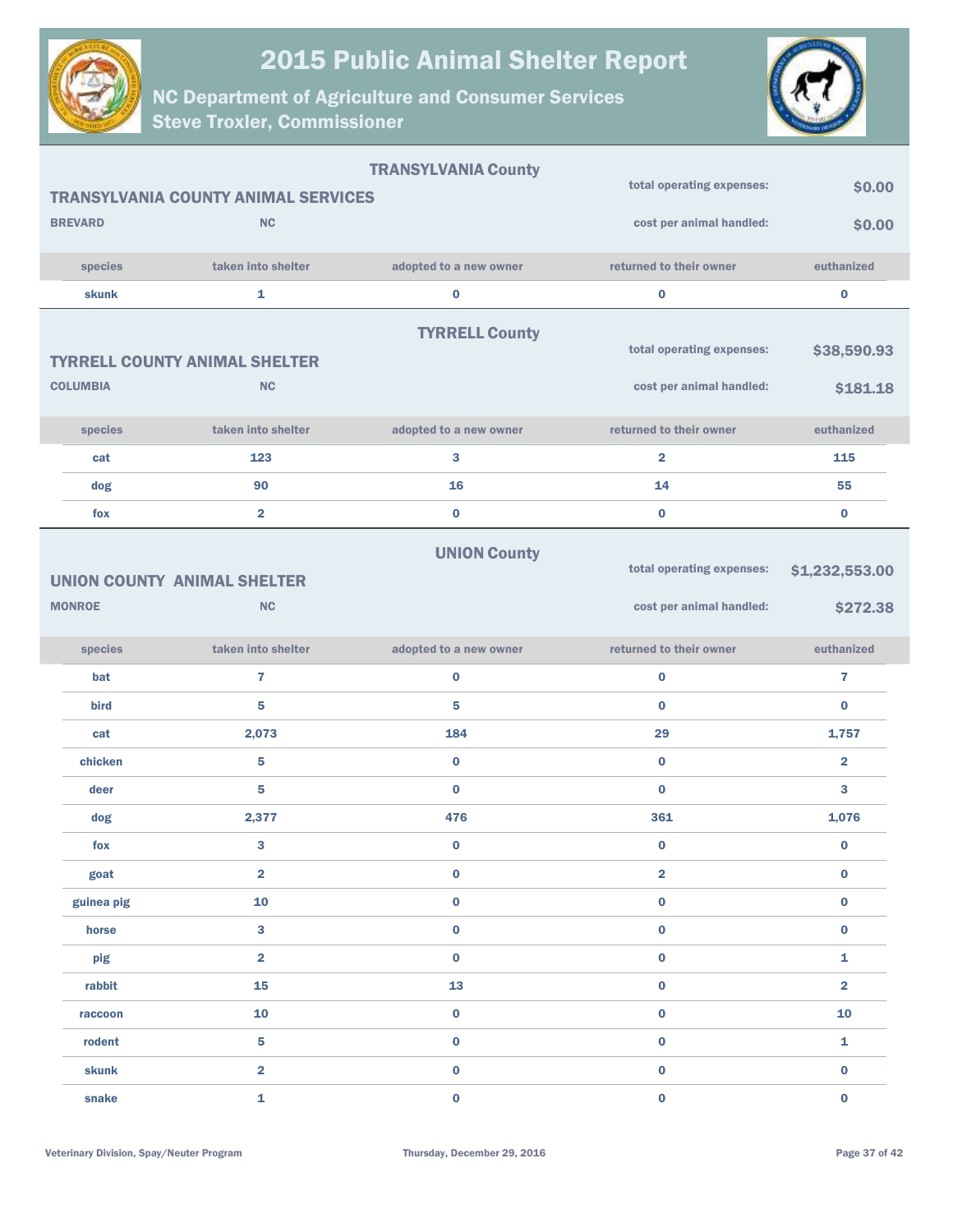



|                  |                                        | <b>VANCE County</b>     |                           |                         |  |
|------------------|----------------------------------------|-------------------------|---------------------------|-------------------------|--|
|                  | <b>VANCE COUNTY ANIMAL CONTROL</b>     |                         | total operating expenses: | \$387,330.00            |  |
| <b>HENDERSON</b> | NC                                     |                         | cost per animal handled:  | \$160.78                |  |
| species          | taken into shelter                     | adopted to a new owner  | returned to their owner   | euthanized              |  |
| bat              | 9                                      | $\bf{0}$                | $\pmb{0}$                 | 9                       |  |
| cat              | 1,025                                  | 575                     | 66                        | 384                     |  |
| cockatiel        | $\mathbf{1}$                           | 1                       | $\bf{0}$                  | $\bf{0}$                |  |
| deer             | 3                                      | $\bf{0}$                | $\overline{\mathbf{2}}$   | 1                       |  |
| dog              | 1,373                                  | 1,112                   | 194                       | 61                      |  |
| dove             | 4                                      | 4                       | $\pmb{0}$                 | $\bf{0}$                |  |
| goose            | $\mathbf{1}$                           | 1                       | $\bf{0}$                  | $\bf{0}$                |  |
| guinea pig       | 1                                      | 1                       | $\pmb{0}$                 | $\bf{0}$                |  |
| hamster          | $\mathbf{1}$                           | 1                       | $\bf{0}$                  | $\bf{0}$                |  |
| hawk             | 1                                      | $\bf{0}$                | 1                         | $\bf{0}$                |  |
| horse            | 4                                      | $\overline{7}$          | 1                         | $\bf{0}$                |  |
| muskrat          | 1                                      | $\bf{0}$                | 1                         | $\bf{0}$                |  |
| opossum          | $\bf 6$                                | 4                       | 1                         | $\mathbf{1}$            |  |
| pig              | $\overline{7}$                         | 3                       | 4                         | $\bf{0}$                |  |
| pigeon           | $\overline{\mathbf{2}}$                | $\bf{0}$                | $\overline{\mathbf{2}}$   | $\bf{0}$                |  |
| rabbit           | 3                                      | $\overline{\mathbf{2}}$ | 1                         | $\bf{0}$                |  |
| raccoon          | $\overline{\mathbf{2}}$                | $\bf{0}$                | $\bf{0}$                  | $\overline{\mathbf{2}}$ |  |
| rooster          | 1                                      | $\bf{0}$                | 1                         | $\bf{0}$                |  |
| turkey           | 1                                      | 1                       | $\pmb{0}$                 | $\bf{0}$                |  |
| ground hog       | 1                                      | $\bf{0}$                | 1                         | $\bf{0}$                |  |
| crab             | 3                                      | $\bf{0}$                | 3                         | $\bf{0}$                |  |
|                  |                                        | <b>WAKE County</b>      |                           |                         |  |
|                  | TOWN OF CARY POLICE DEPT. HOLDING FAC. |                         | total operating expenses: | \$205,740.60            |  |
| <b>CARY</b>      | NC                                     |                         | cost per animal handled:  | \$2,078.20              |  |
| species          | taken into shelter                     | adopted to a new owner  | returned to their owner   | euthanized              |  |
| bat              | 28                                     | $\bf{0}$                | $\bf{0}$                  | 28                      |  |
| bird             | 5                                      | $\bf{0}$                | $\bf{0}$                  | 5                       |  |
| cat              | 23                                     | 19                      | 4                         | $\mathbf 0$             |  |
| dog              | 18                                     | $\mathbf{7}$            | ${\bf 11}$                | $\mathbf 0$             |  |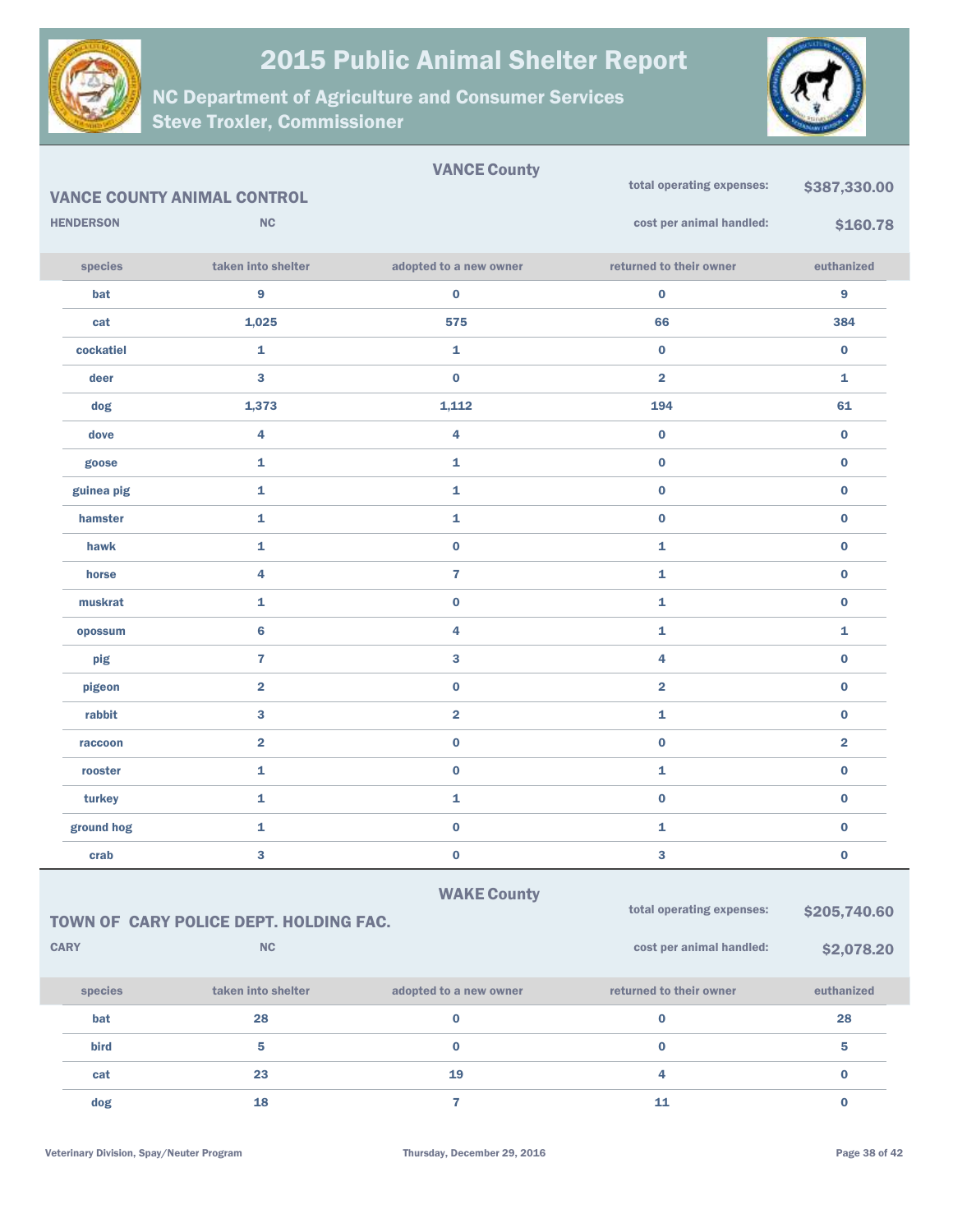



|                                                     | TOWN OF CARY POLICE DEPT. HOLDING FAC. | <b>WAKE County</b>     | total operating expenses: | \$205,740.60            |
|-----------------------------------------------------|----------------------------------------|------------------------|---------------------------|-------------------------|
| <b>CARY</b>                                         | <b>NC</b>                              |                        | cost per animal handled:  |                         |
|                                                     |                                        |                        |                           | \$2,078.20              |
| species                                             | taken into shelter                     | adopted to a new owner | returned to their owner   | euthanized              |
| ferret                                              | 1                                      | 1                      | 0                         | $\bf{0}$                |
| fox                                                 | 5                                      | $\bf{0}$               | $\bf{0}$                  | 5                       |
| opossum                                             | 1                                      | $\bf{0}$               | $\bf{0}$                  | 1                       |
| python                                              | 1                                      | 1                      | $\bf{0}$                  | $\bf{0}$                |
| rabbit                                              | 3                                      | $\bf{0}$               | $\bf{0}$                  | 3                       |
| raccoon                                             | 8                                      | $\pmb{0}$              | $\bf{0}$                  | 8                       |
| squirrel                                            | 4                                      | $\bf{0}$               | $\bf{0}$                  | 4                       |
| turtle                                              | 1                                      | $\pmb{0}$              | $\bf{0}$                  | 1                       |
| bearded dragon                                      | 1                                      | 1                      | $\bf{0}$                  | $\pmb{0}$               |
|                                                     |                                        | <b>WAKE County</b>     |                           |                         |
|                                                     | <b>WAKE COUNTY ANIMAL CARE CONTROL</b> |                        | total operating expenses: | \$2,953,123.00          |
| <b>RALEIGH</b>                                      | <b>NC</b>                              |                        | cost per animal handled:  | \$266.99                |
|                                                     |                                        |                        |                           |                         |
|                                                     |                                        |                        |                           |                         |
| species                                             | taken into shelter                     | adopted to a new owner | returned to their owner   | euthanized              |
| cat                                                 | 5,096                                  | 3,040                  | 156                       | 1,780                   |
| dog                                                 | 5,484                                  | 3,405                  | 1,168                     | 923                     |
| opossum                                             | 4                                      | $\bf{0}$               | $\bf{0}$                  | 4                       |
| rabbit                                              | 84                                     | 78                     | 1                         | $\overline{\mathbf{2}}$ |
| wildlife                                            | 160                                    | $\pmb{0}$              | $\bf{0}$                  | 160                     |
|                                                     |                                        |                        |                           |                         |
|                                                     |                                        | <b>WARREN County</b>   | total operating expenses: | \$305,843.00            |
| <b>WARREN COUNTY ANIMAL ARK</b><br><b>WARRENTON</b> | NC                                     |                        | cost per animal handled:  |                         |
|                                                     |                                        |                        |                           | \$209.20                |
| species                                             | taken into shelter                     | adopted to a new owner | returned to their owner   | euthanized              |
| cat                                                 | 638                                    | 244                    | 8                         | 355                     |
| deer                                                | $\mathbf{1}$                           | $\bf{0}$               | $\mathbf{0}$              | $\bf{0}$                |
| dog                                                 | 796                                    | 494                    | 50                        | 218                     |
| fox                                                 | $\mathbf{1}$                           | $\pmb{0}$              | 0                         | $\mathbf 0$             |
| hamster                                             | $\overline{7}$                         | $\bf 6$                | $\bf{0}$                  | $\bf{0}$                |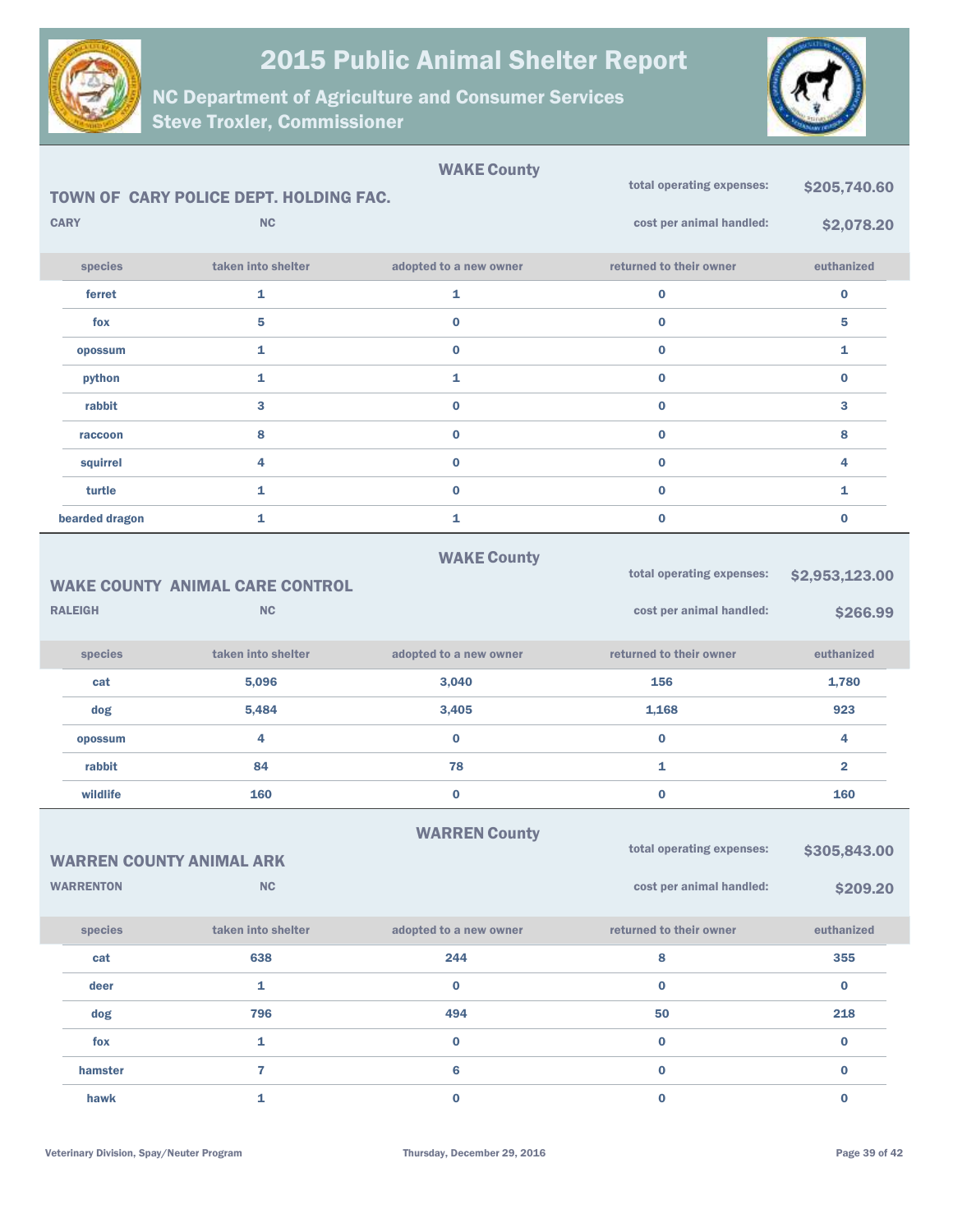



|                                 |                                      | <b>WARREN County</b>   |                           |              |
|---------------------------------|--------------------------------------|------------------------|---------------------------|--------------|
| <b>WARREN COUNTY ANIMAL ARK</b> |                                      |                        | total operating expenses: | \$305,843.00 |
| <b>WARRENTON</b>                | <b>NC</b>                            |                        | cost per animal handled:  | \$209.20     |
| species                         | taken into shelter                   | adopted to a new owner | returned to their owner   | euthanized   |
| horse                           | $6\phantom{a}$                       | 6                      | $\bf{0}$                  | $\bf{0}$     |
| opossum                         | 1                                    | 0                      | $\bf{0}$                  | $\bf{0}$     |
| raccoon                         | $\overline{\mathbf{2}}$              | 0                      | $\bf{0}$                  | $\bf{0}$     |
| skunk                           | 7                                    | $\bf{0}$               | $\bf{0}$                  | $\bf{0}$     |
| squirrel                        | 1                                    | $\mathbf 0$            | $\bf{0}$                  | $\bf{0}$     |
| ground hog                      | 1                                    | 0                      | $\bf{0}$                  | $\bf{0}$     |
|                                 |                                      | <b>WATAUGA County</b>  |                           |              |
|                                 | <b>WATAUGA COUNTY HUMANE SOCIETY</b> |                        | total operating expenses: | \$500,419.00 |
| <b>BOONE</b>                    | <b>NC</b>                            |                        | cost per animal handled:  | \$261.58     |
|                                 |                                      |                        |                           |              |
| species                         | taken into shelter                   | adopted to a new owner | returned to their owner   | euthanized   |
| cat                             | 974                                  | 605                    | 23                        | 216          |
| dog                             | 858                                  | 592                    | 206                       | 66           |
| ferret                          | 3                                    | 3                      | $\bf{0}$                  | $\bf{0}$     |
| guinea pig                      | 36                                   | 29                     | $\bf{0}$                  | $\mathbf{1}$ |
| rabbit                          | 31                                   | 26                     | $\bf{0}$                  | $\bf{0}$     |
| rat                             | 10                                   | 6                      | $\bf{0}$                  | 4            |
| degu                            | 1                                    | 1                      | $\bf{0}$                  | $\bf{0}$     |
|                                 |                                      | <b>WILKES County</b>   |                           |              |
|                                 | <b>WILKES COUNTY ANIMAL SHELTER</b>  |                        | total operating expenses: | \$683,565.00 |
| <b>WILKESBORO</b>               | NC                                   |                        | cost per animal handled:  | \$132.62     |
| species                         | taken into shelter                   | adopted to a new owner | returned to their owner   | euthanized   |
| bat                             | $\overline{\mathbf{r}}$              | 0                      | $\pmb{0}$                 | $\mathbf{7}$ |
| bird                            | $\mathbf{1}$                         | 1                      | $\bf{0}$                  | $\bf{0}$     |
| cat                             | 2,417                                | 295                    | 29                        | 2,093        |
| chicken                         | 386                                  | 0                      | 386                       | $\mathbf 0$  |
| <b>COW</b>                      | 1                                    | $\mathbf 0$            | ${\bf 1}$                 | $\mathbf 0$  |
| deer                            | 1                                    | $\mathbf{0}$           | $\bf{0}$                  | $\mathbf{1}$ |
| dog                             | 2,303                                | 1,105                  | 208                       | 990          |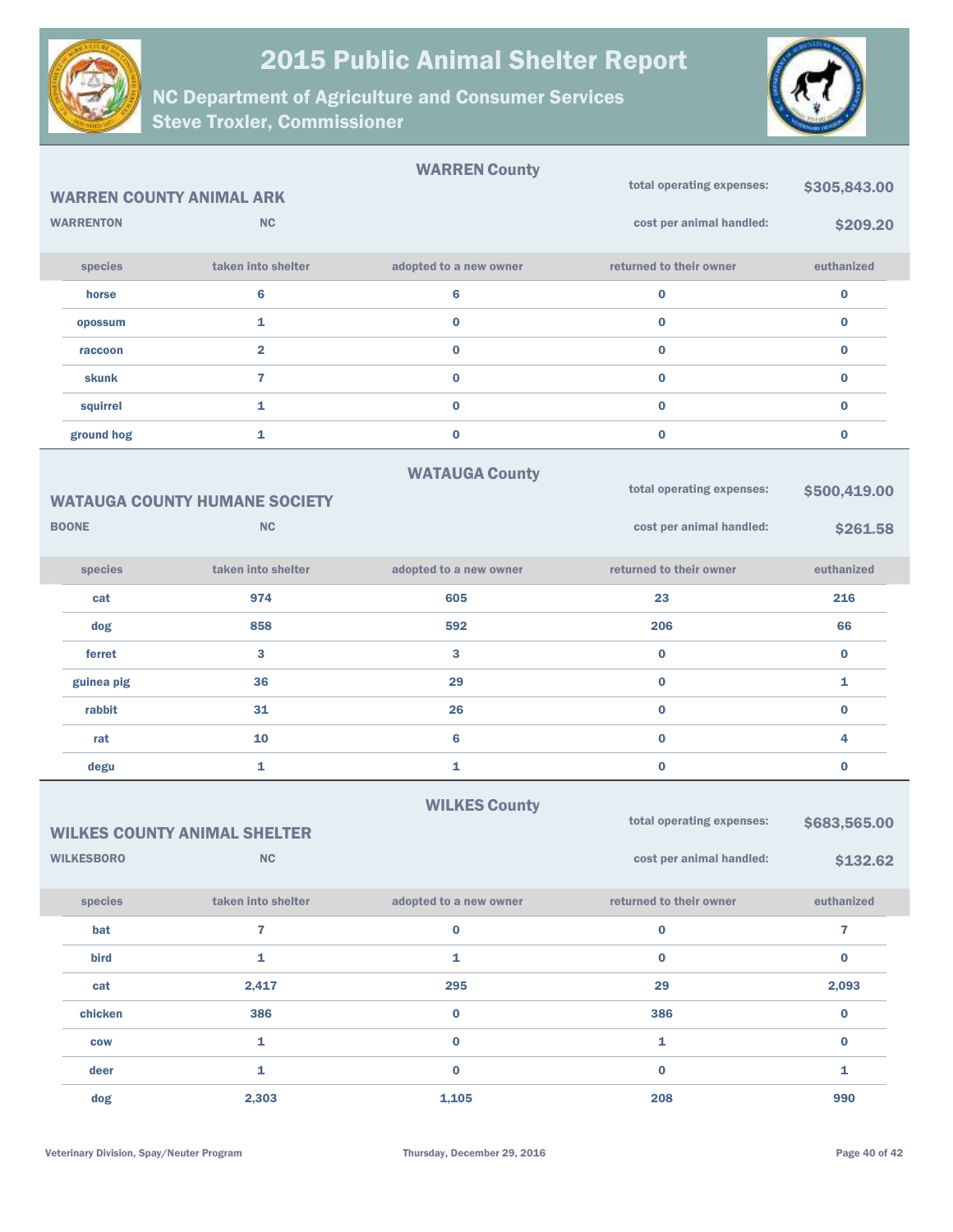



|                    |                                     | <b>WILKES County</b>    |                           |                         |
|--------------------|-------------------------------------|-------------------------|---------------------------|-------------------------|
|                    | <b>WILKES COUNTY ANIMAL SHELTER</b> |                         | total operating expenses: | \$683,565.00            |
| <b>WILKESBORO</b>  | <b>NC</b>                           |                         | cost per animal handled:  | \$132.62                |
| species            | taken into shelter                  | adopted to a new owner  | returned to their owner   | euthanized              |
| fox                | $\overline{\mathbf{2}}$             | $\bf{0}$                | $\bf{0}$                  | $\overline{\mathbf{2}}$ |
| goat               | $\overline{2}$                      | $\bf{0}$                | 1                         | 1                       |
| horse              | 1                                   | $\bf{0}$                | 1                         | $\mathbf 0$             |
| opossum            | 11                                  | $\bf{0}$                | $\bf{0}$                  | 11                      |
| pig                | $\overline{\mathbf{2}}$             | 1                       | 1                         | $\bf{0}$                |
| rabbit             | 3                                   | $\bf{0}$                | $\bf{0}$                  | 3                       |
| raccoon            | 14                                  | $\bf{0}$                | $\bf{0}$                  | 14                      |
| skunk              | 1                                   | $\bf{0}$                | $\bf{0}$                  | 1                       |
| ground hog         | $\overline{\mathbf{2}}$             | $\bf{0}$                | $\bf{0}$                  | $\overline{\mathbf{2}}$ |
|                    | <b>WILSON COUNTY ANIMAL SHELTER</b> | <b>WILSON County</b>    | total operating expenses: | \$605,360.93            |
| <b>WILSON</b>      | <b>NC</b>                           |                         | cost per animal handled:  | \$271.58                |
| species            | taken into shelter                  | adopted to a new owner  | returned to their owner   | euthanized              |
| bird               | 3                                   | 1                       | $\bf{0}$                  | $\overline{\mathbf{2}}$ |
| cat                | 1,017                               | 198                     | $\overline{7}$            | 812                     |
| dog                | 1,182                               | 661                     | 259                       | 262                     |
| fox                | $\overline{\mathbf{2}}$             | $\bf{0}$                | $\bf{0}$                  | $\overline{\mathbf{2}}$ |
| hamster            | 3                                   | $\overline{\mathbf{2}}$ | 1                         | $\mathbf 0$             |
| horse              | 1                                   | 1                       | $\bf{0}$                  | 0                       |
| rabbit             | 20                                  | 5                       | 15                        | 0                       |
| snake              | 1                                   | $\bf{0}$                | 1                         | 0                       |
|                    | YADKIN COUNTY ANIMAL SHELTER        | <b>YADKIN County</b>    | total operating expenses: | \$230,620.78            |
| <b>YADKINVILLE</b> | NC                                  |                         | cost per animal handled:  | \$124.79                |
| species            | taken into shelter                  | adopted to a new owner  | returned to their owner   | euthanized              |
| cat                | 1,054                               | 139                     | 16                        | 882                     |
| dog                | 794                                 | 366                     | 137                       | 287                     |